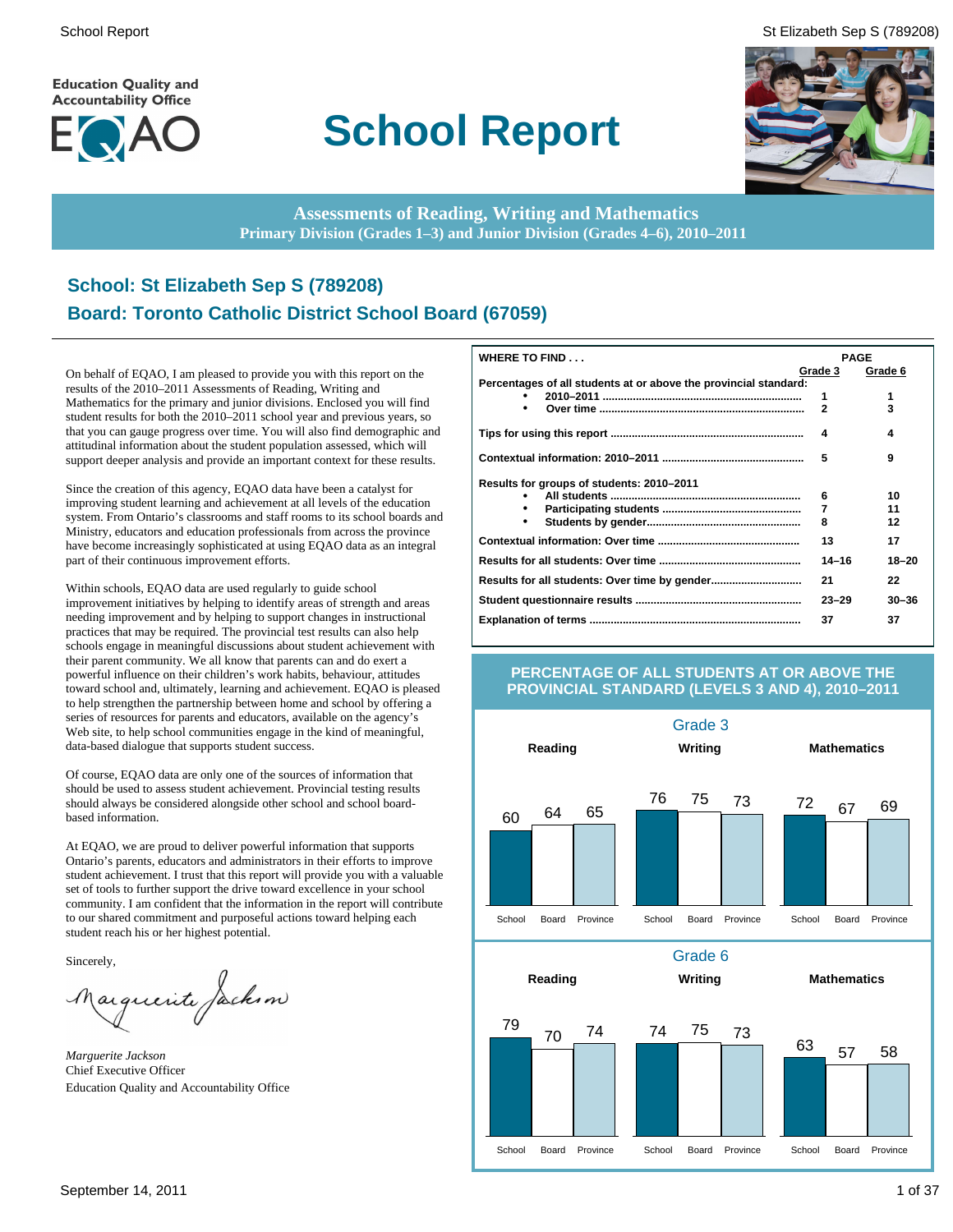# **RESULTS FOR ALL STUDENTS AT OR ABOVE THE PROVINCIAL STANDARD (LEVELS 3 AND 4) OVER TIME** Percentage of Students: Grade 3 2006–2007 2007–2008 2008–2009 2009–2010 Reading Mathematics **Mathematics** Mathematics **Mathematics SCHOOL** BOARD **PROVINCE** 2010–2011 *25* **2010–2011** *23* **2009–2010** *24* **2008–2009** *13* **2007–2008** *25* **2006–2007 School Total Number of Grade 3 Students** 36 67 70 N/R 60 <sup>76</sup> <sup>79</sup> <sup>74</sup> 76 N/R 60 83 74 72 N/R <sup>68</sup> <sup>68</sup> <sup>72</sup> <sup>69</sup> <sup>68</sup> <sup>67</sup> <sup>70</sup> <sup>72</sup> <sup>72</sup> <sup>75</sup> 60 62 62 60 64 <sup>64</sup> <sup>66</sup> <sup>68</sup> <sup>70</sup> <sup>73</sup>  $62$   $61$   $61$   $62$   $65$   $63$   $64$   $66$   $68$   $70$   $73$   $69$   $68$   $70$   $71$   $69$

Province Board

*124 117 5 857*

*127 789 6 293*

*125 481 5 960*

*128 660 6 305*

*131 012 6 243*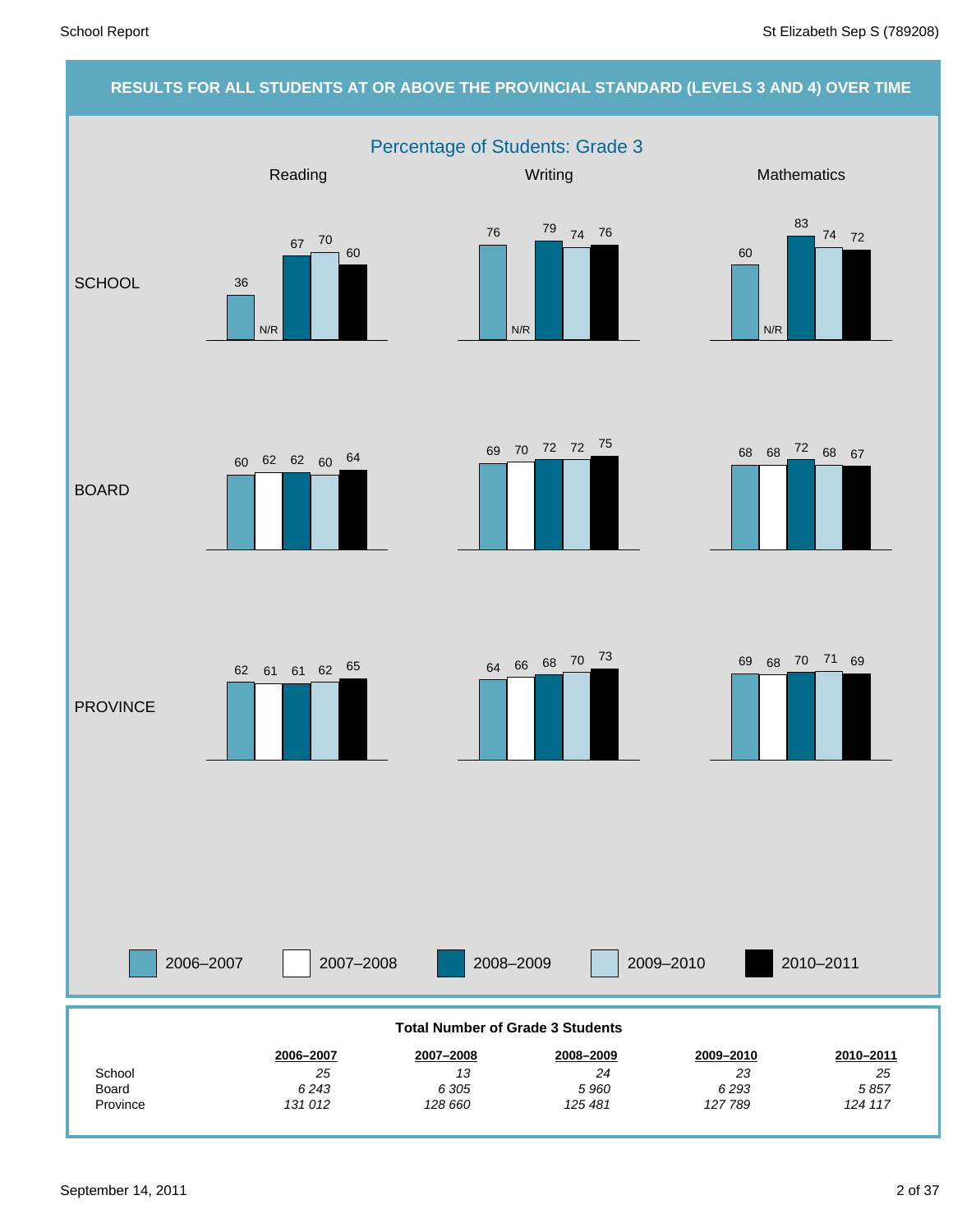# **RESULTS FOR ALL STUDENTS AT OR ABOVE THE PROVINCIAL STANDARD (LEVELS 3 AND 4) OVER TIME**

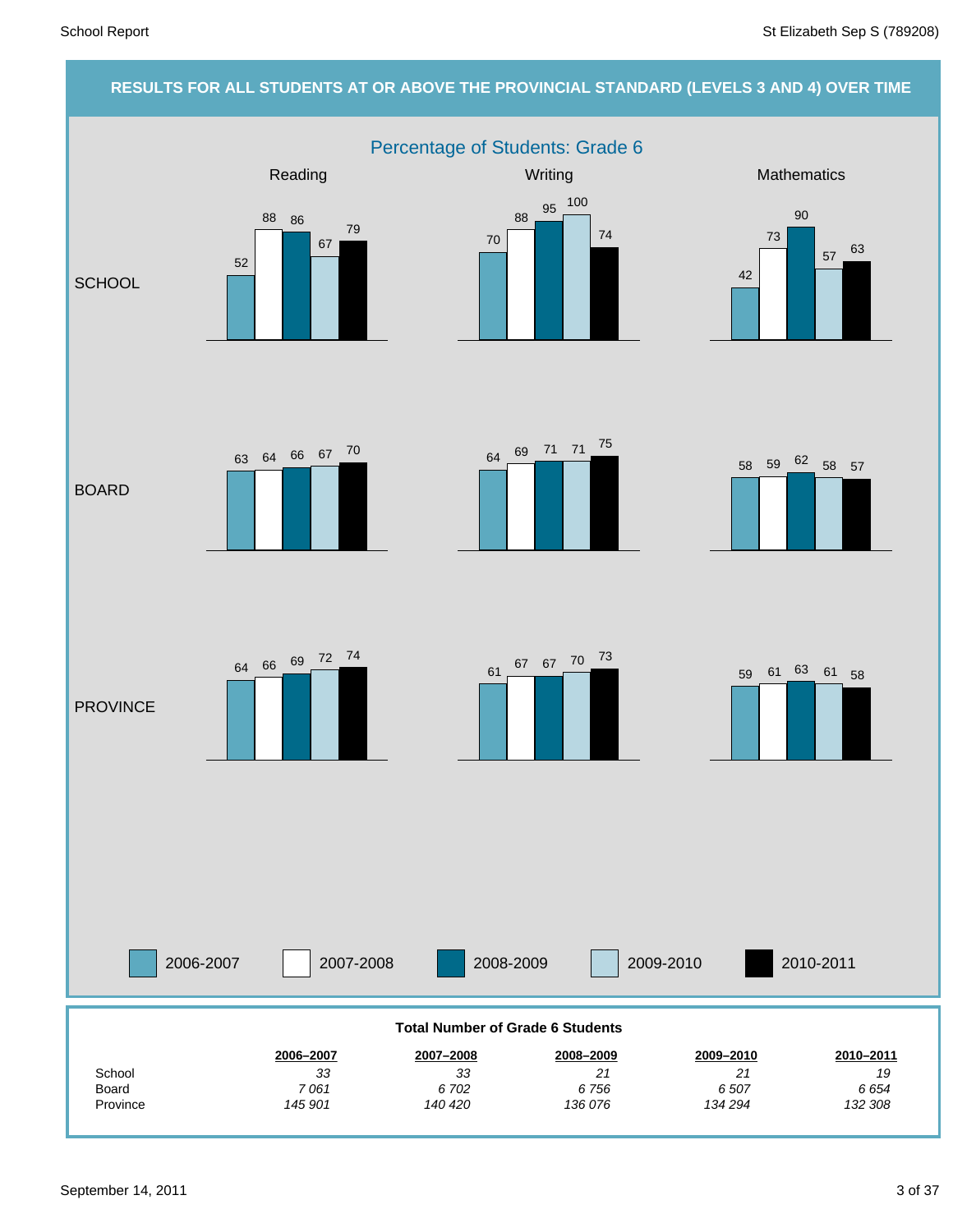Each school or board is unique. To appreciate the distinctive character of a school or board, look at the contextual information to understand the features and characteristics of the community it serves.

#### $C<sub>3</sub>$

Every assessment captures the performance of students at one point in time each year. Consider the results along with other information about students' achievement in reading, writing and mathematics.

#### $\alpha$

Exercise caution when interpreting results for small schools or boards. Results may vary considerably from year to year, and differences may look exaggerated. For example, in a school of 20 students, a difference of 10% represents only two students.

#### $C<sub>3</sub>$

Trends may be difficult to identify or to interpret. This is especially true in small schools or boards, or in schools where there is a high turnover in the student population.

#### $C<sub>3</sub>$

EQAO values students' privacy. Results are not reported publicly for schools where fewer than 15 students participated, because it might be possible to identify individual students.

# **TIPS ABOUT THIS SCHOOL OR BOARD REPORT**

This report shows how well students have met curriculum expectations to the end of the Primary Division and the end of the Junior Division. Students complete a set of test booklets that allow them to show what they have learned in reading, writing and mathematics. The assessments are based on *The Ontario Curriculum.*

### **This report includes**

- $\bullet$  results for this year
- a comparison of results of the current and previous administrations to aid in monitoring improvement
- information about the characteristics of the students who participated
- summary graphs showing the percentage of students achieving the provincial standard in reading, writing and mathematics
- detailed tables and graphs showing results for all levels of achievement, results for gender and participation information
- $\bullet$  student questionnaire results
- an explanation of all terms used in this report.

# **HOW TO USE THIS REPORT**

- ¨ Examine the contextual information to understand the similarities and differences between the school, the board and the province; the board and the province. Consider the challenges that any differences might present.
- Examine the results for reading, writing and mathematics.
	- Are these results consistent with what you would expect?
	- · How do the school results compare to the board and the province; the board results compare to the province?
	- · How do these results compare over time?
	- · What influence might students' attitudes have on student performance (refer to the questionnaire results)?
- Speak to school or board staff about the goals for school improvement related to reading, writing and mathematics.

The Education Quality and Accountability Office is an independent agency that gathers information about student achievement through province-wide assessments. Each year, all Grade 3 and Grade 6 students across Ontario take part in these assessments of reading, writing and mathematics. Individual results are reported to students and to parents and guardians. School, board and provincial results are released publicly.

Learn more about us at www.eqao.com.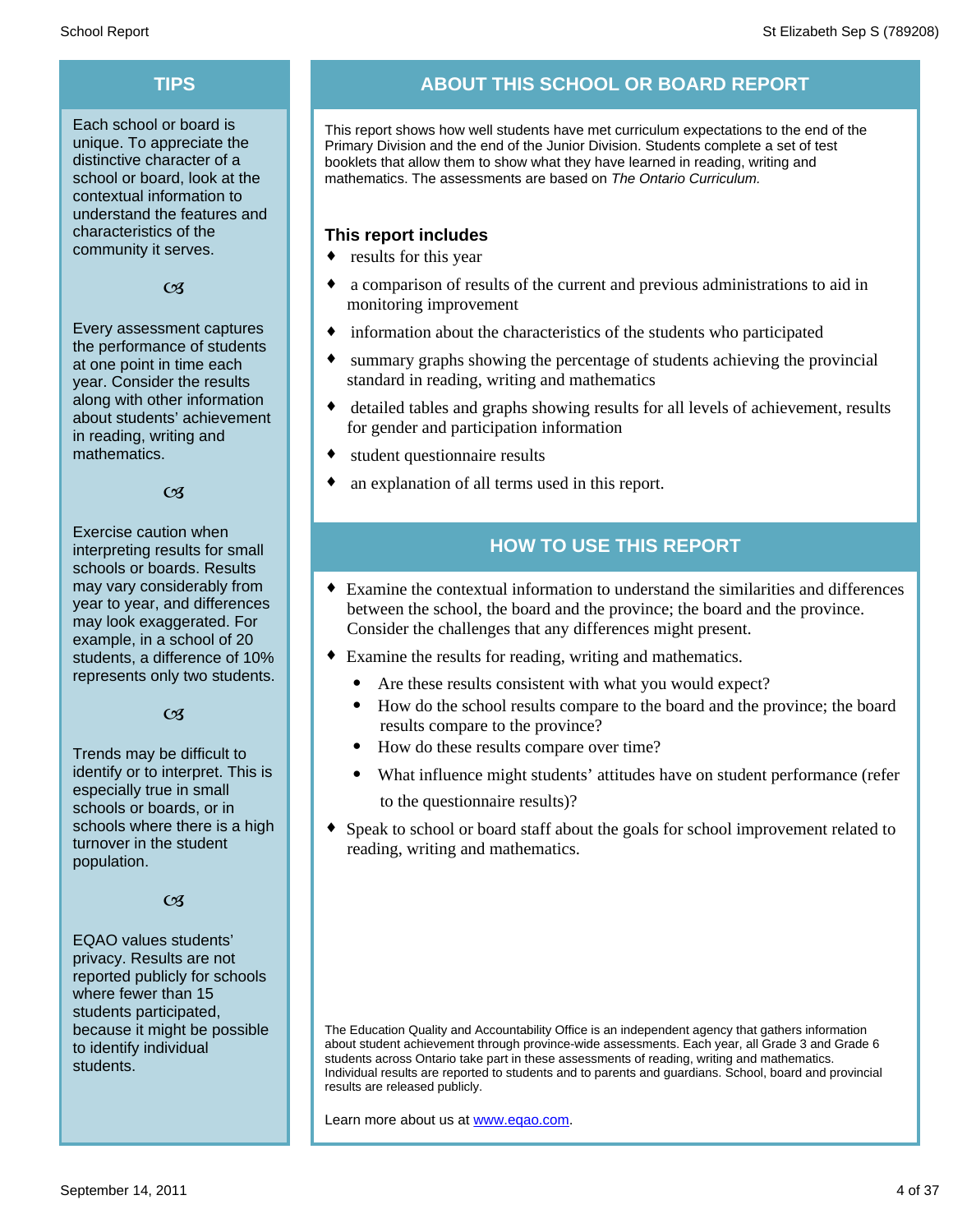# **Contextual Information: Grade 3\***

This information provides a context for interpreting the school's results.

| <b>Demographic Information</b>                             |                | <b>School</b>  |         | <b>Board</b> |                                              | <b>Province</b> |
|------------------------------------------------------------|----------------|----------------|---------|--------------|----------------------------------------------|-----------------|
| <b>Enrolment</b>                                           |                |                |         |              |                                              |                 |
| Number of Grade 3 students                                 |                | 25             |         | 5857         |                                              | 124 117         |
| Number of classes with Grade 3 students                    |                |                |         | 464          |                                              | 9 3 2 4         |
| Number of schools with Grade 3 classes                     |                | Not applicable |         | 169          |                                              | 3 36 3          |
|                                                            |                |                |         |              | Number Percent Number Percent Number Percent |                 |
| <b>Gender</b>                                              |                |                |         |              |                                              |                 |
| Female                                                     | 16             | 64%            | 2877    | 49%          | 60 584                                       | 49%             |
| Male                                                       | 9              | 36%            | 2980    | 51%          | 63 533                                       | 51%             |
| Gender not specified                                       | 0              | 0%             | 0       | $0\%$        | 0                                            | 0%              |
| <b>Student Status</b>                                      |                |                |         |              |                                              |                 |
| English language learners**                                | $\theta$       | 0%             | 586     | 10%          | 12 367                                       | 10%             |
| Students with special education needs (excluding gifted)** | 5              | 20%            | 887     | 15%          | 19 409                                       | 16%             |
| <b>Place of Birth</b>                                      |                |                |         |              |                                              |                 |
| Born in Canada                                             | 21             | 84%            | 4834    | 83%          | 111 482                                      | 90%             |
| Born outside Canada                                        | 4              | 16%            | 1015    | 17%          | 12 469                                       | 10%             |
| In Canada less than one year                               | 1              | 4%             | 69      | 1%           | 761                                          | 1%              |
| In Canada one year or more but less than three years       | 1              | 4%             | 304     | 5%           | 2612                                         | 2%              |
| In Canada three years or more                              | $\overline{c}$ | 8%             | 640     | 11%          | 8288                                         | 7%              |
| Language                                                   |                |                |         |              |                                              |                 |
| First language learned at home was other than English      | $\overline{4}$ | 16%            | 1817    | 31%          | 27 117                                       | 22%             |
| <b>Year Student Entered Current School</b>                 |                |                |         |              |                                              |                 |
| Year of the assessment                                     | 3              | 12%            | 688     | 12%          | 16738                                        | 13%             |
| Year prior to the assessment                               | 2              | 8%             | 595     | 10%          | 13 578                                       | 11%             |
| 2 years prior to the assessment                            | $\overline{4}$ | 16%            | 695     | 12%          | 17016                                        | 14%             |
| 3 or more years prior to the assessment                    | 16             | 64%            | 3868    | 66%          | 76 409                                       | 62%             |
| Data not available                                         | $\mathcal O$   | $0\%$          | 11      | $<\!\!1\%$   | 376                                          | $<\!\!1\%$      |
| <b>Year Student Entered Current Board</b>                  |                |                |         |              |                                              |                 |
| Year of the assessment                                     | $\overline{2}$ | 8%             | 384     | 7%           | 7882                                         | 6%              |
| Year prior to the assessment                               | 0              | 0%             | 350     | 6%           | 7107                                         | 6%              |
| 2 years prior to the assessment                            | 3              | 12%            | 513     | 9%           | 10488                                        | $8\%$           |
| 3 or more years prior to the assessment                    | 20             | 80%            | 4 5 8 4 | 78%          | 95 132                                       | 77%             |
| Data not available                                         | $\theta$       | $0\%$          | 26      | $<$ 1%       | 3 508                                        | 3%              |

\* Contextual data pertaining to gender, student status, place of birth, language learned at home and year entered school and board are provided by schools and/or boards through the Student Data Collection process. Some data may be missing because they were not provided by the school or the board.

\*\* See the Explanation of Terms.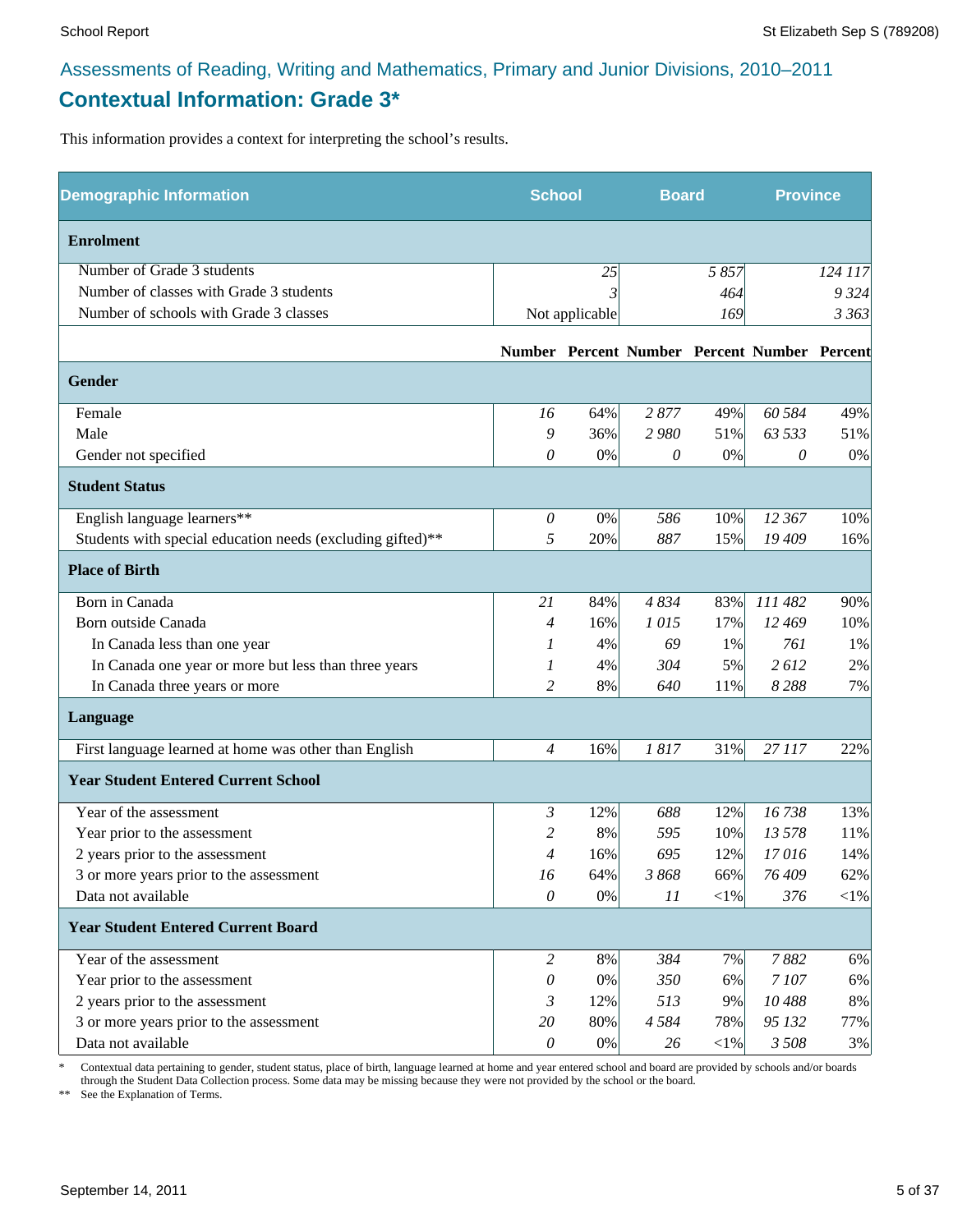# Results in Reading, Writing and Mathematics, 2010–2011 **Grade 3: All Students††**

| Grade 3: Reading*                                                              |               |               |                      |                            |  |  |  |  |  |  |  |
|--------------------------------------------------------------------------------|---------------|---------------|----------------------|----------------------------|--|--|--|--|--|--|--|
| Number of Students                                                             | <b>School</b> | 25            | <b>Board</b><br>5693 | <b>Province</b><br>119 914 |  |  |  |  |  |  |  |
|                                                                                | #             | $\frac{0}{0}$ | $\frac{0}{0}$        | $\%$                       |  |  |  |  |  |  |  |
| Level 4                                                                        |               | 4%            | 8%                   | 8%                         |  |  |  |  |  |  |  |
| Level 3                                                                        | 14            | 56%           | 56%                  | 57%                        |  |  |  |  |  |  |  |
| Level 2                                                                        | 8             | 32%           | 25%                  | 24%                        |  |  |  |  |  |  |  |
| Level 1                                                                        | 0             | 0%            | 6%                   | 6%                         |  |  |  |  |  |  |  |
| $NE1**$                                                                        |               | 4%            | 1%                   | 1%                         |  |  |  |  |  |  |  |
| <i>Participating</i><br><b>Students</b>                                        | 24            | 96%           | 96%                  | 97%                        |  |  |  |  |  |  |  |
| No Data                                                                        | 0             | 0%            | 1%                   | 1%                         |  |  |  |  |  |  |  |
| <b>Exempt</b>                                                                  |               | 4%            | 3%                   | 3%                         |  |  |  |  |  |  |  |
| <b>At or Above</b><br><b>Provincial Standard</b><br>(Levels 3 and 4) $\bar{ }$ |               | 60%           | 64%                  | 65%                        |  |  |  |  |  |  |  |







\* Because percentages in tables and graphs are rounded, and because graphs do not show all reporting categories, percentages may not add to 100.

See the Explanation of Terms.

† These percentages are based on the actual number of students and cannot be calculated simply by adding the rounded percentages of students at Levels 3 and 4.

Some French Immersion students do not write all components of the assessment in Grade 3; the numbers shown reflect those students who were expected to write each component as determined by the French Immersion participation option selected by boards.

| (Leveis 3 and 4)                                 |          |                     |                      |                           |  |  |  |  |  |  |  |  |
|--------------------------------------------------|----------|---------------------|----------------------|---------------------------|--|--|--|--|--|--|--|--|
| Grade 3: Writing*                                |          |                     |                      |                           |  |  |  |  |  |  |  |  |
| Number of Students                               |          | <b>School</b><br>25 | <b>Board</b><br>5693 | <b>Province</b><br>119873 |  |  |  |  |  |  |  |  |
|                                                  | #        | $\frac{0}{0}$       | $\frac{0}{0}$        | $\%$                      |  |  |  |  |  |  |  |  |
| Level 4                                          | 5        | 20%                 | 5%                   | 5%                        |  |  |  |  |  |  |  |  |
| Level 3                                          | 14       | 56%                 | 70%                  | 68%                       |  |  |  |  |  |  |  |  |
| Level 2                                          | 5        | 20%                 | 21%                  | 24%                       |  |  |  |  |  |  |  |  |
| Level 1                                          | 0        | 0%                  | $<$ 1%               | $<$ 1%                    |  |  |  |  |  |  |  |  |
| $NE1**$                                          | 0        | 0%                  | $<$ 1%               | $<$ 1%                    |  |  |  |  |  |  |  |  |
| Participating<br><b>Students</b>                 | 24       | 96%                 | 96%                  | 97%                       |  |  |  |  |  |  |  |  |
| No Data                                          | $\theta$ | 0%                  | 1%                   | 1%                        |  |  |  |  |  |  |  |  |
| <b>Exempt</b>                                    |          | 4%                  | 3%                   | 2%                        |  |  |  |  |  |  |  |  |
| <b>At or Above</b><br><b>Provincial Standard</b> |          | 76%                 | 75%                  | 73%                       |  |  |  |  |  |  |  |  |

**(Levels 3 and 4) †**

| <b>Grade 3: Mathematics*</b>                                                                         |                |                     |                       |                            |  |  |  |  |  |  |
|------------------------------------------------------------------------------------------------------|----------------|---------------------|-----------------------|----------------------------|--|--|--|--|--|--|
| Number of Students                                                                                   |                | <b>School</b><br>25 | <b>Board</b><br>5 857 | <b>Province</b><br>124 104 |  |  |  |  |  |  |
|                                                                                                      | #              | $\%$                | $\frac{0}{0}$         | $\frac{0}{0}$              |  |  |  |  |  |  |
| Level 4                                                                                              | $\overline{3}$ | 12%                 | 13%                   | 12%                        |  |  |  |  |  |  |
| Level 3                                                                                              | 15             | 60%                 | 54%                   | 57%                        |  |  |  |  |  |  |
| Level 2                                                                                              | 5              | 20%                 | 26%                   | 25%                        |  |  |  |  |  |  |
| Level 1                                                                                              |                | 4%                  | 3%                    | 3%                         |  |  |  |  |  |  |
| $NE1**$                                                                                              | 0              | 0%                  | $<$ 1%                | $<$ 1%                     |  |  |  |  |  |  |
| Participating<br><b>Students</b>                                                                     | 24             | 96%                 | 96%                   | 97%                        |  |  |  |  |  |  |
| No Data                                                                                              | $\Omega$       | 0%                  | 1%                    | 1%                         |  |  |  |  |  |  |
| <b>Exempt</b>                                                                                        |                | 4%                  | 3%                    | 2%                         |  |  |  |  |  |  |
| <b>At or Above</b><br><b>Provincial Standard</b><br>(Levels 3 and 4) <sup><math>\dagger</math></sup> |                | 67%                 | 69%                   |                            |  |  |  |  |  |  |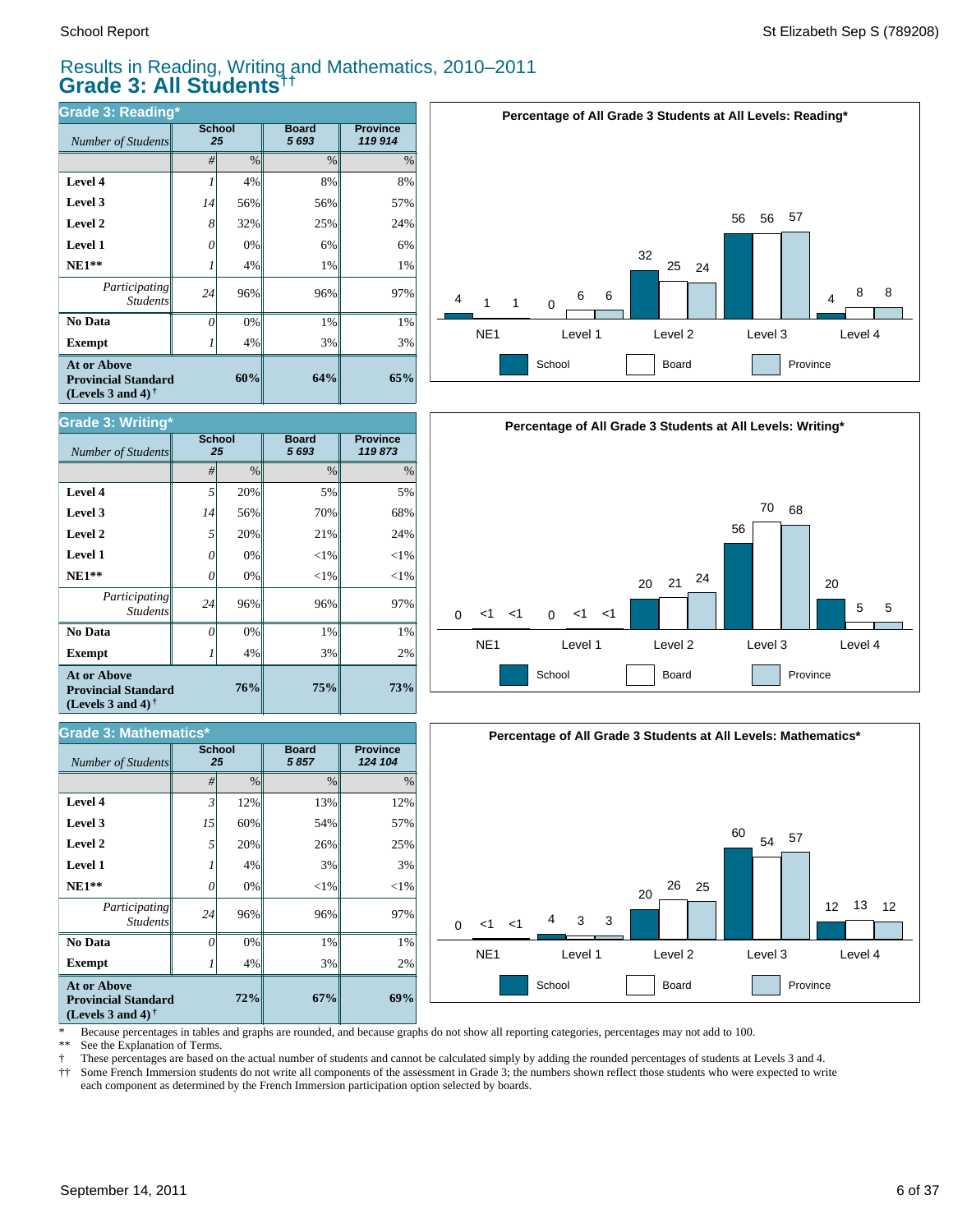# Results in Reading, Writing and Mathematics, 2010–2011

# **Grade 3: Participating Students (excludes "no data" and "exempt" categories)**

| Number of Students                                                             | <b>School</b> | 24            | <b>Board</b><br>5477 | <b>Province</b><br>115 908 |  |  |
|--------------------------------------------------------------------------------|---------------|---------------|----------------------|----------------------------|--|--|
|                                                                                | #             | $\frac{0}{0}$ | $\frac{0}{0}$        | $\frac{0}{0}$              |  |  |
| Level 4                                                                        |               | 4%            | 8%                   | 8%                         |  |  |
| Level 3                                                                        | 14            | 58%           | 58%                  | 59%                        |  |  |
| Level 2                                                                        | 8             | 33%           | 26%                  | 25%                        |  |  |
| Level 1                                                                        |               | 0%            | 6%                   | 7%                         |  |  |
| $NE1**$                                                                        |               | 4%            | 1%                   | 1%                         |  |  |
| <b>At or Above</b><br><b>Provincial Standard</b><br>(Levels 3 and 4) $\dagger$ |               | 62%           | 67%                  | 67%                        |  |  |



| Grade 3: Writing*                                                       |                     |       |                         |                            |  |                 | Percentage of |          |
|-------------------------------------------------------------------------|---------------------|-------|-------------------------|----------------------------|--|-----------------|---------------|----------|
| Number of Students                                                      | <b>School</b><br>24 |       | <b>Board</b><br>5 4 8 5 | <b>Province</b><br>116 286 |  |                 |               |          |
|                                                                         | #                   | $\%$  | $\frac{0}{0}$           | $\frac{0}{0}$              |  |                 |               |          |
| Level 4                                                                 |                     | 21%   | 6%                      | 5%                         |  |                 |               |          |
| Level 3                                                                 | 14                  | 58%   | 73%                     | 70%                        |  |                 |               |          |
| Level 2                                                                 |                     | 21%   | 21%                     | 25%                        |  |                 |               |          |
| Level 1                                                                 | 0                   | 0%    | ${<}1\%$                | ${<}1\%$                   |  |                 |               |          |
| $NE1**$                                                                 | 0                   | $0\%$ | ${<}1\%$                | ${<}1\%$                   |  |                 |               |          |
| At or Above<br><b>Provincial Standard</b><br>(Levels 3 and 4) $\dagger$ |                     | 79%   | 78%                     | 75%                        |  | ا><br>$\Omega$  | ا>            | $\Omega$ |
|                                                                         |                     |       |                         |                            |  | NE <sub>1</sub> |               |          |



| <b>Grade 3: Mathematics*</b>                                                   |              |               |                         |                            |  |  |  |  |  |  |
|--------------------------------------------------------------------------------|--------------|---------------|-------------------------|----------------------------|--|--|--|--|--|--|
| Number of Students                                                             | School<br>24 |               | <b>Board</b><br>5 6 5 0 | <b>Province</b><br>120 441 |  |  |  |  |  |  |
|                                                                                | #            | $\frac{0}{0}$ | $\frac{0}{0}$           | $\frac{0}{0}$              |  |  |  |  |  |  |
| Level 4                                                                        | 3            | 12%           | 13%                     | 12%                        |  |  |  |  |  |  |
| Level 3                                                                        | 15           | 62%           | 56%                     | 58%                        |  |  |  |  |  |  |
| Level 2                                                                        | 5            | 21%           | 27%                     | 26%                        |  |  |  |  |  |  |
| Level 1                                                                        |              | 4%            | 3%                      | 3%                         |  |  |  |  |  |  |
| $NE1**$                                                                        | O            | 0%            | ${<}1\%$                | $<$ 1%                     |  |  |  |  |  |  |
| <b>At or Above</b><br><b>Provincial Standard</b><br>(Levels 3 and 4) $\dagger$ | 69%          | 71%           |                         |                            |  |  |  |  |  |  |



\* Because percentages in tables and graphs are rounded, percentages may not add to 100.<br>\*\* See the Explanation of Terms See the Explanation of Terms.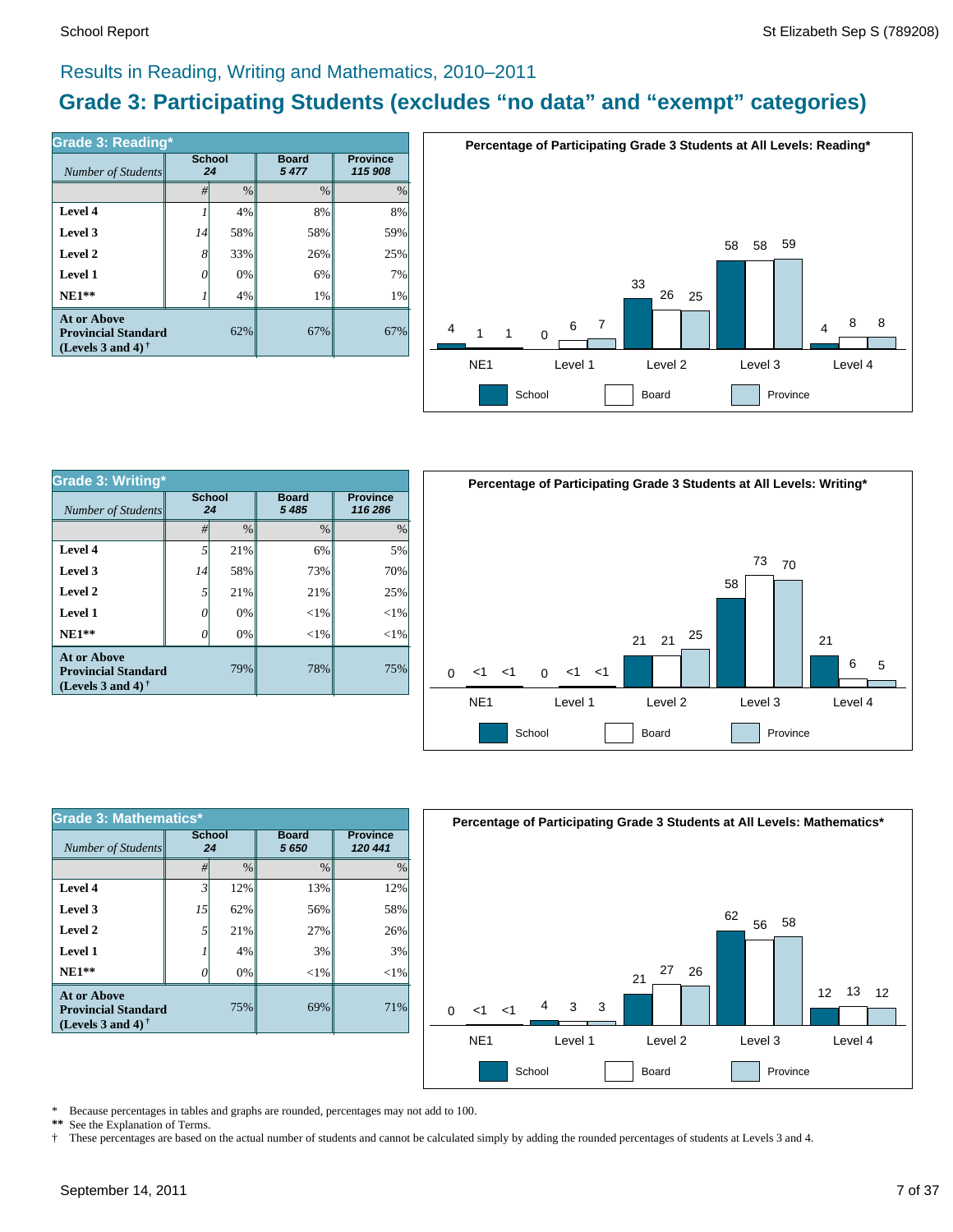# Results in Reading, Writing and Mathematics, 2010–2011

# **Grade 3: Gender††**

| Grade 3: School*                                                                                     |                      |             |                      |             |                      |             |  |  |  |  |
|------------------------------------------------------------------------------------------------------|----------------------|-------------|----------------------|-------------|----------------------|-------------|--|--|--|--|
|                                                                                                      | Reading              |             | <b>Writing</b>       |             | <b>Mathematics</b>   |             |  |  |  |  |
| Number of Students                                                                                   | <b>Female</b><br>N/R | Male<br>N/R | <b>Female</b><br>N/R | Male<br>N/R | <b>Female</b><br>N/R | Male<br>N/R |  |  |  |  |
| Level 4                                                                                              | N/R                  | N/R         | N/R                  | N/R         | N/R                  | N/R         |  |  |  |  |
| Level 3                                                                                              | N/R                  | N/R         | N/R                  | N/R         | N/R                  | N/R         |  |  |  |  |
| Level 2                                                                                              | N/R                  | N/R         | N/R                  | N/R         | N/R                  | N/R         |  |  |  |  |
| Level 1                                                                                              | N/R                  | N/R         | N/R                  | N/R         | N/R                  | N/R         |  |  |  |  |
| $NE1**$                                                                                              | N/R                  | N/R         | N/R                  | N/R         | N/R                  | N/R         |  |  |  |  |
| <i>Participating</i><br><b>Students</b>                                                              | N/R                  | N/R         | N/R                  | N/R         | N/R                  | N/R         |  |  |  |  |
| No Data                                                                                              | N/R                  | N/R         | N/R                  | N/R         | N/R                  | N/R         |  |  |  |  |
| <b>Exempt</b>                                                                                        | N/R                  | N/R         | N/R                  | N/R         | N/R                  | N/R         |  |  |  |  |
| <b>At or Above</b><br><b>Provincial Standard</b><br>(Levels 3 and 4) <sup><math>\dagger</math></sup> | N/R                  | N/R         | N/R                  | N/R         | N/R                  | N/R         |  |  |  |  |

| Grade 3: Board*                                                                |                       |              |                       |                |                       |              |  |  |  |  |
|--------------------------------------------------------------------------------|-----------------------|--------------|-----------------------|----------------|-----------------------|--------------|--|--|--|--|
|                                                                                | Reading               |              |                       | <b>Writing</b> | <b>Mathematics</b>    |              |  |  |  |  |
| Number of Students                                                             | <b>Female</b><br>2790 | Male<br>2903 | <b>Female</b><br>2790 | Male<br>2903   | <b>Female</b><br>2877 | Male<br>2980 |  |  |  |  |
| Level 4                                                                        | 10%                   | 6%           | 7%                    | 4%             | 13%                   | 13%          |  |  |  |  |
| Level 3                                                                        | 59%                   | 54%          | 73%                   | 67%            | 55%                   | 54%          |  |  |  |  |
| Level 2                                                                        | 22%                   | 28%          | 16%                   | 25%            | 26%                   | 26%          |  |  |  |  |
| <b>Level 1</b>                                                                 | 5%                    | 7%           | 0%                    | ${<}1\%$       | 3%                    | 3%           |  |  |  |  |
| $NE1**$                                                                        | 1%                    | 1%           | ${<}1\%$              | ${<}1\%$       | ${<}1\%$              | ${<}1\%$     |  |  |  |  |
| <i>Participating</i><br><i>Students</i>                                        | 97%                   | 96%          | 97%                   | 96%            | 97%                   | 96%          |  |  |  |  |
| No Data                                                                        | 1%                    | ${<}1\%$     | 1%                    | 1%             | 1%                    | $1\%$        |  |  |  |  |
| <b>Exempt</b>                                                                  | 2%                    | 4%           | 2%                    | 4%             | 2%                    | $4\%$        |  |  |  |  |
| <b>At or Above</b><br><b>Provincial Standard</b><br>(Levels 3 and 4) $\dagger$ | 69%                   | 59%          | 80%                   | 70%            | 68%                   | 66%          |  |  |  |  |

| <b>Grade 3: Province*</b>                                                                            |                         |                |                         |                |                         |                |  |  |  |
|------------------------------------------------------------------------------------------------------|-------------------------|----------------|-------------------------|----------------|-------------------------|----------------|--|--|--|
|                                                                                                      | <b>Reading</b>          |                | <b>Writing</b>          |                | <b>Mathematics</b>      |                |  |  |  |
| Number of Students                                                                                   | <b>Female</b><br>58 169 | Male<br>61 745 | <b>Female</b><br>58 150 | Male<br>61 723 | <b>Female</b><br>60 578 | Male<br>63 526 |  |  |  |
| Level 4                                                                                              | 10%                     | 6%             | 6%                      | 3%             | 12%                     | 12%            |  |  |  |
| Level 3                                                                                              | 60%                     | 54%            | 73%                     | 64%            | 57%                     | 56%            |  |  |  |
| Level 2                                                                                              | 21%                     | 27%            | 18%                     | 30%            | 25%                     | 25%            |  |  |  |
| Level 1                                                                                              | 5%                      | 7%             | ${<}1\%$                | ${<}1\%$       | 3%                      | 3%             |  |  |  |
| $NE1**$                                                                                              | 1%                      | 2%             | ${<}1\%$                | ${<}1\%$       | ${<}1\%$                | ${<}1\%$       |  |  |  |
| <i>Participating</i><br><i>Students</i>                                                              | 97%                     | 96%            | 98%                     | 96%            | 98%                     | 96%            |  |  |  |
| No Data                                                                                              | 1%                      | 1%             | 1%                      | 1%             | 1%                      | 1%             |  |  |  |
| <b>Exempt</b>                                                                                        | 2%                      | 3%             | 2%                      | 3%             | 2%                      | 3%             |  |  |  |
| <b>At or Above</b><br><b>Provincial Standard</b><br>(Levels 3 and 4) <sup><math>\dagger</math></sup> | 70%                     | 60%            | 80%                     | 67%            | 69%                     | 68%            |  |  |  |

\* Because percentages in tables are rounded, percentages may not add to 100.<br>\*\* See the Explanation of Terms.

See the Explanation of Terms.

† These percentages are based on the actual number of students and cannot be calculated simply by adding the rounded percentages of students at Levels 3 and 4.<br>†† Results include only students for whom gender data were ava

†† Results include only students for whom gender data were available.





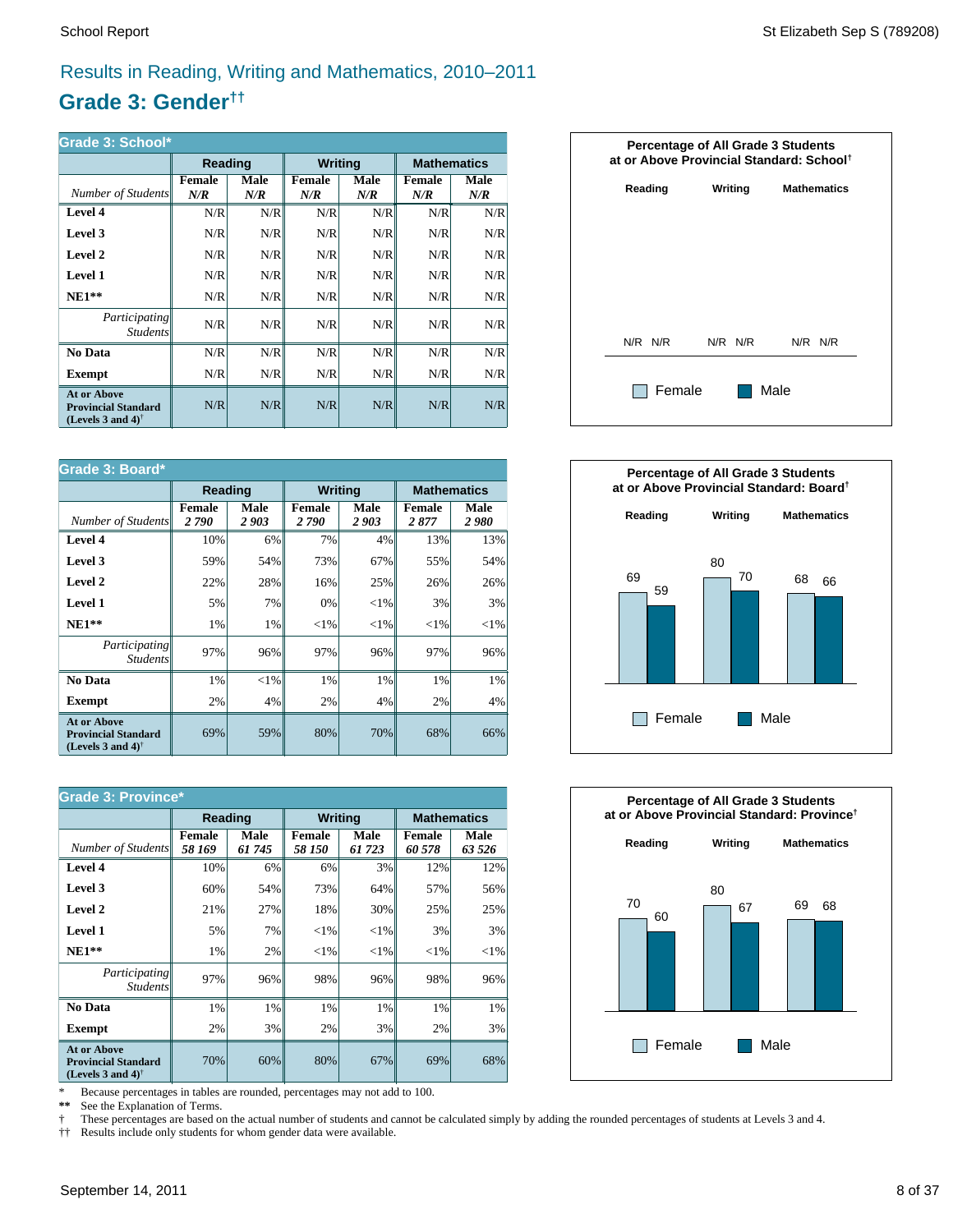# Assessments of Reading, Writing and Mathematics, Primary and Junior Divisions, 2010–2011 **Contextual Information: Grade 6\***

This information provides a context for interpreting the school's results.

| <b>Demographic Information</b>                             |                | <b>School</b>            |         | <b>Board</b> |                                              | <b>Province</b> |
|------------------------------------------------------------|----------------|--------------------------|---------|--------------|----------------------------------------------|-----------------|
| <b>Enrolment</b>                                           |                |                          |         |              |                                              |                 |
| Number of Grade 6 students                                 |                | 19                       |         | 6 6 5 4      |                                              | 132 308         |
| Number of classes with Grade 6 students                    |                | $\overline{\mathcal{L}}$ |         | 402          |                                              | 8 2 9 9         |
| Number of schools with Grade 6 classes                     |                | Not applicable           |         | 169          |                                              | 3 189           |
|                                                            |                |                          |         |              | Number Percent Number Percent Number Percent |                 |
| <b>Gender</b>                                              |                |                          |         |              |                                              |                 |
| Female                                                     | 8              | 42%                      | 3 2 3 7 | 49%          | 64 201                                       | 49%             |
| Male                                                       | 11             | 58%                      | 3 4 16  | 51%          | 68 070                                       | 51%             |
| Gender not specified                                       | 0              | 0%                       | 1       | $<\!\!1\%$   | 37                                           | $<$ 1%          |
| <b>Student Status</b>                                      |                |                          |         |              |                                              |                 |
| English language learners**                                | $\overline{4}$ | 21%                      | 734     | 11%          | 8 1 6 3                                      | 6%              |
| Students with special education needs (excluding gifted)** | 3              | 16%                      | 1 2 4 1 | 19%          | 25 063                                       | 19%             |
| <b>Place of Birth</b>                                      |                |                          |         |              |                                              |                 |
| Born in Canada                                             | 14             | 74%                      | 5087    | 76%          | 114 872                                      | 87%             |
| Born outside Canada                                        | 5              | 26%                      | 1556    | 23%          | 17 244                                       | 13%             |
| In Canada less than one year                               | 0              | 0%                       | 54      | 1%           | 765                                          | 1%              |
| In Canada one year or more but less than three years       | 3              | 16%                      | 387     | 6%           | 2 707                                        | 2%              |
| In Canada three years or more                              | $\overline{c}$ | 11%                      | 1 1 1 2 | 17%          | 12 897                                       | 10%             |
| Language                                                   |                |                          |         |              |                                              |                 |
| First language learned at home was other than English      | 5              | 26%                      | 2 4 4 5 | 37%          | 28 342                                       | 21%             |
| <b>Year Student Entered Current School</b>                 |                |                          |         |              |                                              |                 |
| Year of the assessment                                     | 4              | 21%                      | 682     | 10%          | 29 646                                       | 22%             |
| Year prior to the assessment                               | $\overline{4}$ | 21%                      | 598     | 9%           | 12823                                        | 10%             |
| 2 years prior to the assessment                            | 1              | 5%                       | 495     | 7%           | 11858                                        | 9%              |
| 3 or more years prior to the assessment                    | 10             | 53%                      | 4869    | 73%          | 77 507                                       | 59%             |
| Data not available                                         | $\mathcal O$   | $0\%$                    | 10      | $<\!\!1\%$   | 474                                          | $<\!\!1\%$      |
| <b>Year Student Entered Current Board</b>                  |                |                          |         |              |                                              |                 |
| Year of the assessment                                     | 2              | 11%                      | 372     | 6%           | 7554                                         | 6%              |
| Year prior to the assessment                               | $\overline{4}$ | 21%                      | 329     | 5%           | 6 9 5 0                                      | 5%              |
| 2 years prior to the assessment                            | 0              | 0%                       | 317     | 5%           | 6 508                                        | 5%              |
| 3 or more years prior to the assessment                    | 13             | 68%                      | 5615    | 84%          | 105 637                                      | 80%             |
| Data not available                                         | $\mathcal O$   | $0\%$                    | 21      | $<$ 1%       | 5659                                         | 4%              |

\* Contextual data pertaining to gender, student status, place of birth, language learned at home and year entered school and board are provided by schools and/or boards through the Student Data Collection process. Some data may be missing because they were not provided by the school or the board.

\*\* See the Explanation of Terms.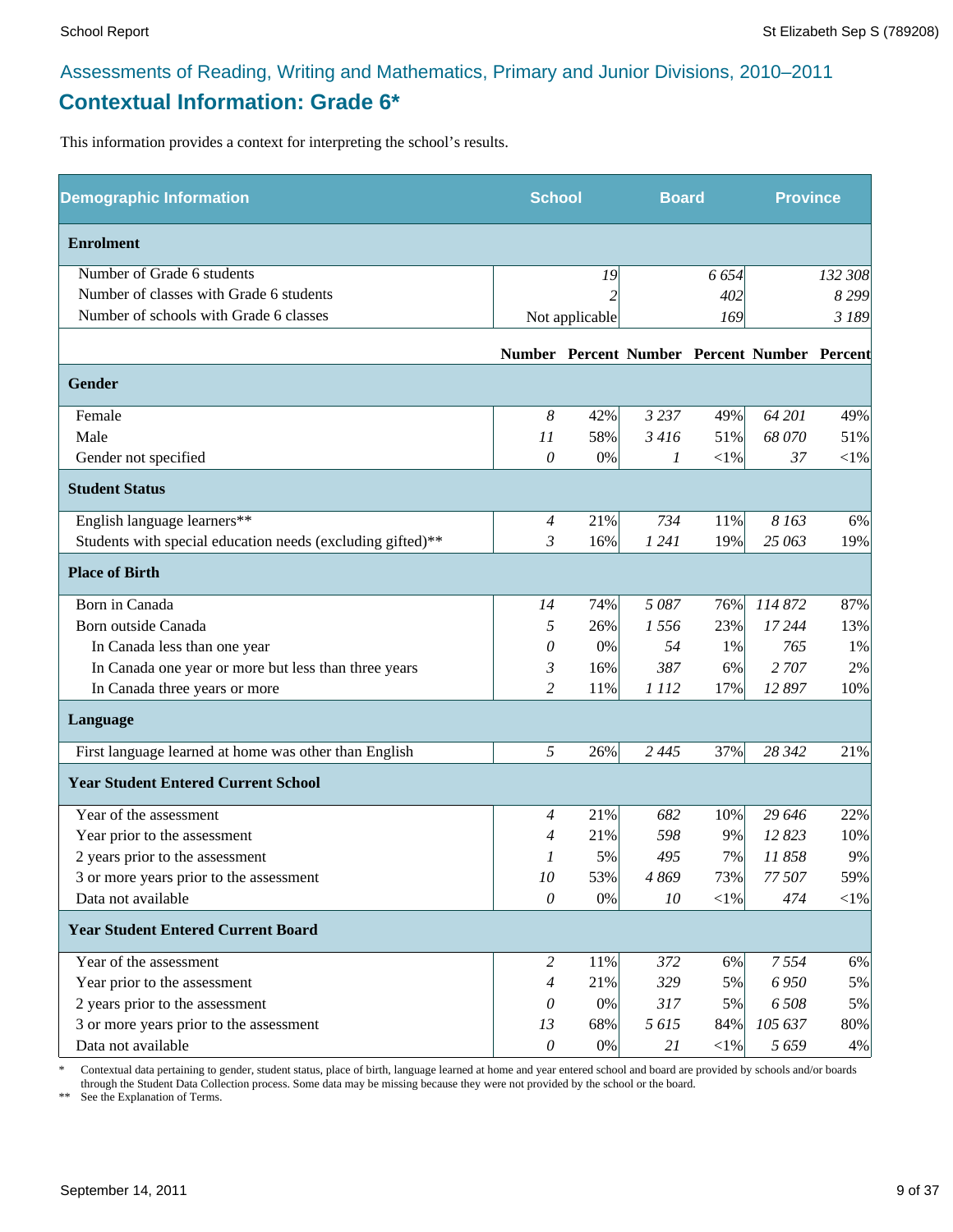*Number of Students* 

**Grade 6: Writing\***

## Results in Reading, Writing and Mathematics, 2010–2011 **Grade 6: All Students**

*#* % % %

**75%**

29% 44% 14%

**Board** *6 648*

2% 1% 98%  $<$ 1%  $< 1%$ 22% 64% 11%

**Board** *6 652*

**Province** *132 266*

**73%**

29% 46%

**Province** *132 223*

2% 1% 97%  $<$ 1%  $< 1%$ 24% 63% 10%

| Grade 6: Reading*                                                                                           |                     |      |                      |                            |  |  |  |
|-------------------------------------------------------------------------------------------------------------|---------------------|------|----------------------|----------------------------|--|--|--|
| Number of Students                                                                                          | <b>School</b><br>19 |      | <b>Board</b><br>6652 | <b>Province</b><br>132 283 |  |  |  |
|                                                                                                             | $\frac{0}{0}$<br>#  |      | $\frac{0}{0}$        | $\%$                       |  |  |  |
| Level 4                                                                                                     | 4                   | 21%  | 10%                  | 11%                        |  |  |  |
| Level 3                                                                                                     | 11                  | 58%  | 60%                  | 63%                        |  |  |  |
| Level 2                                                                                                     | 4                   | 21%  | 22%                  | 19%                        |  |  |  |
| <b>Level 1</b>                                                                                              | 0                   | 0%   | 5%                   | 4%                         |  |  |  |
| $NE1**$                                                                                                     | 0                   | 0%   | $<$ 1%               | $<$ 1%                     |  |  |  |
| Participating<br><b>Students</b>                                                                            | 19                  | 100% | 98%                  | 97%                        |  |  |  |
| No Data                                                                                                     | 0                   | 0%   | 1%                   | 1%                         |  |  |  |
| <b>Exempt</b>                                                                                               |                     | 0%   | 2%                   | 2%                         |  |  |  |
| <b>At or Above</b><br>79%<br><b>Provincial Standard</b><br>(Levels 3 and 4) <sup><math>\dagger</math></sup> |                     |      | 70%                  | 74%                        |  |  |  |

**School**







| $NF1**$ |  |
|---------|--|
|---------|--|

**Exempt**  $\qquad$  0

*Number of Students 19*

**Grade 6: Mathematics\***

*Participating Students*

 **No Data**

 **Level 2 Level 3 Level 4**

**At or Above Provincial Standard (Levels 3 and 4) †**

 **NE1\*\* Level 1 Level 2 Level 3 Level 4**

**58%**  $20%$ 1% 97%  $<$ 1% 9% **57%**  $20/$ 1% 98%  $<$ 1% 11% **63%** 0% 0% 100% 0% 5% *0 19 0 1* **Exempt** *0*  **No Data** *Participating Students*  **NE1\*\* Level 1 At or Above Provincial Standard (Levels 3 and 4) †**

32% 32% 32%

**74%**

0% 0% 100% 0% 0% 26% 63% 11%

**School**

*6 6 6*

\* Because percentages in tables and graphs are rounded, and because graphs do not show all reporting categories, percentages may not add to 100.

**\*\*** See the Explanation of Terms.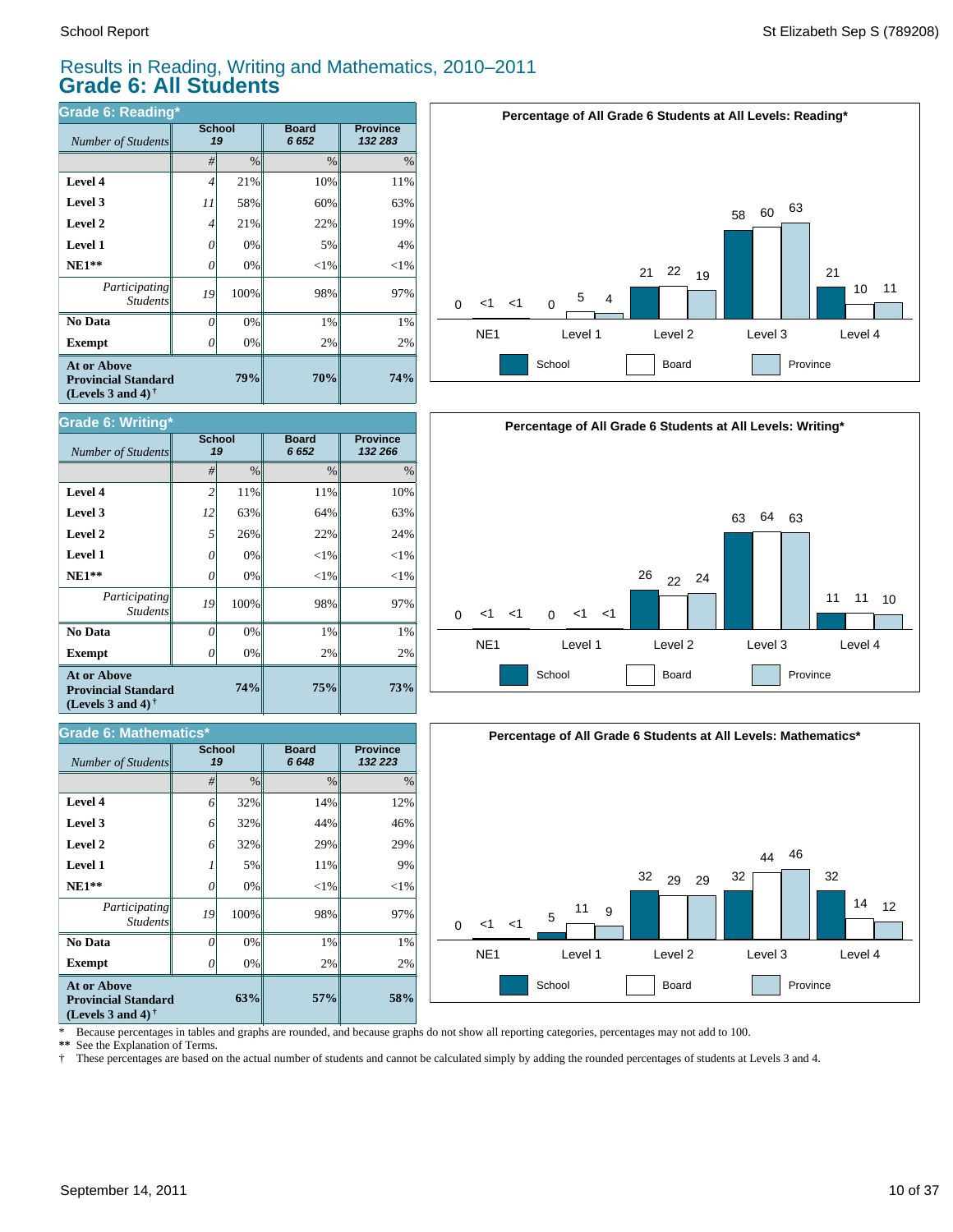# Results in Reading, Writing and Mathematics, 2010–2011

# **Grade 6: Participating Students (excludes "no data" and "exempt" categories)**

| Number of Students                                                             | <b>School</b><br>19 |      | <b>Board</b><br>6 4 9 5 | <b>Province</b><br>128 685 |
|--------------------------------------------------------------------------------|---------------------|------|-------------------------|----------------------------|
|                                                                                | #                   | $\%$ | $\frac{0}{0}$           | $\%$                       |
| Level 4                                                                        | 4                   | 21%  | 10%                     | 12%                        |
| Level 3                                                                        | 11                  | 58%  | 62%                     | 64%                        |
| Level 2                                                                        | 4                   | 21%  | 23%                     | 20%                        |
| Level 1                                                                        | 0                   | 0%   | 5%                      | 4%                         |
| $NE1**$                                                                        | O                   | 0%   | ${<}1\%$                | $<$ 1%                     |
| <b>At or Above</b><br><b>Provincial Standard</b><br>(Levels 3 and 4) $\dagger$ |                     | 79%  | 72%                     | 76%                        |



| Grade 6: Writing*                                                                                    |                     |               |                         |                            |  |  |  |
|------------------------------------------------------------------------------------------------------|---------------------|---------------|-------------------------|----------------------------|--|--|--|
| Number of Students                                                                                   | <b>School</b><br>19 |               | <b>Board</b><br>6 4 9 7 | <b>Province</b><br>128 811 |  |  |  |
|                                                                                                      | #                   | $\frac{0}{0}$ | $\frac{0}{0}$           | $\frac{0}{0}$              |  |  |  |
| Level 4                                                                                              | $\overline{c}$      | 11%           | 11%                     | 10%                        |  |  |  |
| Level 3                                                                                              | 12                  | 63%           | 66%                     | 65%                        |  |  |  |
| Level 2                                                                                              | 5                   | 26%           | 23%                     | 25%                        |  |  |  |
| Level 1                                                                                              | 0                   | 0%            | $<$ 1%                  | ${<}1\%$                   |  |  |  |
| $NE1**$                                                                                              |                     | 0%            | ${<}1\%$                | $<$ 1%                     |  |  |  |
| <b>At or Above</b><br><b>Provincial Standard</b><br>(Levels 3 and 4) <sup><math>\dagger</math></sup> |                     | 74%           | 76%                     | 75%                        |  |  |  |



| Grade 6: Mathematics*                                                                                |                     |               |                         |                            |  |  |  |
|------------------------------------------------------------------------------------------------------|---------------------|---------------|-------------------------|----------------------------|--|--|--|
| Number of Students                                                                                   | <b>School</b><br>19 |               | <b>Board</b><br>6 4 8 7 | <b>Province</b><br>128 474 |  |  |  |
|                                                                                                      | #                   | $\frac{0}{0}$ | $\frac{0}{0}$           | $\frac{0}{0}$              |  |  |  |
| Level 4                                                                                              | 6                   | 32%           | 14%                     | 13%                        |  |  |  |
| Level 3                                                                                              | 6                   | 32%           | 45%                     | 47%                        |  |  |  |
| Level 2                                                                                              | 6                   | 32%           | 30%                     | 30%                        |  |  |  |
| Level 1                                                                                              |                     | 5%            | 11%                     | 10%                        |  |  |  |
| $NE1**$                                                                                              |                     | 0%            | ${<}1\%$                | $<$ 1%                     |  |  |  |
| <b>At or Above</b><br><b>Provincial Standard</b><br>(Levels 3 and 4) <sup><math>\dagger</math></sup> |                     | 63%           | 59%                     | 60%                        |  |  |  |



\* Because percentages in tables and graphs are rounded, percentages may not add to 100.<br>\*\* See the Explanation of Terms See the Explanation of Terms.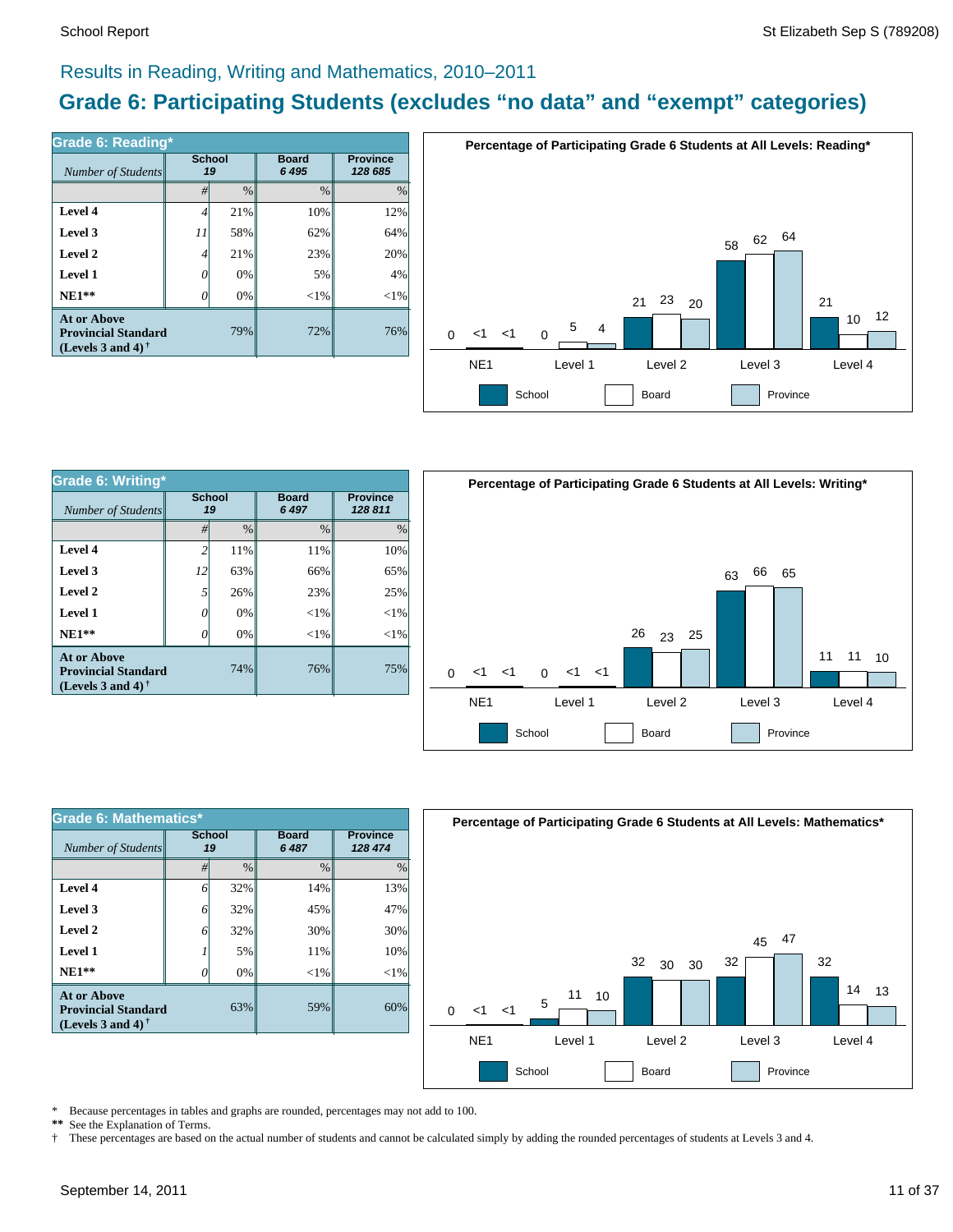# Results in Reading, Writing and Mathematics, 2010–2011

# **Grade 6: Gender††**

| Grade 6: School*                                                                                     |                      |             |                      |             |               |                    |  |  |
|------------------------------------------------------------------------------------------------------|----------------------|-------------|----------------------|-------------|---------------|--------------------|--|--|
|                                                                                                      | Reading              |             | <b>Writing</b>       |             |               | <b>Mathematics</b> |  |  |
| Number of Students                                                                                   | <b>Female</b><br>N/R | Male<br>N/R | <b>Female</b><br>N/R | Male<br>N/R | Female<br>N/R | Male<br>N/R        |  |  |
| Level 4                                                                                              | N/R                  | N/R         | N/R                  | N/R         | N/R           | N/R                |  |  |
| Level 3                                                                                              | N/R                  | N/R         | N/R                  | N/R         | N/R           | N/R                |  |  |
| Level 2                                                                                              | N/R                  | N/R         | N/R                  | N/R         | N/R           | N/R                |  |  |
| Level 1                                                                                              | N/R                  | N/R         | N/R                  | N/R         | N/R           | N/R                |  |  |
| $NE1**$                                                                                              | N/R                  | N/R         | N/R                  | N/R         | N/R           | N/R                |  |  |
| <i>Participating</i><br><i>Students</i>                                                              | N/R                  | N/R         | N/R                  | N/R         | N/R           | N/R                |  |  |
| No Data                                                                                              | N/R                  | N/R         | N/R                  | N/R         | N/R           | N/R                |  |  |
| Exempt                                                                                               | N/R                  | N/R         | N/R                  | N/R         | N/R           | N/R                |  |  |
| <b>At or Above</b><br><b>Provincial Standard</b><br>(Levels 3 and 4) <sup><math>\dagger</math></sup> | N/R                  | N/R         | N/R                  | N/R         | N/R           | N/R                |  |  |

| Grade 6: Board*                                                                |                          |              |                          |                |                   |                    |  |
|--------------------------------------------------------------------------------|--------------------------|--------------|--------------------------|----------------|-------------------|--------------------|--|
|                                                                                | Reading                  |              |                          | <b>Writing</b> |                   | <b>Mathematics</b> |  |
| Number of Students                                                             | <b>Female</b><br>3 2 3 5 | Male<br>3416 | <b>Female</b><br>3 2 3 5 | Male<br>3416   | Female<br>3 2 3 2 | Male<br>3415       |  |
| Level 4                                                                        | 13%                      | 7%           | 15%                      | 7%             | 14%               | 13%                |  |
| Level 3                                                                        | 62%                      | 58%          | 68%                      | 60%            | 44%               | 43%                |  |
| Level 2                                                                        | 19%                      | 26%          | 15%                      | 30%            | 29%               | 30%                |  |
| Level 1                                                                        | 3%                       | 6%           | ${<}1\%$                 | ${<}1\%$       | 10%               | 11%                |  |
| $NE1**$                                                                        | ${<}1\%$                 | ${<}1\%$     | ${<}1\%$                 | ${<}1\%$       | ${<}1\%$          | ${<}1\%$           |  |
| Participating<br><i>Students</i>                                               | 98%                      | 97%          | 98%                      | 97%            | 98%               | 97%                |  |
| No Data                                                                        | 1%                       | ${<}1\%$     | 1%                       | 1%             | 1%                | 1%                 |  |
| <b>Exempt</b>                                                                  | 1%                       | 2%           | 1%                       | 2%             | 1%                | 2%                 |  |
| <b>At or Above</b><br><b>Provincial Standard</b><br>(Levels 3 and 4) $\dagger$ | 75%                      | 65%          | 83%                      | 67%            | 58%               | 56%                |  |

| <b>Grade 6: Province*</b>                                                      |                         |               |                         |                |                         |                    |  |
|--------------------------------------------------------------------------------|-------------------------|---------------|-------------------------|----------------|-------------------------|--------------------|--|
|                                                                                | Reading                 |               | <b>Writing</b>          |                |                         | <b>Mathematics</b> |  |
| Number of Students                                                             | <b>Female</b><br>64 192 | Male<br>68054 | <b>Female</b><br>64 183 | Male<br>68 046 | <b>Female</b><br>64 153 | Male<br>68033      |  |
| Level 4                                                                        | 15%                     | 8%            | 14%                     | 6%             | 13%                     | 12%                |  |
| Level 3                                                                        | 64%                     | 61%           | 68%                     | 59%            | 47%                     | 44%                |  |
| Level 2                                                                        | 16%                     | 23%           | 16%                     | 32%            | 29%                     | 30%                |  |
| Level 1                                                                        | 3%                      | 5%            | ${<}1\%$                | 1%             | 9%                      | 10%                |  |
| $NE1**$                                                                        | ${<}1\%$                | ${<}1\%$      | ${<}1\%$                | ${<}1\%$       | ${<}1\%$                | ${<}1\%$           |  |
| <i>Participating</i><br><i>Students</i>                                        | 98%                     | 97%           | 98%                     | 97%            | 98%                     | 97%                |  |
| No Data                                                                        | $<$ 1%                  | 1%            | ${<}1\%$                | 1%             | 1%                      | 1%                 |  |
| <b>Exempt</b>                                                                  | 2%                      | 3%            | 1%                      | 3%             | 2%                      | 3%                 |  |
| <b>At or Above</b><br><b>Provincial Standard</b><br>(Levels 3 and 4) $\dagger$ | 79%                     | 69%           | 82%                     | 64%            | 60%                     | 57%                |  |

\* Because percentages in tables are rounded, percentages may not add to 100.<br>\*\* See the Explanation of Terms.

See the Explanation of Terms.

† These percentages are based on the actual number of students and cannot be calculated simply by adding the rounded percentages of students at Levels 3 and 4.<br>†† Results include only students for whom gender data were ava

†† Results include only students for whom gender data were available.





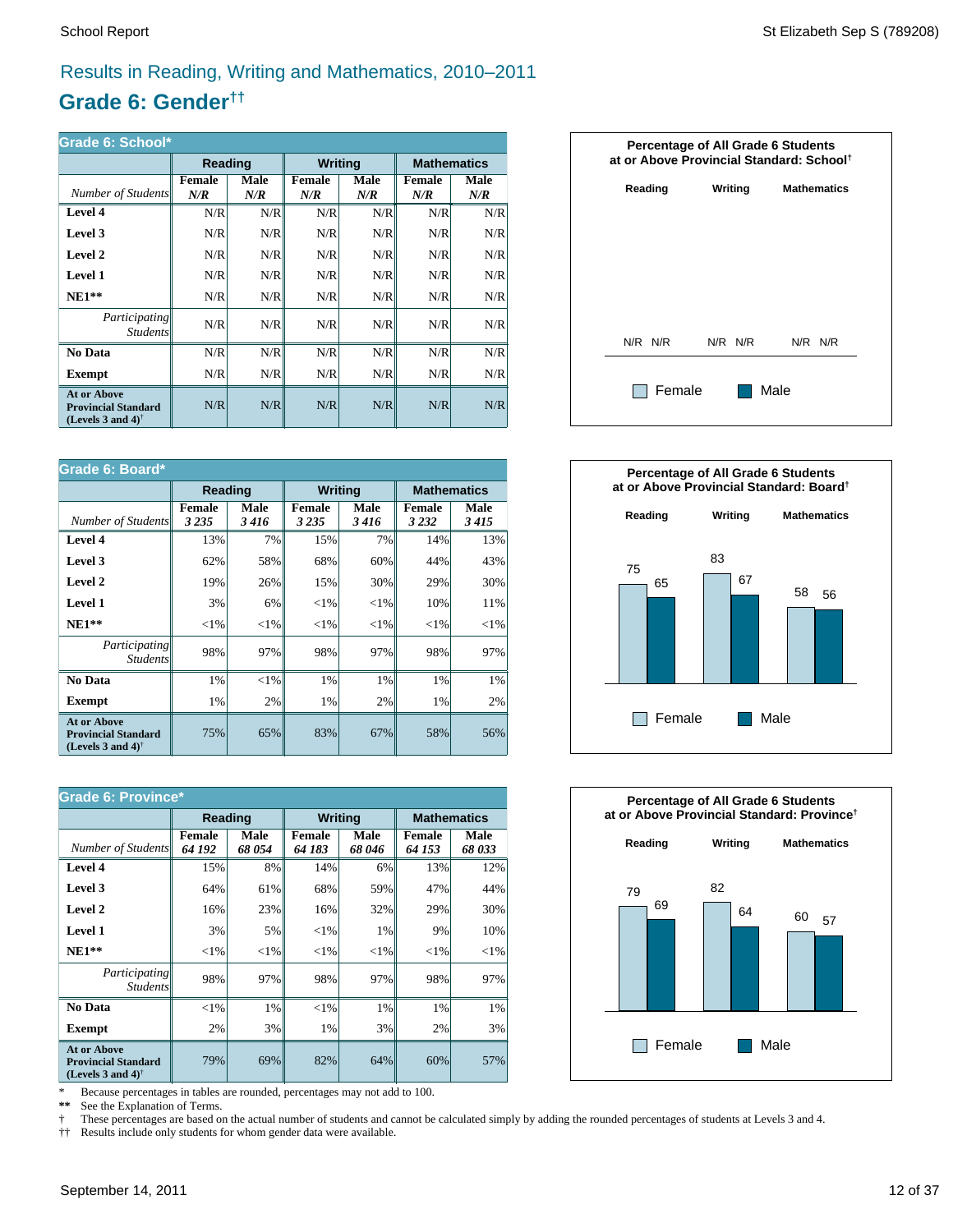# **Contextual Information over Time: Grade 3\*** Assessments of Reading, Writing and Mathematics, Primary and Junior Divisions, 2010–2011

This information provides a context for interpreting the school's results of the current and previous administrations.

| <b>Grade 3</b>                                                | 2006-2007 | 2007-2008 | 2008-2009 | 2009-2010 | 2010-2011 |
|---------------------------------------------------------------|-----------|-----------|-----------|-----------|-----------|
| <b>Enrolment</b>                                              |           |           |           |           |           |
| Number of students                                            | 25        | 13        | 24        | 23        | 25        |
| <b>Participation in the Assessment</b>                        |           |           |           |           |           |
| Reading <sup>†</sup>                                          | 96%       | 100%      | 100%      | 96%       | 96%       |
| Writing <sup>†</sup>                                          | 96%       | 100%      | 100%      | 96%       | 96%       |
| Mathematics <sup>†</sup>                                      | 96%       | 100%      | 100%      | 96%       | 96%       |
| <b>Gender</b>                                                 |           |           |           |           |           |
| Female                                                        | 56%       | 54%       | 58%       | 48%       | 64%       |
| Male                                                          | 44%       | 46%       | 42%       | 52%       | 36%       |
| <b>Student Status</b>                                         |           |           |           |           |           |
| English language learners**                                   | 20%       | 0%        | 4%        | 17%       | 0%        |
| Students with special education needs (excluding<br>gifted)** | 4%        | 23%       | 21%       | 17%       | 20%       |
| <b>Place of Birth</b>                                         |           |           |           |           |           |
| Born in Canada                                                | 68%       | 100%      | 83%       | 70%       | 84%       |
| Born outside Canada                                           | 32%       | 0%        | 17%       | 30%       | 16%       |
| In Canada less than one year                                  | 4%        | 0%        | 0%        | 4%        | 4%        |
| In Canada one year or more but less than three years          | 16%       | 0%        | 4%        | 9%        | 4%        |
| In Canada three years or more                                 | 12%       | 0%        | 12%       | 17%       | 8%        |
| Language                                                      |           |           |           |           |           |
| First language learned at home was other than English         | 32%       | 0%        | 8%        | 35%       | 16%       |
| <b>Year Student Entered Current School</b>                    |           |           |           |           |           |
| Year of the assessment                                        | 8%        | 0%        | 12%       | 13%       | 12%       |
| Year prior to the assessment                                  | 24%       | 0%        | 8%        | 13%       | 8%        |
| 2 years prior to the assessment                               | 28%       | 0%        | 12%       | 13%       | 16%       |
| 3 or more years prior to the assessment                       | 40%       | 100%      | 67%       | 61%       | 64%       |
| Data not available                                            | 0%        | 0%        | 0%        | 0%        | $0\%$     |

\* Contextual data pertaining to gender, student status, place of birth, language learned at home and year entered school are provided by schools and/or boards through the Student Data Collection process. Some data may be missing because they were not provided by the school or the board.

† Some French Immersion students do not write all components of the assessment in Grade 3; the numbers shown reflect those students who were expected to write each component as determined by the French Immersion participation option selected by boards.

\*\* See the Explanation of Terms.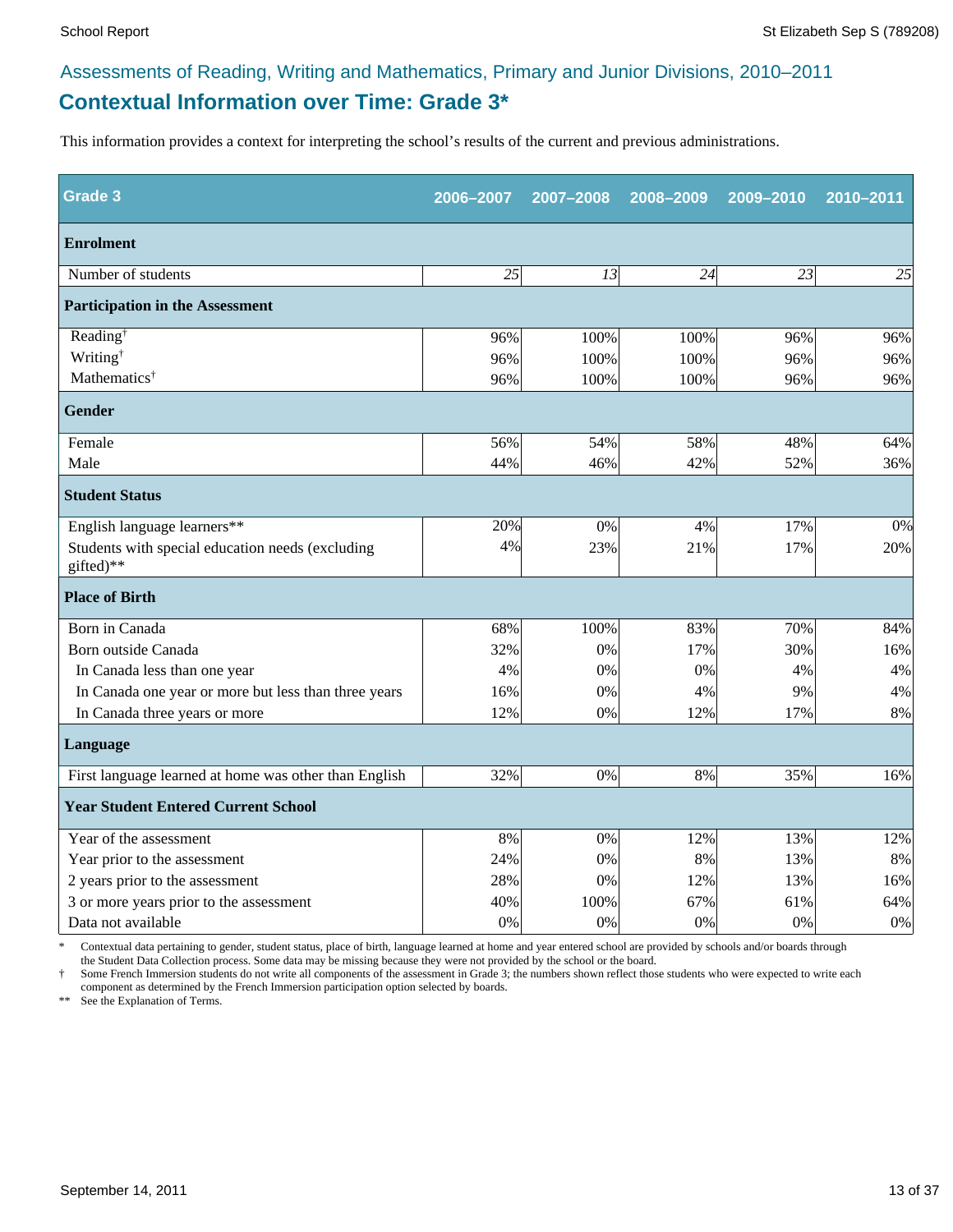# **Grade 3: Reading** Results over Time, 2007–2008 to 2010–2011®

| <b>Grade 3 Reading: School*</b>                                         |             |             |             |             |  |  |  |  |
|-------------------------------------------------------------------------|-------------|-------------|-------------|-------------|--|--|--|--|
| Year                                                                    | $'07 - '08$ | $'08 - '09$ | $'09 - '10$ | $'10 - '11$ |  |  |  |  |
| Number of<br><b>Students</b>                                            | N/R         | 24          | 23          | 25          |  |  |  |  |
| Level 4                                                                 | N/R         | 4%          | 9%          | 4%          |  |  |  |  |
| Level 3                                                                 | N/R         | 62%         | 61%         | 56%         |  |  |  |  |
| Level 2                                                                 | N/R         | 33%         | 26%         | 32%         |  |  |  |  |
| Level 1                                                                 | N/R         | 0%          | 0%          | 0%          |  |  |  |  |
| <b>NE1**</b>                                                            | N/R         | 0%          | 0%          | 4%          |  |  |  |  |
| Participating<br><b>Students</b>                                        | N/R         | 100%        | 96%         | 96%         |  |  |  |  |
| No Data                                                                 | N/R         | 0%          | 4%          | 0%          |  |  |  |  |
| <b>Exempt</b>                                                           | N/R         | 0%          | 0%          | 4%          |  |  |  |  |
| <b>At or Above</b><br><b>Provincial</b><br><b>Standard</b> <sup>†</sup> | N/R         | 67%         | 70%         | 60%         |  |  |  |  |





# **Percentage of All Grade 3 Students at All Levels in Reading: Board\*** NE1 Level 1 Level 2 Level 3 Level 4 1 2007–2008 2008–2009 2009–2010 2010–2011 2 2 1 7 7 8 6 25 25 27 25 <sup>54</sup> <sup>54</sup> <sup>51</sup> <sup>56</sup> 9 8 9 8



Refer to the EQAO Web site (www.eqao.com) for data from previous years.

**Exempt**  $\begin{vmatrix} 4\% & 4\% \end{vmatrix}$  4% 3% 3% **No Data**  $\begin{array}{|c|c|c|c|} \hline \textbf{No Data} & 1\% & 1\% & 1\% \hline \end{array}$ *Participating* 95% 95% 96% 97%

**NE1\*\***  $\begin{vmatrix} 2\% & 2\% \end{vmatrix}$  2% 2% 1% **Level 1** 7% 7% 7% 6% **Level 2**  $\begin{array}{|c|c|c|c|c|} \hline \end{array}$  26% 26% 25% 24% **Level 3**  $\begin{vmatrix} 53\% & 53\% \end{vmatrix}$  53% 54% 57% **Level 4** 8% 7% 8% 8%

 $61\%$  61% 62% 65%

62% 62% 60% 64%

**Exempt**  $\begin{array}{|c|c|c|c|} \hline \end{array}$  4% 4% 3% 3% **No Data**  $\begin{array}{|c|c|c|c|} \hline \textbf{No Data} & 1\% & 1\% & 1\% \hline \end{array}$ *Participating* 95% 95% 96% 96%

*125 088 121 787 123 813 119 914 Number of*

**Year '07–'08 '08–'09 '09–'10 '10–'11**

**NE1\*\***  $\begin{vmatrix} 1\% & 2\% \end{vmatrix}$  2% 2% 1% **Level 1** 7% 7% 8% 6% **Level 2**  $\begin{vmatrix} 25\% & 25\% \end{vmatrix}$  25% 27% 25% **Level 3 1** 54% **54% 54% 51% 56% Level 4** 9% 8% 9% 8% *6 161 5 780 6 100 5 693 Number of*

**Year '07–'08 '08–'09 '09–'10 '10–'11**

Students

**At or Above Provincial Standard**†

Student.

**Grade 3 Reading: Board\***

\* Because percentages in tables and graphs are rounded, and because graphs do not show all reporting categories, percentages may not add to 100.

**\*\*** See the Explanation of Terms.

*Student* 

**At or Above Provincial Standard**†

*Students*

**Grade 3 Reading: Province\***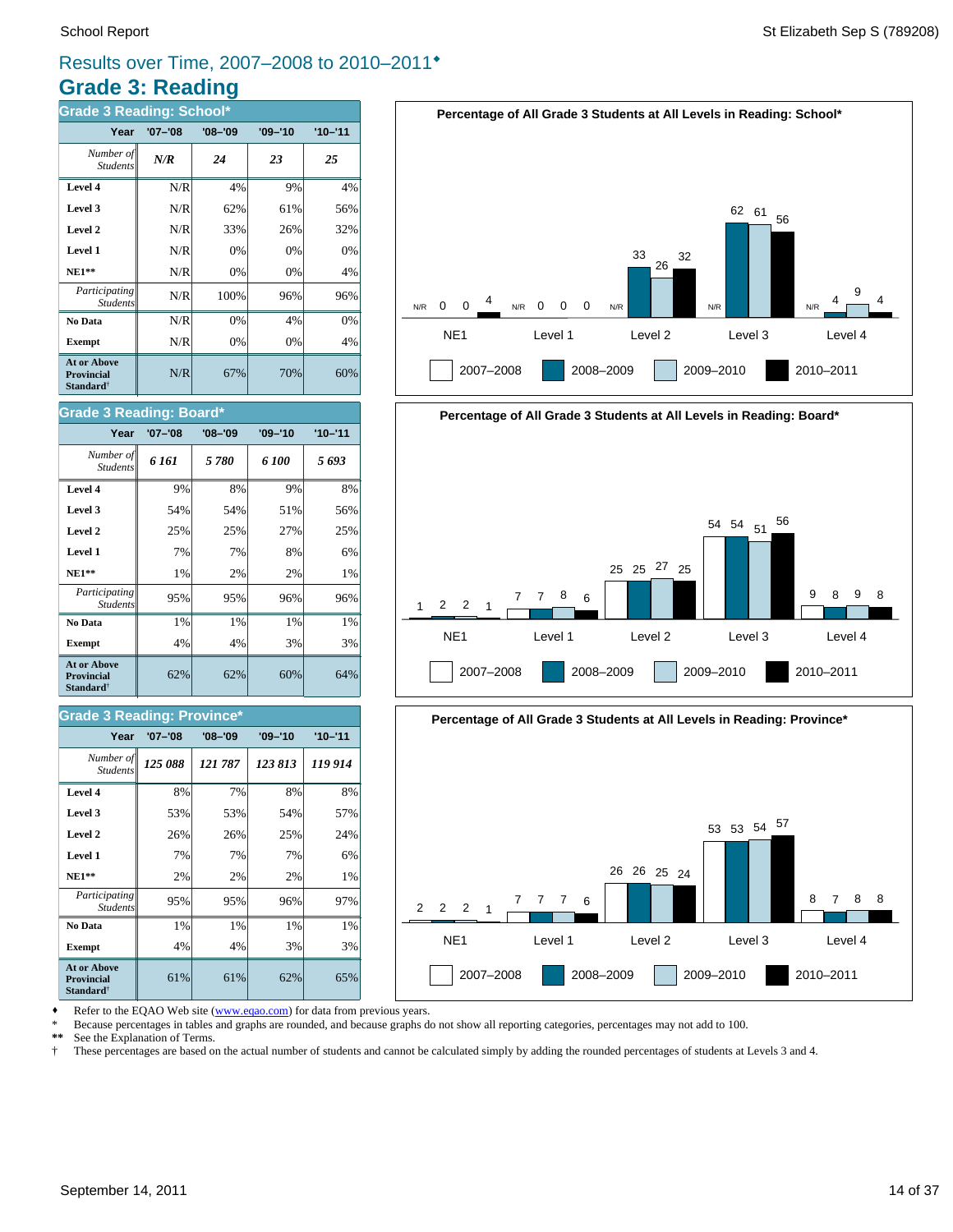# **Grade 3: Writing** Results over Time, 2007–2008 to 2010–2011®

| <b>Grade 3 Writing: School*</b>                                  |             |             |             |             |  |  |  |
|------------------------------------------------------------------|-------------|-------------|-------------|-------------|--|--|--|
| Year                                                             | $'07 - '08$ | $'08 - '09$ | $'09 - '10$ | $'10 - '11$ |  |  |  |
| Number of<br><b>Students</b>                                     | N/R         | 24          | 23          | 25          |  |  |  |
| Level 4                                                          | N/R         | 8%          | 0%          | 20%         |  |  |  |
| Level 3                                                          | N/R         | 71%         | 74%         | 56%         |  |  |  |
| Level 2                                                          | N/R         | 21%         | 22%         | 20%         |  |  |  |
| Level 1                                                          | N/R         | 0%          | 0%          | 0%          |  |  |  |
| <b>NE1**</b>                                                     | N/R         | 0%          | 0%          | 0%          |  |  |  |
| Participating<br><b>Students</b>                                 | N/R         | 100%        | 96%         | 96%         |  |  |  |
| No Data                                                          | N/R         | 0%          | 4%          | 0%          |  |  |  |
| <b>Exempt</b>                                                    | N/R         | 0%          | 0%          | 4%          |  |  |  |
| At or Above<br><b>Provincial</b><br><b>Standard</b> <sup>†</sup> | N/R         | 79%         | 74%         | 76%         |  |  |  |

#### School Report St Elizabeth Sep S (789208)



# **Percentage of All Grade 3 Students at All Levels in Writing: Board\*** NE1 Level 1 Level 2 Level 3 Level 4  $<1 < 1 < 1 < 1$ 2007–2008 2008–2009 2009–2010 2010–2011 <1 <1 <1 <1 <1 <1 <1 <sup>25</sup> <sup>24</sup> <sup>24</sup> <sup>21</sup> <sup>63</sup> <sup>66</sup> <sup>67</sup> <sup>70</sup> 7 6 5 5



Refer to the EQAO Web site (www.eqao.com) for data from previous years.

\* Because percentages in tables and graphs are rounded, and because graphs do not show all reporting categories, percentages may not add to 100.

**\*\*** See the Explanation of Terms.

† These percentages are based on the actual number of students and cannot be calculated simply by adding the rounded percentages of students at Levels 3 and 4.

#### **Level 1**  $\left| \begin{array}{ccc} | & | & | \end{array} \right|$   $\left| \begin{array}{ccc} | & | & | \end{array} \right|$   $\left| \begin{array}{ccc} | & | & | \end{array} \right|$   $\left| \begin{array}{ccc} | & | & | \end{array} \right|$   $\left| \begin{array}{ccc} | & | & | \end{array} \right|$ **Level 2**  $\begin{vmatrix} 25\% & 24\% \end{vmatrix}$  24% 24% 21%

**Grade 3 Writing: Board\***

Student.

| $NE1**$                                                                 | ${<}1\%$ | ${<}1\%$ | ${<}1\%$ | ${<}1\%$ |
|-------------------------------------------------------------------------|----------|----------|----------|----------|
| Participating<br><b>Students</b>                                        | 95%      | 96%      | 97%      | 96%      |
| No Data                                                                 | 1%       | 1%       | 1%       | 1%       |
| <b>Exempt</b>                                                           | 4%       | 3%       | 3%       | 3%       |
| <b>At or Above</b><br><b>Provincial</b><br><b>Standard</b> <sup>†</sup> | 70%      | 72%      | 72%      | 75%      |
|                                                                         |          |          |          |          |

**Level 3**  $\begin{vmatrix} 63\% & 66\% \end{vmatrix}$  67% 67% 70% **Level 4** 7% 6% 5% 5% *6 161 5 780 6 100 5 693 Number of*

**Year '07–'08 '08–'09 '09–'10 '10–'11**

#### **Grade 3 Writing: Province\***

| Year                                                                    | $'07 - '08$ | $'08 - '09$ | $'09 - '10$ | $'10 - '11$ |
|-------------------------------------------------------------------------|-------------|-------------|-------------|-------------|
| Number of<br><b>Students</b>                                            | 125 088     | 121788      | 123 800     | 119873      |
| Level 4                                                                 | 5%          | 4%          | 4%          | 5%          |
| Level 3                                                                 | 61%         | 63%         | 66%         | 68%         |
| Level 2                                                                 | 29%         | 28%         | 26%         | 24%         |
| Level 1                                                                 | ${<}1\%$    | ${<}1\%$    | ${<}1\%$    | ${<}1\%$    |
| $NE1**$                                                                 | ${<}1\%$    | ${<}1\%$    | ${<}1\%$    | ${<}1\%$    |
| Participating<br><b>Students</b>                                        | 96%         | 96%         | 97%         | 97%         |
| No Data                                                                 | 1%          | 1%          | 1%          | 1%          |
| <b>Exempt</b>                                                           | 3%          | 3%          | 3%          | 2%          |
| <b>At or Above</b><br><b>Provincial</b><br><b>Standard</b> <sup>†</sup> | 66%         | 68%         | 70%         | 73%         |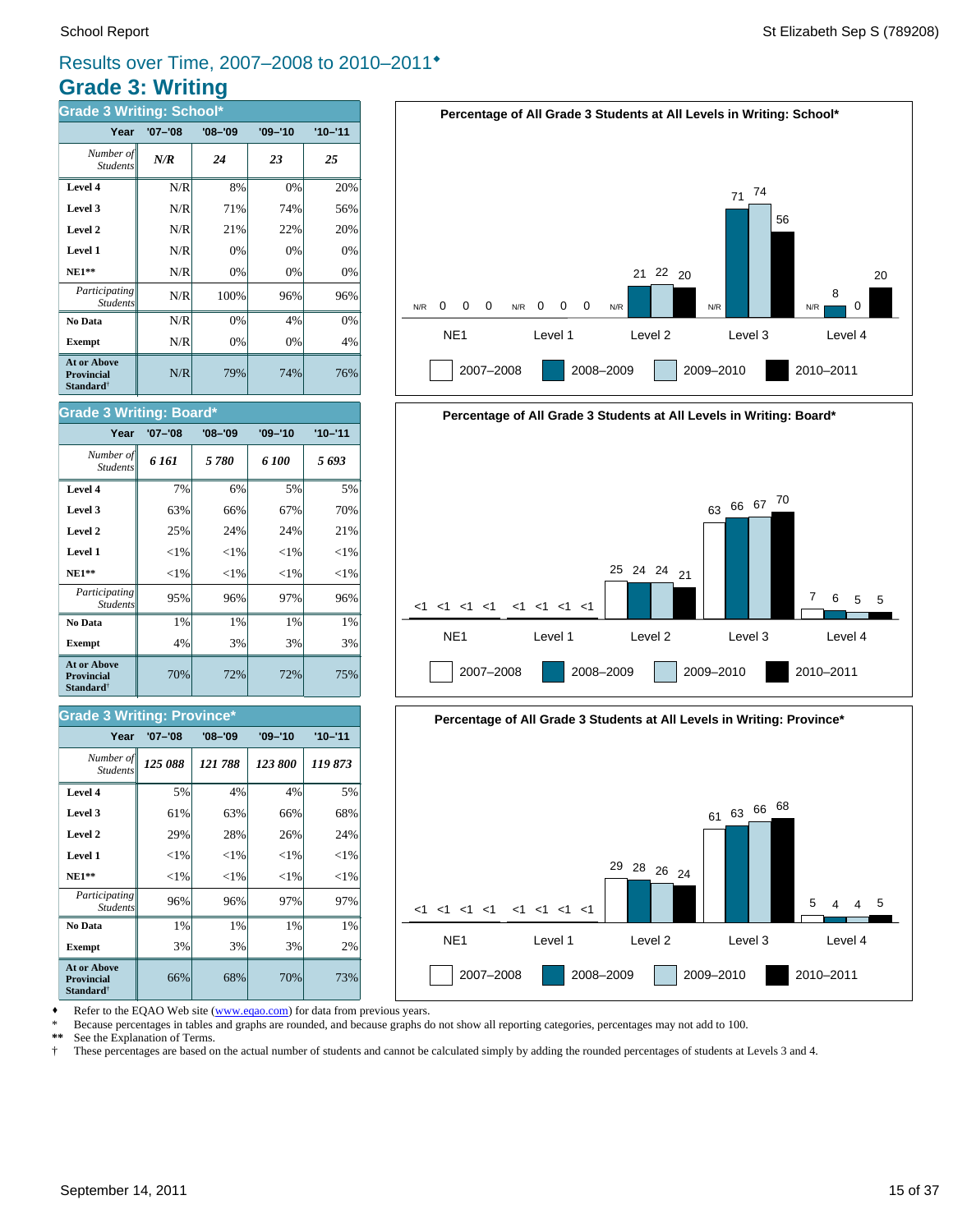# **Grade 3: Mathematics** Results over Time, 2007–2008 to 2010–2011®

| <b>Grade 3 Mathematics: School*</b>                              |             |             |             |             |  |
|------------------------------------------------------------------|-------------|-------------|-------------|-------------|--|
| Year                                                             | $'07 - '08$ | $'08 - '09$ | $'09 - '10$ | $'10 - '11$ |  |
| Number of<br><b>Students</b>                                     | N/R         | 24          | 23          | 25          |  |
| Level 4                                                          | N/R         | 12%         | 9%          | 12%         |  |
| Level 3                                                          | N/R         | 71%         | 65%         | 60%         |  |
| Level 2                                                          | N/R         | 17%         | 22%         | 20%         |  |
| Level 1                                                          | N/R         | 0%          | 0%          | 4%          |  |
| $NE1**$                                                          | N/R         | 0%          | 0%          | $0\%$       |  |
| Participating<br><b>Students</b>                                 | N/R         | 100%        | 96%         | 96%         |  |
| No Data                                                          | N/R         | 0%          | 4%          | 0%          |  |
| <b>Exempt</b>                                                    | N/R         | 0%          | 0%          | 4%          |  |
| <b>At or Above</b><br>Provincial<br><b>Standard</b> <sup>†</sup> | N/R         | 83%         | 74%         | 72%         |  |

| <b>Grade 3 Mathematics: Board*</b>                                      |             |             |             |             |  |
|-------------------------------------------------------------------------|-------------|-------------|-------------|-------------|--|
| Year                                                                    | $'07 - '08$ | $'08 - '09$ | $'09 - '10$ | $'10 - '11$ |  |
| Number of<br><b>Students</b>                                            | 6305        | 5960        | 6 292       | 5857        |  |
| Level 4                                                                 | 13%         | 15%         | 13%         | 13%         |  |
| Level 3                                                                 | 55%         | 56%         | 56%         | 54%         |  |
| Level 2                                                                 | 24%         | 22%         | 25%         | 26%         |  |
| Level 1                                                                 | 3%          | 2%          | 3%          | 3%          |  |
| $NE1**$                                                                 | ${<}1\%$    | ${<}1\%$    | ${<}1%$     | ${<}1%$     |  |
| Participating<br><b>Students</b>                                        | 95%         | 96%         | 97%         | 96%         |  |
| No Data                                                                 | 1%          | 1%          | 1%          | 1%          |  |
| <b>Exempt</b>                                                           | 4%          | 3%          | 3%          | 3%          |  |
| <b>At or Above</b><br><b>Provincial</b><br><b>Standard</b> <sup>†</sup> | 68%         | 72%         | 68%         | 67%         |  |

#### **Grade 3 Mathematics: Province\***

| Year                                                                    | $'07 - '08$ | $'08 - '09$ | $'09 - '10$ | $'10 - '11$ |
|-------------------------------------------------------------------------|-------------|-------------|-------------|-------------|
| Number of<br><b>Students</b>                                            | 128 659     | 125 464     | 127 726     | 124 104     |
| Level 4                                                                 | 12%         | 12%         | 12%         | 12%         |
| Level 3                                                                 | 56%         | 58%         | 58%         | 57%         |
| Level 2                                                                 | 25%         | 23%         | 23%         | 25%         |
| Level 1                                                                 | 3%          | 2%          | 3%          | 3%          |
| <b>NE1**</b>                                                            | ${<}1\%$    | ${<}1\%$    | ${<}1\%$    | ${<}1\%$    |
| <i>Participating</i><br><b>Students</b>                                 | 96%         | 96%         | 97%         | 97%         |
| No Data                                                                 | 1%          | 1%          | 1%          | 1%          |
| <b>Exempt</b>                                                           | 3%          | 3%          | 3%          | 2%          |
| <b>At or Above</b><br><b>Provincial</b><br><b>Standard</b> <sup>†</sup> | 68%         | 70%         | 71%         | 69%         |







Refer to the EQAO Web site (www.eqao.com) for data from previous years.

\* Because percentages in tables and graphs are rounded, and because graphs do not show all reporting categories, percentages may not add to 100.<br>\*\* See the Explanation of Terms

\*\* See the Explanation of Terms.<br><sup>†</sup> These percentages are based on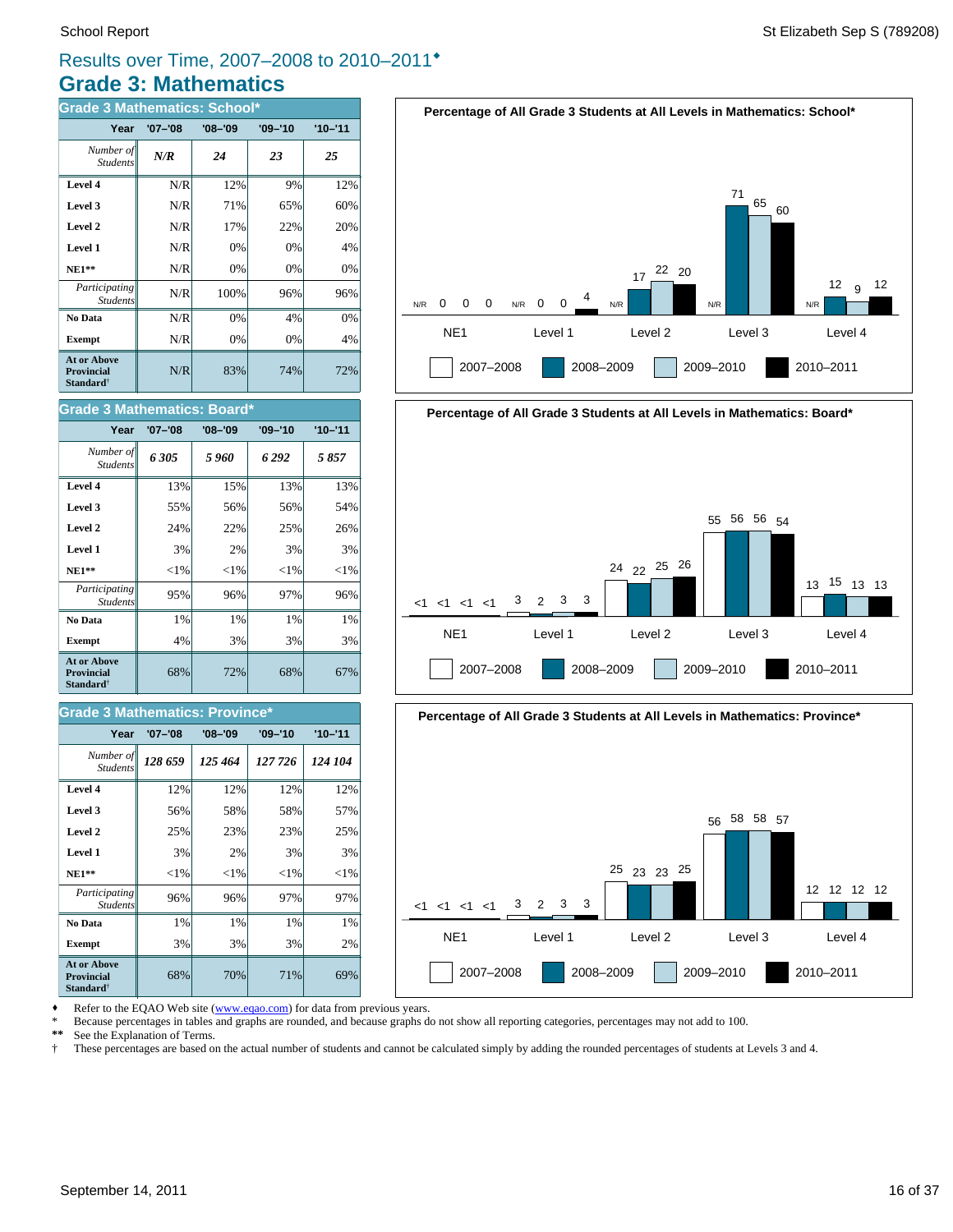# **Contextual Information over Time: Grade 6\*** Assessments of Reading, Writing and Mathematics, Primary and Junior Divisions, 2010–2011

This information provides a context for interpreting the school's results of the current and previous administrations.

| <b>Grade 6</b>                                                | 2006-2007       | 2007-2008 | 2008-2009 | 2009-2010 | 2010-2011 |
|---------------------------------------------------------------|-----------------|-----------|-----------|-----------|-----------|
| <b>Enrolment</b>                                              |                 |           |           |           |           |
| Number of students                                            | $\overline{33}$ | 33        | 21        | 21        | 19        |
| <b>Participation in the Assessment</b>                        |                 |           |           |           |           |
| Reading                                                       | 94%             | 100%      | 100%      | 100%      | 100%      |
| Writing                                                       | 94%             | 100%      | 100%      | 100%      | 100%      |
| Mathematics                                                   | 94%             | 100%      | 100%      | 100%      | 100%      |
| <b>Gender</b>                                                 |                 |           |           |           |           |
| Female                                                        | 58%             | 55%       | 52%       | 52%       | 42%       |
| Male                                                          | 42%             | 45%       | 48%       | 48%       | 58%       |
| <b>Student Status</b>                                         |                 |           |           |           |           |
| English language learners**                                   | 24%             | 24%       | 14%       | 14%       | 21%       |
| Students with special education needs (excluding<br>gifted)** | 15%             | 9%        | 19%       | 24%       | 16%       |
| <b>Place of Birth</b>                                         |                 |           |           |           |           |
| Born in Canada                                                | 67%             | 61%       | 67%       | 67%       | 74%       |
| Born outside Canada                                           | 33%             | 39%       | 33%       | 33%       | 26%       |
| In Canada less than one year                                  | 9%              | 0%        | 0%        | 0%        | 0%        |
| In Canada one year or more but less than three years          | 12%             | 12%       | 5%        | 19%       | 16%       |
| In Canada three years or more                                 | 12%             | 27%       | 29%       | 14%       | 11%       |
| <b>Language</b>                                               |                 |           |           |           |           |
| First language learned at home was other than English         | 33%             | 39%       | 19%       | 19%       | 26%       |
| <b>Year Student Entered Current School</b>                    |                 |           |           |           |           |
| Year of the assessment                                        | 12%             | 15%       | 14%       | 14%       | 21%       |
| Year prior to the assessment                                  | 24%             | 12%       | 5%        | 14%       | 21%       |
| 2 years prior to the assessment                               | 9%              | 12%       | 10%       | 5%        | 5%        |
| 3 or more years prior to the assessment                       | 55%             | 58%       | 71%       | 67%       | 53%       |
| Data not available                                            | 0%              | 3%        | 0%        | 0%        | $0\%$     |

\* Contextual data pertaining to gender, student status, place of birth, language learned at home and year entered school are provided by schools and/or boards through the Student Data Collection process. Some data may be missing because they were not provided by the school or the board.

\*\* See the Explanation of Terms.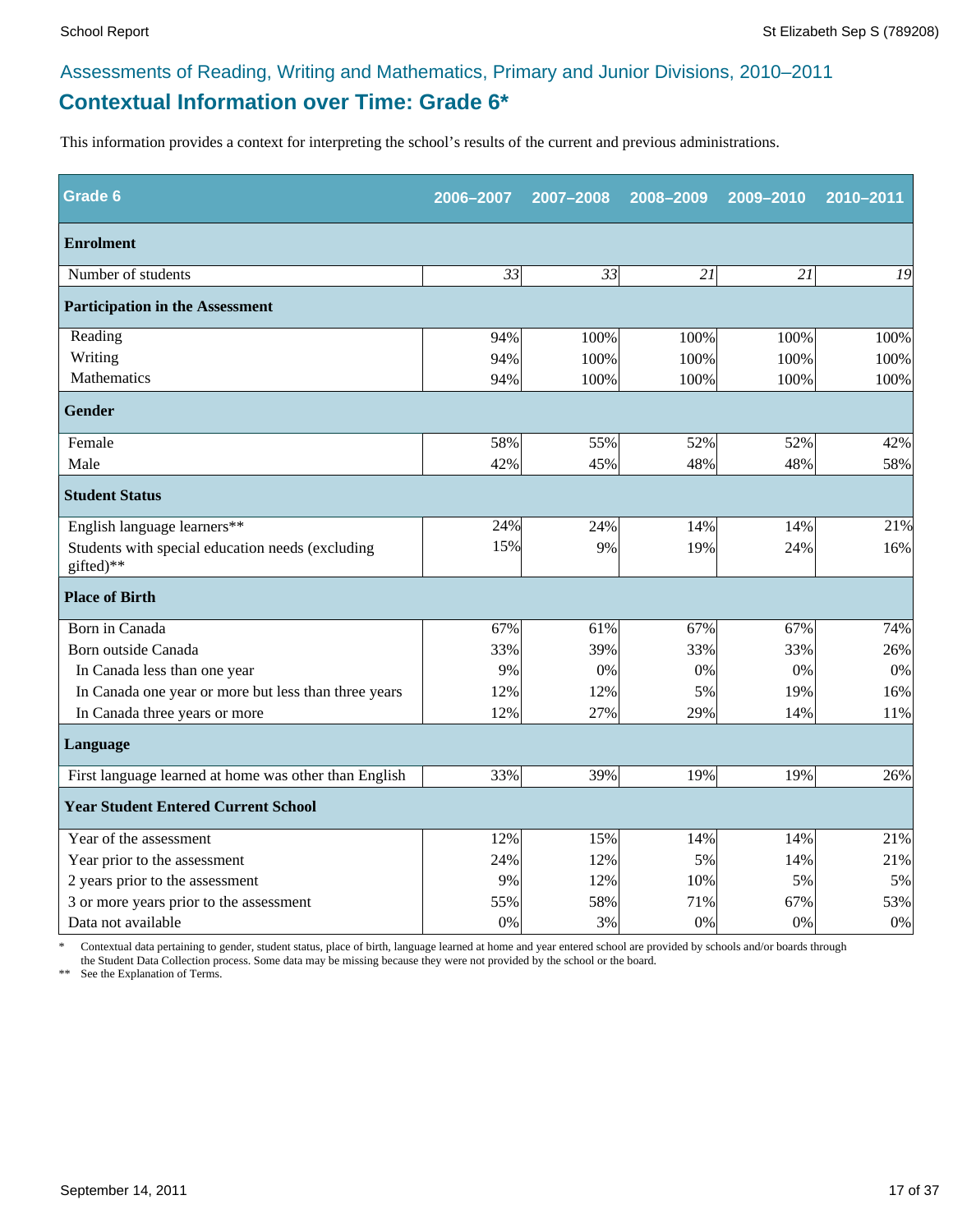# **Grade 6: Reading** Results over Time, 2007–2008 to 2010–2011®

| <b>Grade 6 Reading: School*</b>                                         |             |             |             |             |  |
|-------------------------------------------------------------------------|-------------|-------------|-------------|-------------|--|
| Year                                                                    | $'07 - '08$ | $'08 - '09$ | $'09 - '10$ | $'10 - '11$ |  |
| Number of<br><b>Students</b>                                            | 33          | 21          | 21          | 19          |  |
| Level 4                                                                 | 0%          | 19%         | 5%          | 21%         |  |
| Level 3                                                                 | 88%         | 67%         | 62%         | 58%         |  |
| Level 2                                                                 | 12%         | 10%         | 29%         | 21%         |  |
| Level 1                                                                 | 0%          | 0%          | 5%          | 0%          |  |
| $NE1**$                                                                 | 0%          | 5%          | 0%          | 0%          |  |
| Participating<br><b>Students</b>                                        | 100%        | 100%        | 100%        | 100%        |  |
| No Data                                                                 | 0%          | 0%          | 0%          | 0%          |  |
| <b>Exempt</b>                                                           | 0%          | 0%          | 0%          | 0%          |  |
| <b>At or Above</b><br><b>Provincial</b><br><b>Standard</b> <sup>†</sup> | 88%         | 86%         | 67%         | 79%         |  |

#### **Grade 6 Reading: Board\***

| Year                                                             | '07-'08  | $'08 - '09$ | $'09 - '10$ | $'10 - '11$ |
|------------------------------------------------------------------|----------|-------------|-------------|-------------|
| Number of<br><b>Students</b>                                     | 6702     | 6753        | 6507        | 6 652       |
| Level 4                                                          | 8%       | 11%         | 10%         | 10%         |
| Level 3                                                          | 56%      | 55%         | 57%         | 60%         |
| Level 2                                                          | 24%      | 23%         | 23%         | 22%         |
| Level 1                                                          | 7%       | 7%          | 7%          | 5%          |
| $NE1**$                                                          | 1%       | 1%          | 1%          | ${<}1\%$    |
| Participating<br><b>Students</b>                                 | 96%      | 97%         | 97%         | 98%         |
| No Data                                                          | ${<}1\%$ | 1%          | 1%          | 1%          |
| <b>Exempt</b>                                                    | 3%       | 3%          | 2%          | 2%          |
| <b>At or Above</b><br><b>Provincial</b><br>Standard <sup>†</sup> | 64%      | 66%         | 67%         | 70%         |

#### **Grade 6 Reading: Province\***

| Year                                                                    | $'07 - '08$ | $'08 - '09$ | $'09 - '10$ | $'10 - '11$ |
|-------------------------------------------------------------------------|-------------|-------------|-------------|-------------|
| Number of<br><b>Students</b>                                            | 140 420     | 136 069     | 134 201     | 132 283     |
| Level 4                                                                 | 7%          | 11%         | 11%         | 11%         |
| Level 3                                                                 | 59%         | 59%         | 61%         | 63%         |
| Level 2                                                                 | 24%         | 22%         | 20%         | 19%         |
| Level 1                                                                 | 5%          | 5%          | 5%          | 4%          |
| <b>NE1**</b>                                                            | 1%          | ${<}1\%$    | ${<}1\%$    | ${<}1\%$    |
| <i>Participating</i><br><b>Students</b>                                 | 96%         | 96%         | 97%         | 97%         |
| No Data                                                                 | 1%          | 1%          | 1%          | 1%          |
| <b>Exempt</b>                                                           | 3%          | 3%          | 2%          | 2%          |
| <b>At or Above</b><br><b>Provincial</b><br><b>Standard</b> <sup>†</sup> | 66%         | 69%         | 72%         | 74%         |







Refer to the EQAO Web site (www.eqao.com) for data from previous years.

\* Because percentages in tables and graphs are rounded, and because graphs do not show all reporting categories, percentages may not add to 100.

**\*\*** See the Explanation of Terms.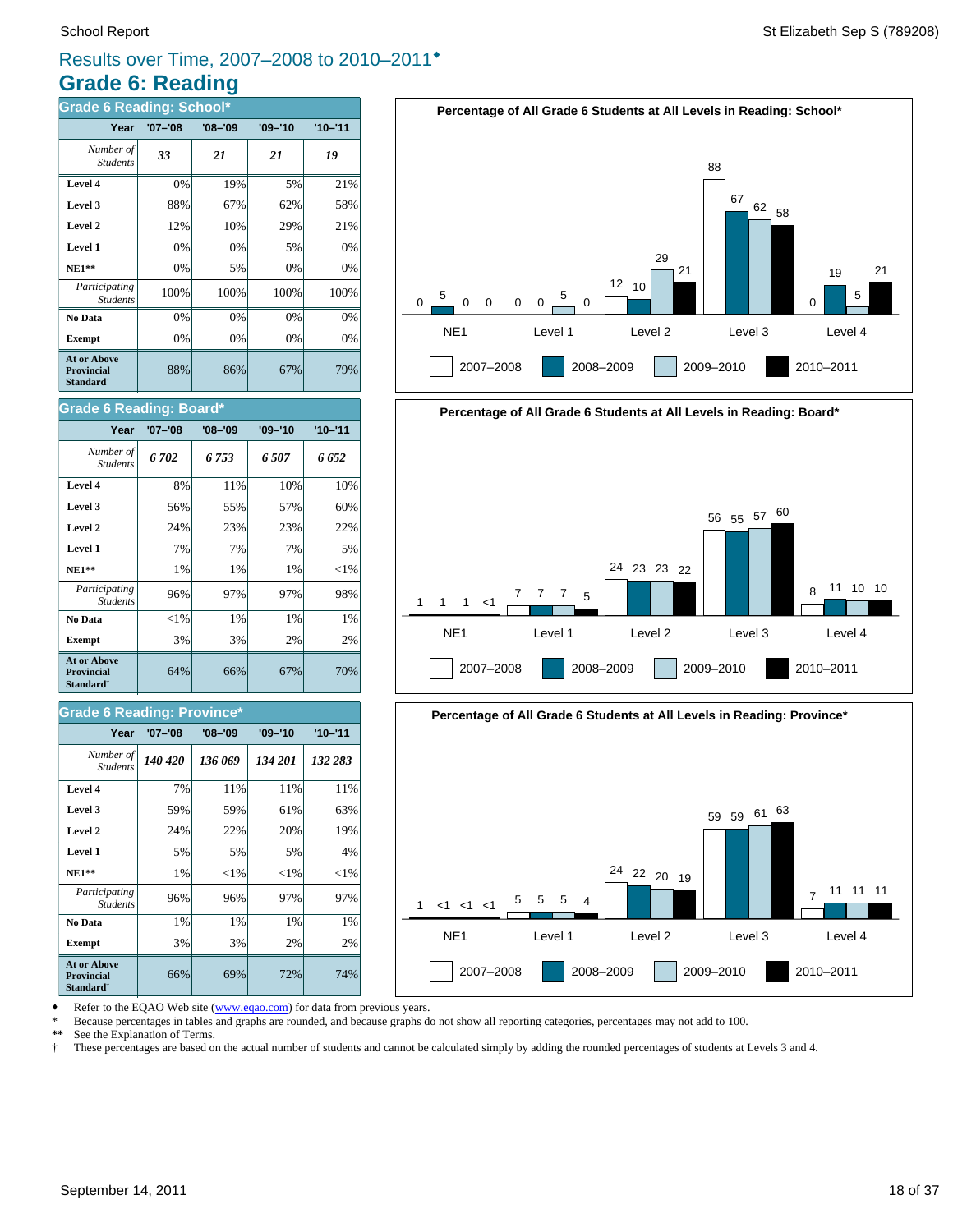# **Grade 6: Writing** Results over Time, 2007–2008 to 2010–2011®

| <b>Grade 6 Writing: School*</b>                                         |             |             |             |             |  |
|-------------------------------------------------------------------------|-------------|-------------|-------------|-------------|--|
| Year                                                                    | $'07 - '08$ | $'08 - '09$ | $'09 - '10$ | $'10 - '11$ |  |
| Number of<br><b>Students</b>                                            | 33          | 21          | 21          | 19          |  |
| Level 4                                                                 | 21%         | 24%         | 14%         | 11%         |  |
| Level 3                                                                 | 67%         | 71%         | 86%         | 63%         |  |
| Level 2                                                                 | 12%         | 0%          | 0%          | 26%         |  |
| Level 1                                                                 | 0%          | 5%          | 0%          | 0%          |  |
| $NE1**$                                                                 | 0%          | 0%          | 0%          | 0%          |  |
| Participating<br><b>Students</b>                                        | 100%        | 100%        | 100%        | 100%        |  |
| No Data                                                                 | 0%          | 0%          | 0%          | 0%          |  |
| <b>Exempt</b>                                                           | 0%          | 0%          | 0%          | 0%          |  |
| <b>At or Above</b><br><b>Provincial</b><br><b>Standard</b> <sup>†</sup> | 88%         | 95%         | 100%        | 74%         |  |

#### **Grade 6 Writing: Board\***

| Year                                                                    | $'07 - '08$ | $'08 - '09$ | $'09 - '10$ | $'10 - '11$ |
|-------------------------------------------------------------------------|-------------|-------------|-------------|-------------|
| Number of<br><b>Students</b>                                            | 6702        | 6 753       | 6.507       | 6 652       |
| Level 4                                                                 | 10%         | 10%         | 10%         | 11%         |
| Level 3                                                                 | 59%         | 60%         | 62%         | 64%         |
| Level 2                                                                 | 25%         | 25%         | 25%         | 22%         |
| Level 1                                                                 | 1%          | ${<}1\%$    | 1%          | ${<}1%$     |
| <b>NE1**</b>                                                            | ${<}1\%$    | ${<}1\%$    | ${<}1\%$    | ${<}1\%$    |
| Participating<br><b>Students</b>                                        | 96%         | 97%         | 97%         | 98%         |
| No Data                                                                 | ${<}1\%$    | $1\%$       | $1\%$       | 1%          |
| <b>Exempt</b>                                                           | 3%          | 3%          | 2%          | 2%          |
| <b>At or Above</b><br><b>Provincial</b><br><b>Standard</b> <sup>†</sup> | 69%         | 71%         | 71%         | 75%         |

#### **Grade 6 Writing: Province\***

| Year                                                                    | $'07 - '08$ | $'08 - '09$ | $'09 - '10$ | $'10 - '11$ |
|-------------------------------------------------------------------------|-------------|-------------|-------------|-------------|
| Number of<br><b>Students</b>                                            | 140 420     | 136 075     | 134 288     | 132 266     |
| Level 4                                                                 | 9%          | 9%          | 9%          | 10%         |
| Level 3                                                                 | 58%         | 58%         | 61%         | 63%         |
| Level 2                                                                 | 28%         | 29%         | 26%         | 24%         |
| Level 1                                                                 | 1%          | ${<}1\%$    | ${<}1\%$    | ${<}1\%$    |
| $NE1**$                                                                 | ${<}1\%$    | ${<}1\%$    | ${<}1\%$    | ${<}1\%$    |
| Participating<br><b>Students</b>                                        | 96%         | 96%         | 97%         | 97%         |
| No Data                                                                 | 1%          | 1%          | 1%          | 1%          |
| <b>Exempt</b>                                                           | 3%          | 3%          | 2%          | 2%          |
| <b>At or Above</b><br><b>Provincial</b><br><b>Standard</b> <sup>†</sup> | 67%         | 67%         | 70%         | 73%         |







Refer to the EQAO Web site (www.eqao.com) for data from previous years.

\* Because percentages in tables and graphs are rounded, and because graphs do not show all reporting categories, percentages may not add to 100.<br>\*\* See the Explanation of Terms

\*\* See the Explanation of Terms.<br><sup>†</sup> These percentages are based on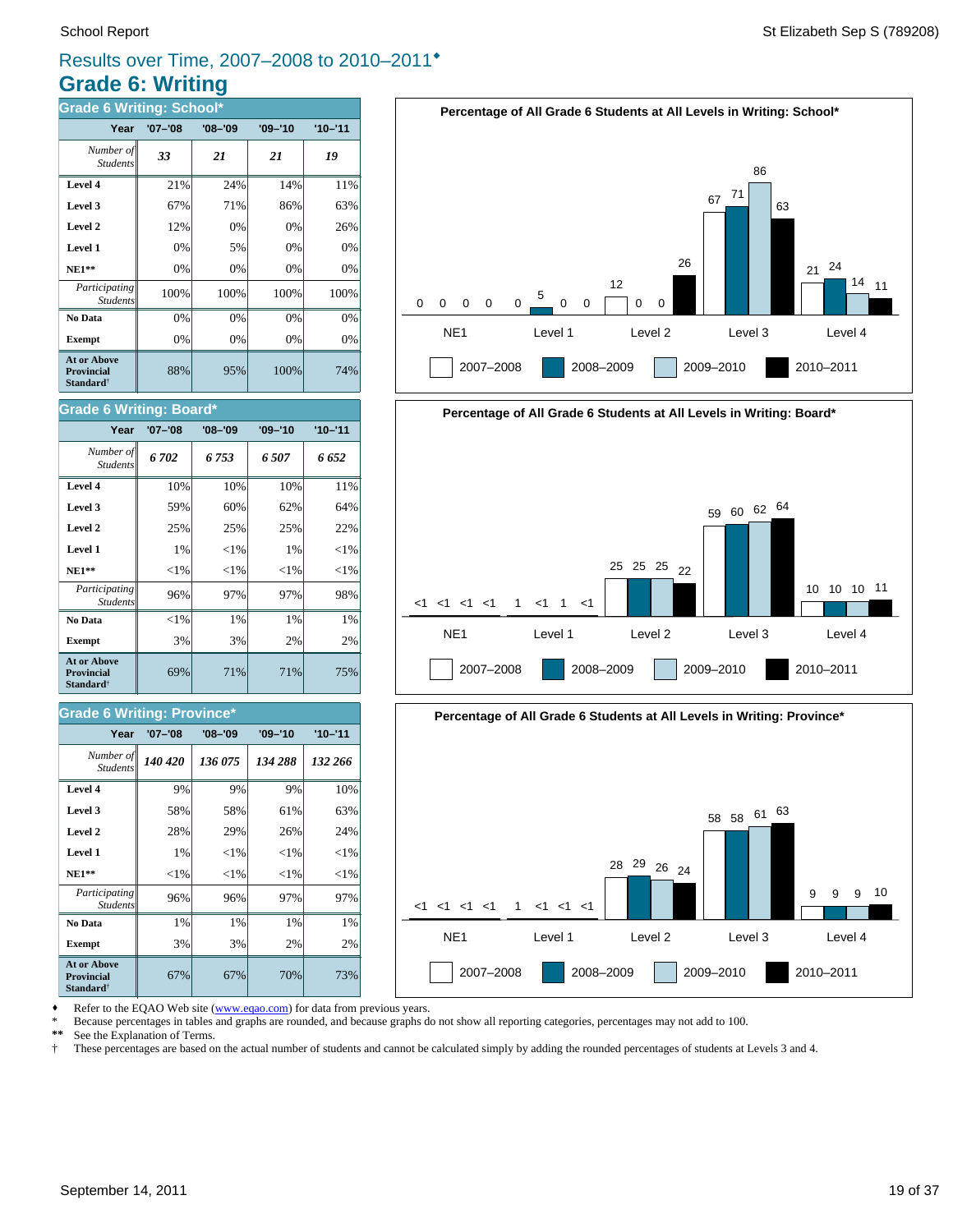# **Grade 6: Mathematics** Results over Time, 2007–2008 to 2010–2011®

| <b>Grade 6 Mathematics: School*</b>                                     |             |             |             |             |  |
|-------------------------------------------------------------------------|-------------|-------------|-------------|-------------|--|
| Year                                                                    | $'07 - '08$ | $'08 - '09$ | $'09 - '10$ | $'10 - '11$ |  |
| Number of<br><b>Students</b>                                            | 33          | 21          | 21          | 19          |  |
| Level 4                                                                 | 15%         | 43%         | 14%         | 32%         |  |
| Level 3                                                                 | 58%         | 48%         | 43%         | 32%         |  |
| Level 2                                                                 | 24%         | 5%          | 38%         | 32%         |  |
| Level 1                                                                 | 3%          | 5%          | 5%          | 5%          |  |
| $NE1**$                                                                 | 0%          | 0%          | 0%          | 0%          |  |
| Participating<br><b>Students</b>                                        | 100%        | 100%        | 100%        | 100%        |  |
| No Data                                                                 | 0%          | 0%          | 0%          | 0%          |  |
| <b>Exempt</b>                                                           | 0%          | 0%          | 0%          | 0%          |  |
| <b>At or Above</b><br><b>Provincial</b><br><b>Standard</b> <sup>†</sup> | 73%         | 90%         | 57%         | 63%         |  |

#### **Grade 6 Mathematics: Board\***

| Year                                                             | '07-'08  | $'08 - '09$ | $'09 - '10$ | $'10 - '11$ |
|------------------------------------------------------------------|----------|-------------|-------------|-------------|
| Number of<br><b>Students</b>                                     | 6702     | 6 756       | 6.502       | 6 648       |
| Level 4                                                          | 13%      | 14%         | 13%         | 14%         |
| Level 3                                                          | 47%      | 48%         | 45%         | 44%         |
| Level 2                                                          | 28%      | 27%         | 31%         | 29%         |
| Level 1                                                          | 8%       | 7%          | 8%          | 11%         |
| $NE1**$                                                          | ${<}1\%$ | ${<}1\%$    | ${<}1\%$    | ${<}1\%$    |
| Participating<br><b>Students</b>                                 | 96%      | 97%         | 97%         | 98%         |
| No Data                                                          | 1%       | $1\%$       | $1\%$       | 1%          |
| <b>Exempt</b>                                                    | 3%       | 3%          | 2%          | 2%          |
| At or Above<br><b>Provincial</b><br><b>Standard</b> <sup>†</sup> | 59%      | 62%         | 58%         | 57%         |

#### **Grade 6 Mathematics: Province\***

| Year                                                             | $'07 - '08$ | $'08 - '09$ | $'09 - '10$ | $'10 - '11$ |
|------------------------------------------------------------------|-------------|-------------|-------------|-------------|
| Number of<br><b>Students</b>                                     | 140 358     | 136 075     | 134 241     | 132 223     |
| Level 4                                                          | 11%         | 13%         | 14%         | 12%         |
| Level 3                                                          | 49%         | 49%         | 47%         | 46%         |
| Level 2                                                          | 29%         | 27%         | 30%         | 29%         |
| Level 1                                                          | 6%          | 6%          | 6%          | 9%          |
| $NE1**$                                                          | ${<}1\%$    | ${<}1\%$    | ${<}1\%$    | ${<}1\%$    |
| Participating<br><b>Students</b>                                 | 96%         | 96%         | 97%         | 97%         |
| No Data                                                          | 1%          | 1%          | 1%          | 1%          |
| <b>Exempt</b>                                                    | 3%          | 3%          | 3%          | 2%          |
| At or Above<br><b>Provincial</b><br><b>Standard</b> <sup>†</sup> | 61%         | 63%         | 61%         | 58%         |







Refer to the EQAO Web site (www.eqao.com) for data from previous years.

\* Because percentages in tables and graphs are rounded, and because graphs do not show all reporting categories, percentages may not add to 100.

**\*\*** See the Explanation of Terms.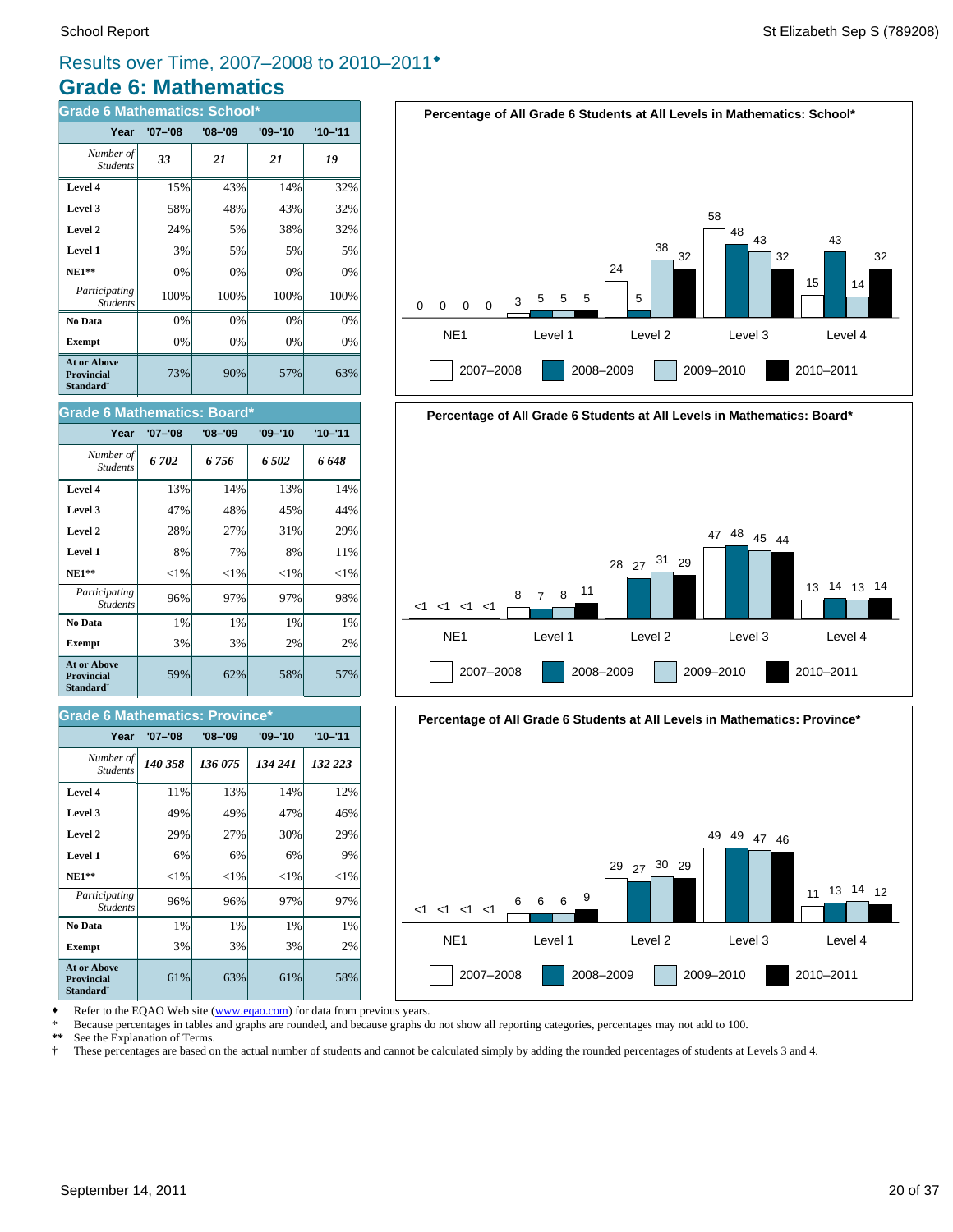|                                    |                |                                   |             | RESULTS FOR ALL STUDENTS OVER TIME BY GENDER                                         |                              |
|------------------------------------|----------------|-----------------------------------|-------------|--------------------------------------------------------------------------------------|------------------------------|
|                                    |                |                                   |             | Percentage of Students At or Above the Provincial Standard (Levels 3 and 4): Grade 3 |                              |
|                                    | 2006-2007      | 2007-2008                         | 2008-2009   | 2009-2010                                                                            | 2010-2011                    |
|                                    |                |                                   |             |                                                                                      |                              |
|                                    |                |                                   |             |                                                                                      |                              |
| <b>READING</b>                     |                |                                   |             |                                                                                      |                              |
|                                    | $N/R$ $N/R$    | $N/R$ $N/R$                       | $N/R$ $N/R$ | $N/R$ $N/R$                                                                          | $N/R$ $N/R$                  |
|                                    |                |                                   |             |                                                                                      |                              |
|                                    |                |                                   |             |                                                                                      |                              |
| <b>WRITING</b>                     |                |                                   |             |                                                                                      |                              |
|                                    |                |                                   |             |                                                                                      |                              |
|                                    | $N/R$ $N/R$    | $N/R$ $N/R$                       | $N/R$ $N/R$ | $N/R$ $N/R$                                                                          | $N/R$ $N/R$                  |
|                                    |                |                                   |             |                                                                                      |                              |
| <b>MATHEMATICS</b>                 |                |                                   |             |                                                                                      |                              |
|                                    |                |                                   |             |                                                                                      |                              |
|                                    | N/R N/R        | $N/R$ $N/R$                       | $N/R$ $N/R$ | $N/R$ $N/R$                                                                          | N/R N/R                      |
|                                    |                | <b>Female</b>                     | <b>Male</b> |                                                                                      |                              |
|                                    |                |                                   |             |                                                                                      |                              |
|                                    |                | Total Number of Grade 3 Studentst |             |                                                                                      |                              |
| 2006-2007                          | 2007-2008      |                                   | 2008-2009   | 2009-2010<br>Female                                                                  | 2010-2011                    |
| <b>Female</b><br><b>Male</b><br>11 | <b>Female</b>  | <b>Male</b><br><b>Female</b>      | <b>Male</b> | <b>Male</b>                                                                          | <b>Female</b><br><b>Male</b> |
| School<br>14                       | $\overline{7}$ | 6<br>14                           | 10          | 11<br>12                                                                             | 9<br>16                      |

† Includes only students for whom gender data were available.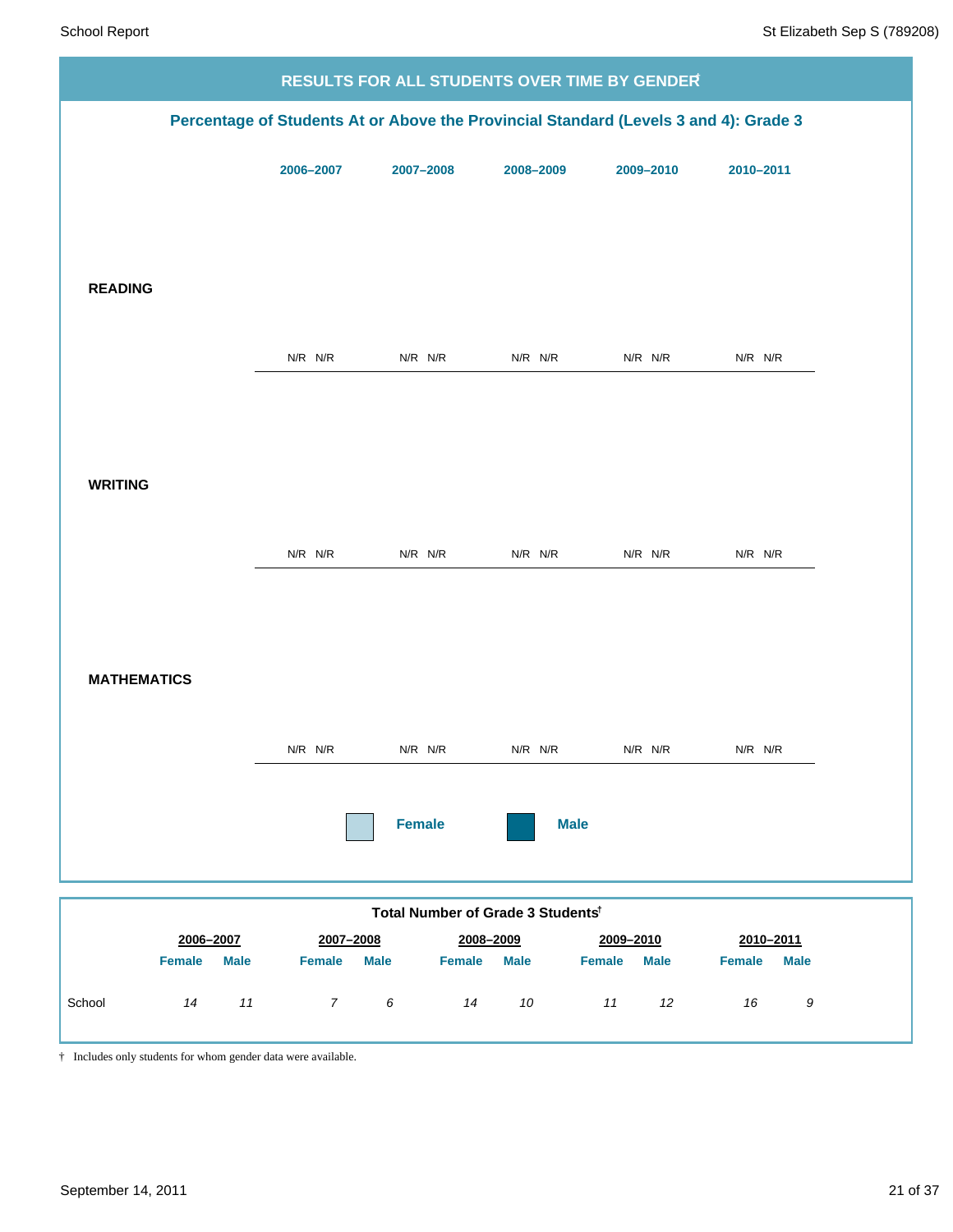

† Includes only students for whom gender data were available.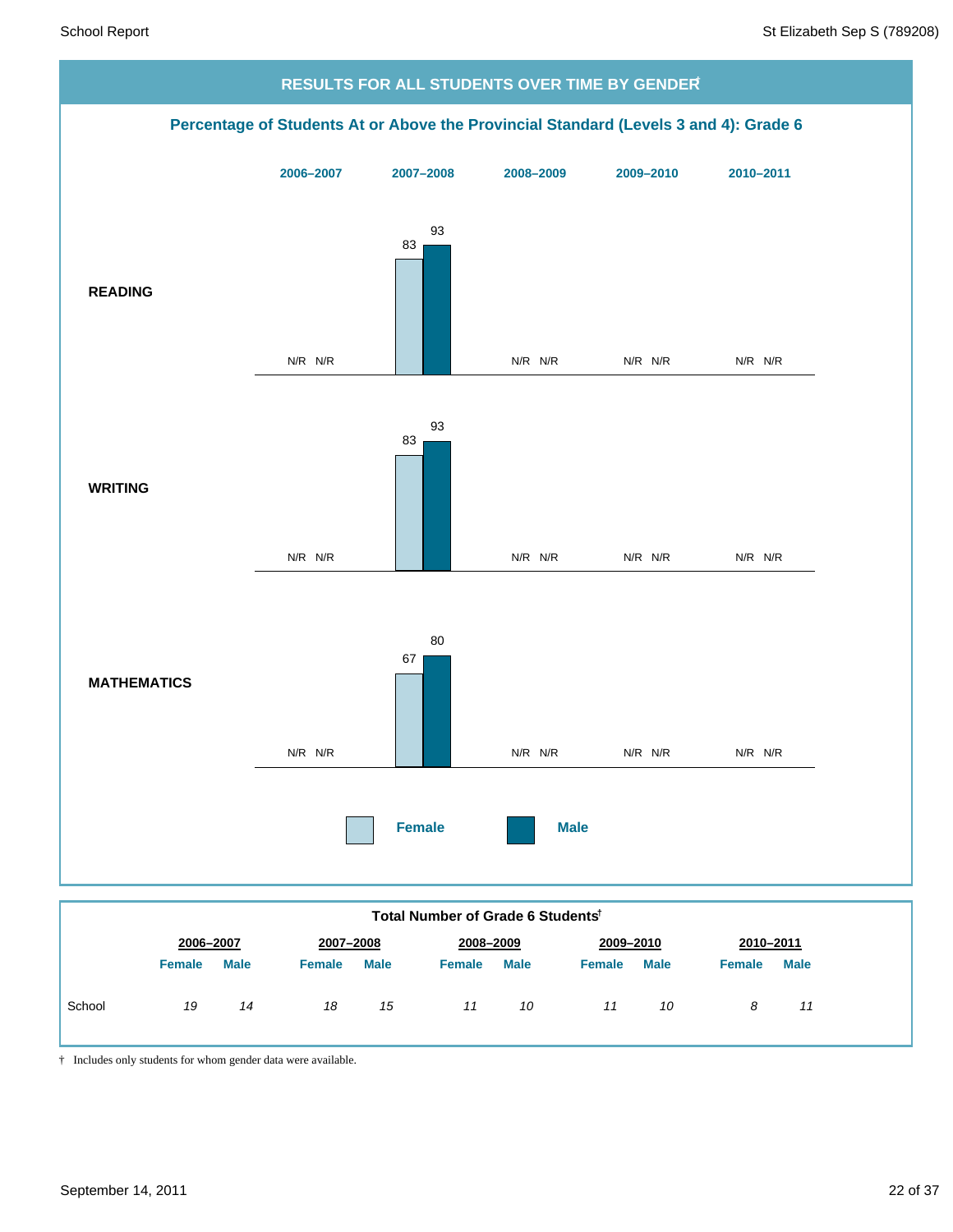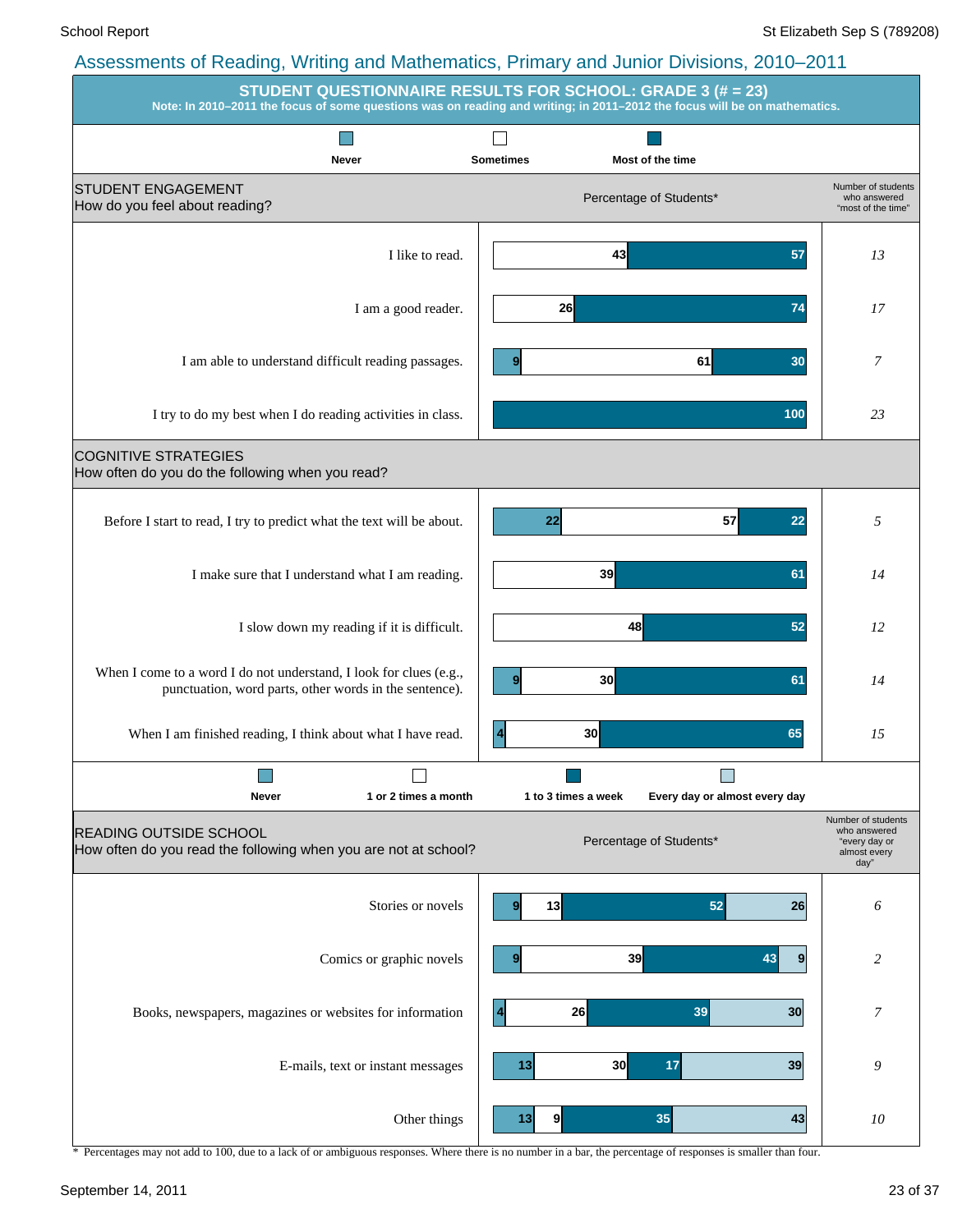| $\overline{a}$ to complete of reduing, virtually and mathematics, it mindly and valued Divisions, 2010. 2011<br><b>STUDENT QUESTIONNAIRE RESULTS FOR SCHOOL: GRADE 3 (# = 23)</b><br>Note: In 2010-2011 the focus of some questions was on reading and writing; in 2011-2012 the focus will be on mathematics. |                         |                     |                                     |    |                                                                          |
|----------------------------------------------------------------------------------------------------------------------------------------------------------------------------------------------------------------------------------------------------------------------------------------------------------------|-------------------------|---------------------|-------------------------------------|----|--------------------------------------------------------------------------|
| Never                                                                                                                                                                                                                                                                                                          | <b>Sometimes</b>        |                     | Most of the time                    |    |                                                                          |
| <b>STUDENT ENGAGEMENT</b><br>How do you feel about writing?                                                                                                                                                                                                                                                    |                         |                     | Percentage of Students*             |    | Number of students<br>who answered<br>"most of the<br>time"              |
| I like to write.                                                                                                                                                                                                                                                                                               |                         |                     | 65                                  | 35 | 8                                                                        |
| I am a good writer.                                                                                                                                                                                                                                                                                            | $\overline{4}$          | 39                  |                                     | 57 | 13                                                                       |
| I am able to communicate my ideas in writing.                                                                                                                                                                                                                                                                  |                         |                     | 52                                  | 48 | 11                                                                       |
| I try to do my best when I do writing activities in class.                                                                                                                                                                                                                                                     | 17                      |                     |                                     | 83 | 19                                                                       |
| <b>COGNITIVE STRATEGIES</b><br>How often do you do the following when you write?                                                                                                                                                                                                                               |                         |                     |                                     |    |                                                                          |
| I organize my ideas before I start to write.                                                                                                                                                                                                                                                                   | $\overline{\mathbf{4}}$ |                     | 78                                  | 17 | $\overline{4}$                                                           |
| I edit my writing to make it better.                                                                                                                                                                                                                                                                           |                         | 30 <sup>1</sup>     |                                     | 70 | 16                                                                       |
| I check my writing for spelling and grammar.                                                                                                                                                                                                                                                                   |                         | 35                  |                                     | 65 | 15                                                                       |
| 1 or 2 times a month<br>Never                                                                                                                                                                                                                                                                                  |                         | 1 to 3 times a week | P.<br>Every day or almost every day |    |                                                                          |
| <b>WRITING OUTSIDE SCHOOL</b><br>How often do you write the following (using paper or a computer)<br>when you are not at school?                                                                                                                                                                               |                         |                     | Percentage of Students*             |    | Number of students<br>who answered<br>"every day or<br>almost every day" |
| Stories                                                                                                                                                                                                                                                                                                        | 17                      |                     | 22<br>48                            | 13 | 3                                                                        |
| Journal entries                                                                                                                                                                                                                                                                                                |                         | 26                  | 39<br>22                            | 13 | $\boldsymbol{\beta}$                                                     |
| E-mail, text or instant messages                                                                                                                                                                                                                                                                               | 17                      | 26                  | 17                                  | 39 | 9                                                                        |
| Letters                                                                                                                                                                                                                                                                                                        |                         | 26                  | 30<br>30                            | 13 | 3                                                                        |
| Other things                                                                                                                                                                                                                                                                                                   | $\vert 4 \vert$         | 22                  | 35                                  | 39 | 9                                                                        |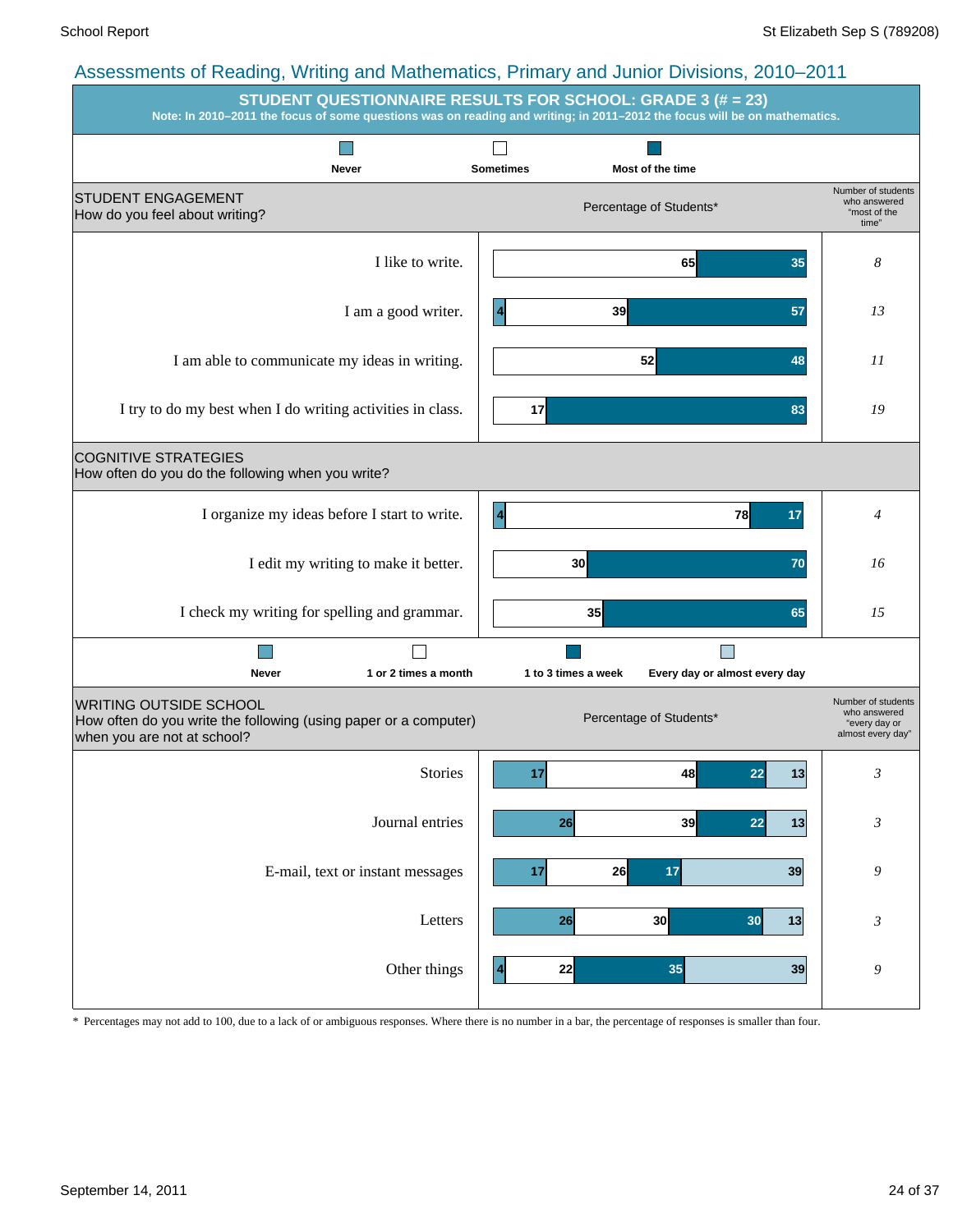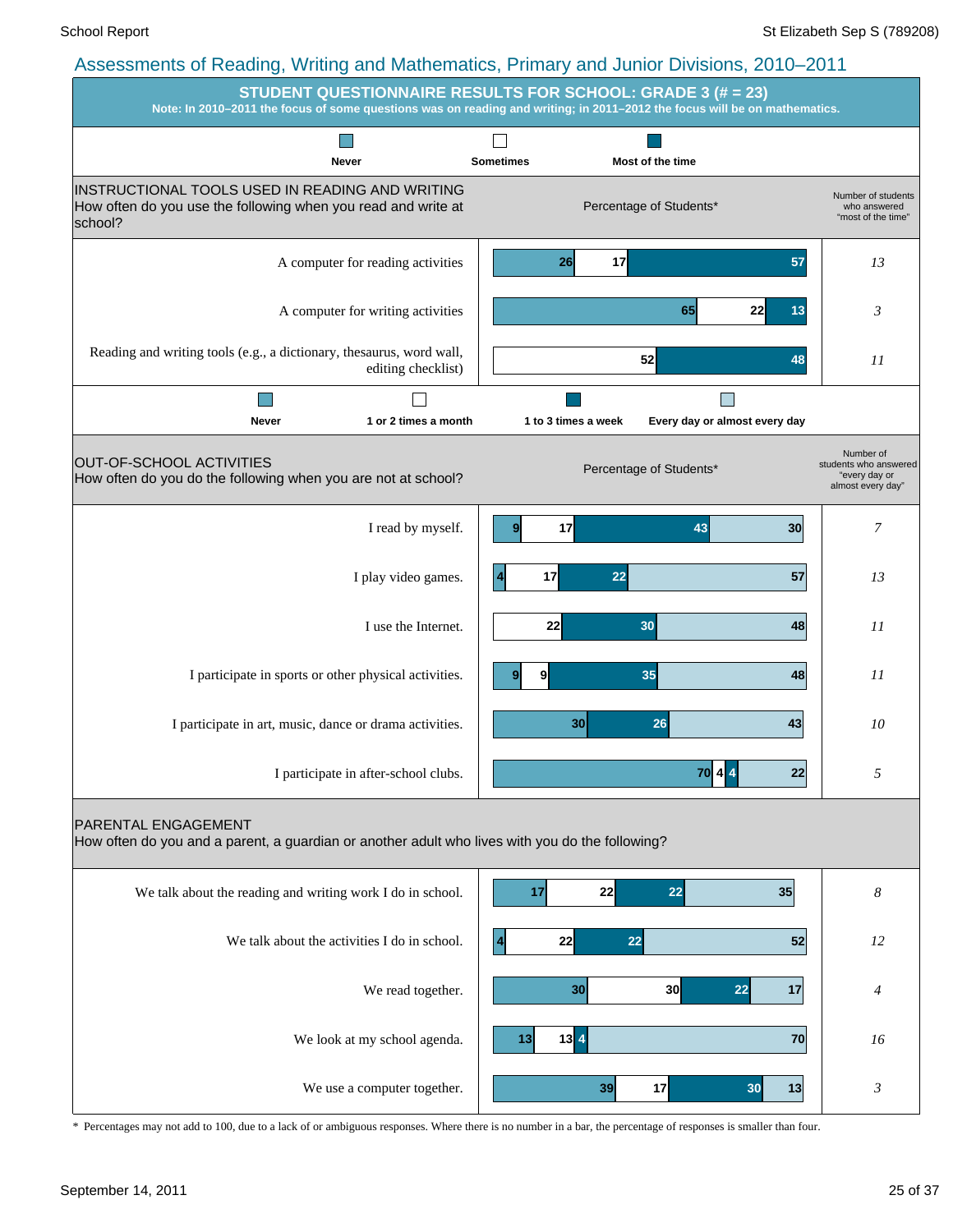| roocoomento or redding, vining and manomatico, i minary and cannot Divisions, 2010. 2011                                                                                                       |                                  |                                                              |                                                                                             |                                                                             |  |  |  |  |  |
|------------------------------------------------------------------------------------------------------------------------------------------------------------------------------------------------|----------------------------------|--------------------------------------------------------------|---------------------------------------------------------------------------------------------|-----------------------------------------------------------------------------|--|--|--|--|--|
| <b>STUDENT QUESTIONNAIRE RESULTS FOR SCHOOL: GRADE 3 (# = 23)</b><br>Note: In 2010–2011 the focus of some questions was on reading and writing; in 2011–2012 the focus will be on mathematics. |                                  |                                                              |                                                                                             |                                                                             |  |  |  |  |  |
|                                                                                                                                                                                                |                                  |                                                              |                                                                                             |                                                                             |  |  |  |  |  |
| 0 programs                                                                                                                                                                                     | 1 program                        | 2 or 3 programs                                              | 4 programs or more                                                                          |                                                                             |  |  |  |  |  |
| <b>SCREEN TIME (TELEVISION)</b><br>How many TV programs do you normally watch on a school day?                                                                                                 |                                  |                                                              | Percentage of Students*                                                                     | Number of students<br>who answered<br>"4 programs or more"                  |  |  |  |  |  |
|                                                                                                                                                                                                | Before school                    | 22                                                           | 26<br>9<br>43                                                                               | 2                                                                           |  |  |  |  |  |
|                                                                                                                                                                                                | After school                     | 22                                                           | 78                                                                                          | 18                                                                          |  |  |  |  |  |
| <b>SCHOOLS ATTENDED</b><br>How many schools did you attend before this one?                                                                                                                    |                                  |                                                              | Percentage of Students*                                                                     | Number of students                                                          |  |  |  |  |  |
|                                                                                                                                                                                                | Only this school                 |                                                              | 65                                                                                          | 15                                                                          |  |  |  |  |  |
|                                                                                                                                                                                                | 1 other school                   | 22                                                           |                                                                                             | 5                                                                           |  |  |  |  |  |
|                                                                                                                                                                                                | 2 other schools                  | O                                                            |                                                                                             | $\theta$                                                                    |  |  |  |  |  |
|                                                                                                                                                                                                | 3 other schools                  |                                                              |                                                                                             | 2                                                                           |  |  |  |  |  |
|                                                                                                                                                                                                | 4 other schools or more          |                                                              |                                                                                             | 1                                                                           |  |  |  |  |  |
| <b>Only English/</b><br><b>Mostly English</b>                                                                                                                                                  |                                  | Another language (or other languages)<br>as often as English | Mostly another language (or other languages)/<br>Only another language (or other languages) |                                                                             |  |  |  |  |  |
| <b>LANGUAGES SPOKEN</b>                                                                                                                                                                        |                                  |                                                              | Percentage of Students*                                                                     | Number of students<br>who answered<br>"only English" or<br>"mostly English" |  |  |  |  |  |
|                                                                                                                                                                                                | Languages student speaks at home |                                                              | 48<br>35<br>17                                                                              | $_{II}$                                                                     |  |  |  |  |  |
| Languages in which people speak to student at home                                                                                                                                             |                                  |                                                              | 22<br>48<br>30                                                                              | 11                                                                          |  |  |  |  |  |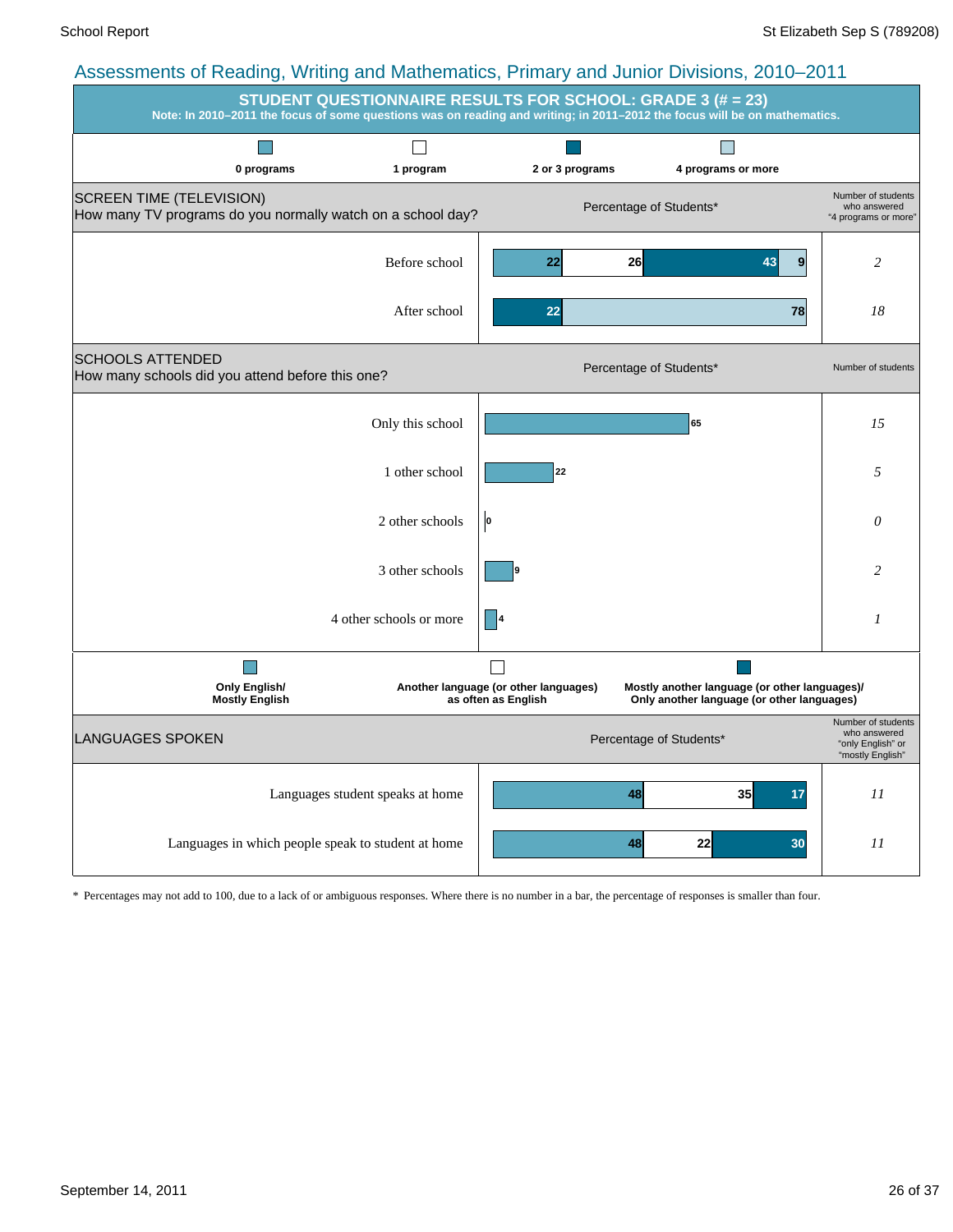| . ت<br><b>GRADE 3: STUDENT QUESTIONNAIRE RESULTS</b>                                                                                                                                              |      | <b>School</b>                      |                                           | <b>Board</b>                                                                     |                                        |                                                                         | <b>Province</b>                                             |                                           |                                        |
|---------------------------------------------------------------------------------------------------------------------------------------------------------------------------------------------------|------|------------------------------------|-------------------------------------------|----------------------------------------------------------------------------------|----------------------------------------|-------------------------------------------------------------------------|-------------------------------------------------------------|-------------------------------------------|----------------------------------------|
| FOR SCHOOL, BOARD AND PROVINCE (all students,<br>female, male)<br>Note: In 2010-2011 the focus of some questions was<br>on reading and writing; in 2011-2012 the focus will<br>be on mathematics. |      | emale<br>(91)<br>$\,$ H<br>巷<br>т. | $\overline{2}$<br>Male <sup>*</sup><br>¥. | <b>Students</b><br>5 621)<br>$\mathbf{I}$<br>巷                                   | 2 784)<br>emale*<br>$\,$ II<br>巷<br>L. | 837)<br>$\boldsymbol{\alpha}$<br>lale <sup>*</sup><br>$\mathbf{u}$<br>共 | <b>Students</b><br>119869<br>$\mathbf{I}$<br>$\bar{a}$<br>共 | 912<br>Female*<br>$\frac{8}{3}$<br>Ш<br>巷 | 957)<br>$= 60$<br>$\bullet$<br>πã<br>进 |
| STUDENT ENGAGEMENT IN READING                                                                                                                                                                     |      |                                    |                                           | Percentage of students who answered "most of the time" <sup>†</sup>              |                                        |                                                                         |                                                             |                                           |                                        |
| I like to read.                                                                                                                                                                                   | 57%  | 56%                                | 57%                                       | 46%                                                                              | 53%                                    | 40%                                                                     | 50%                                                         | 57%                                       | 42%                                    |
| I am a good reader.                                                                                                                                                                               | 74%  | 69%                                | 86%                                       | 63%                                                                              | 64%                                    | 61%                                                                     | 66%                                                         | 68%                                       | 64%                                    |
| I am able to understand difficult reading passages.                                                                                                                                               | 30%  | 25%                                | 43%                                       | 29%                                                                              | 28%                                    | 30%                                                                     | 31%                                                         | 29%                                       | 33%                                    |
| I try to do my best when I do reading activities in class.                                                                                                                                        | 100% | 100%                               | 100%                                      | 80%                                                                              | 83%                                    | 78%                                                                     | 83%                                                         | 86%                                       | 79%                                    |
| COGNITIVE STRATEGIES USED IN READING                                                                                                                                                              |      |                                    |                                           | Percentage of students who answered "most of the time" <sup>†</sup>              |                                        |                                                                         |                                                             |                                           |                                        |
| Before I start to read, I try to predict what the text will be<br>about.                                                                                                                          | 22%  | 31%                                | 0%                                        | 24%                                                                              | 24%                                    | 25%                                                                     | 21%                                                         | 21%                                       | 21%                                    |
| I make sure that I understand what I am reading.                                                                                                                                                  | 61%  | 44%                                | 100%                                      | 69%                                                                              | 72%                                    | 65%                                                                     | 71%                                                         | 75%                                       | 68%                                    |
| I slow down my reading if it is difficult.                                                                                                                                                        | 52%  | 56%                                | 43%                                       | 49%                                                                              | 53%                                    | 45%                                                                     | 53%                                                         | 57%                                       | 48%                                    |
| When I come to a word I do not understand, I look for<br>clues (e.g., punctuation, word parts, other words in the<br>sentence).                                                                   | 61%  | 44%                                | 100%                                      | 38%                                                                              | 42%                                    | 35%                                                                     | 40%                                                         | 44%                                       | 36%                                    |
| When I am finished reading, I think about what I have<br>read.                                                                                                                                    | 65%  | 56%                                | 86%                                       | 42%                                                                              | 45%                                    | 40%                                                                     | 42%                                                         | 45%                                       | 39%                                    |
| <b>READING OUTSIDE SCHOOL</b>                                                                                                                                                                     |      |                                    |                                           | Percentage of students who answered "every day or almost every day" <sup>‡</sup> |                                        |                                                                         |                                                             |                                           |                                        |
| Stories or novels                                                                                                                                                                                 | 26%  | 38%                                | 0%                                        | 41%                                                                              | 47%                                    | <b>35%</b>                                                              | 44%                                                         | 51%                                       | 38%                                    |
| Comics or graphic novels                                                                                                                                                                          | 9%   | 12%                                | 0%                                        | 27%                                                                              | 20%                                    | 32%                                                                     | 23%                                                         | 17%                                       | 29%                                    |
| Books, newspapers, magazines or websites for<br>information                                                                                                                                       | 30%  | 31%                                | 29%                                       | 28%                                                                              | 33%                                    | 24%                                                                     | 26%                                                         | 30%                                       | 23%                                    |
| E-mails, text or instant messages                                                                                                                                                                 | 39%  | 50%                                | 14%                                       | 21%                                                                              | 22%                                    | 20%                                                                     | 19%                                                         | 19%                                       | 18%                                    |
| Other things                                                                                                                                                                                      | 43%  | 38%                                | 57%                                       | 46%                                                                              | 49%                                    | 43%                                                                     | 45%                                                         | 47%                                       | 42%                                    |

\* Only includes students for whom gender data were available.

† Other response options were "sometimes" and "never."

‡ Other response options were "1 to 3 times a week," "1 or 2 times a month" and "never."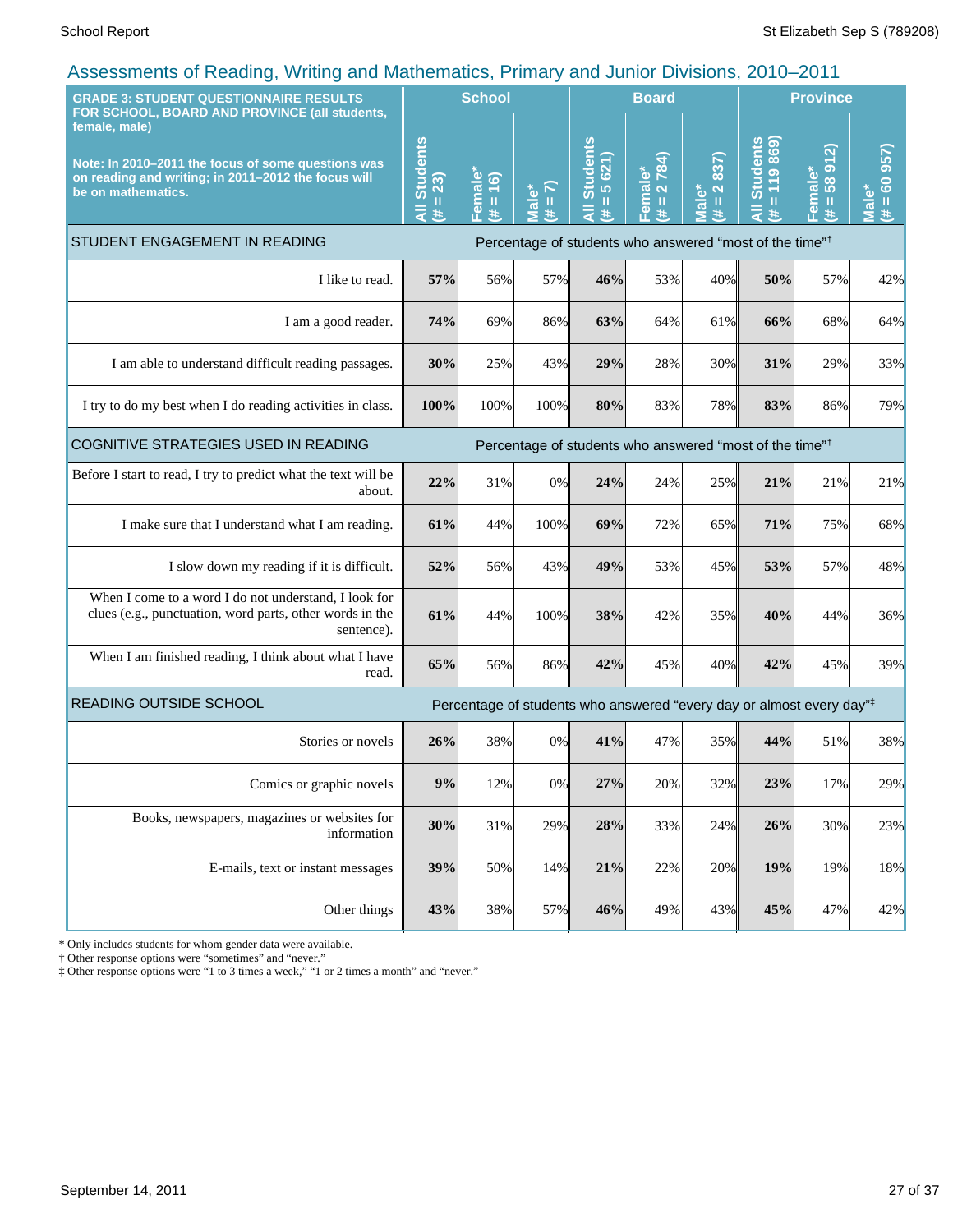| <b>GRADE 3: STUDENT QUESTIONNAIRE RESULTS</b>                                                                                                                                                     |                           | roocoomono or rodding; rrining dha mathomatico; rrinidi y dha bantor Britishop, Loro<br><b>School</b> |            | <b>Board</b>              |                  |                                                         | <b>Province</b>                                                                  |                                             |                                    |
|---------------------------------------------------------------------------------------------------------------------------------------------------------------------------------------------------|---------------------------|-------------------------------------------------------------------------------------------------------|------------|---------------------------|------------------|---------------------------------------------------------|----------------------------------------------------------------------------------|---------------------------------------------|------------------------------------|
| FOR SCHOOL, BOARD AND PROVINCE (all students,<br>female, male)<br>Note: In 2010-2011 the focus of some questions was<br>on reading and writing; in 2011-2012 the focus will<br>be on mathematics. | <b>Students</b><br>$= 23$ | Female <sup>*</sup><br>$\overline{16}$                                                                | $= 7$      | <b>Students</b><br>5 621) | 2784)<br>Female* | 837)<br>$\overline{\mathbf{N}}$<br>$\mathbf{\tilde{o}}$ | <b>All Students</b><br>119869<br>$\mathbf{u}$                                    | <u>ର</u><br>$\overline{5}$<br>Female*<br>58 | 957)<br>$\frac{1}{100}$            |
|                                                                                                                                                                                                   | Ę<br>共                    | $\mathbf{H}$<br>巷                                                                                     | Male*<br>进 | П<br>Ę<br>y.              | $\rm H$<br>巷     | $\rm{II}$<br>$\bar{\bar{\mathbf{v}}}$<br>共              | 共                                                                                | Ш<br>违                                      | $\bar{\bar{\mathbf{v}}}$<br>进<br>5 |
| STUDENT ENGAGEMENT IN WRITING                                                                                                                                                                     |                           |                                                                                                       |            |                           |                  |                                                         | Percentage of students who answered "most of the time" <sup>†</sup>              |                                             |                                    |
| I like to write.                                                                                                                                                                                  | 35%                       | 25%                                                                                                   | 57%        | 47%                       | 52%              | 41%                                                     | 48%                                                                              | 56%                                         | 40%                                |
| I am a good writer.                                                                                                                                                                               | 57%                       | 62%                                                                                                   | 43%        | 44%                       | 51%              | 37%                                                     | 49%                                                                              | 56%                                         | 42%                                |
| I am able to communicate my ideas in writing.                                                                                                                                                     | 48%                       | 44%                                                                                                   | 57%        | 40%                       | 42%              | 39%                                                     | 44%                                                                              | 45%                                         | 42%                                |
| I try to do my best when I do writing activities in class.                                                                                                                                        | 83%                       | 81%                                                                                                   | 86%        | 79%                       | 82%              | 76%                                                     | 81%                                                                              | 85%                                         | 77%                                |
| COGNITIVE STRATEGIES USED IN WRITING                                                                                                                                                              |                           |                                                                                                       |            |                           |                  |                                                         | Percentage of students who answered "most of the time" <sup>†</sup>              |                                             |                                    |
| I organize my ideas before I start to write.                                                                                                                                                      | 17%                       | 12%                                                                                                   | 29%        | 44%                       | 47%              | 41%                                                     | 43%                                                                              | 47%                                         | 39%                                |
| I edit my writing to make it better.                                                                                                                                                              | 70%                       | 56%                                                                                                   | 100%       | 47%                       | 51%              | 42%                                                     | 48%                                                                              | 54%                                         | 43%                                |
| I check my writing for spelling and grammar.                                                                                                                                                      | 65%                       | 56%                                                                                                   | 86%        | 48%                       | 52%              | 45%                                                     | 48%                                                                              | 53%                                         | 43%                                |
| <b>WRITING OUTSIDE SCHOOL</b><br>Percentage of students who answered "every day or almost every day"#                                                                                             |                           |                                                                                                       |            |                           |                  |                                                         |                                                                                  |                                             |                                    |
| <b>Stories</b>                                                                                                                                                                                    | 13%                       | 12%                                                                                                   | 14%        | 17%                       | 20%              | 14%                                                     | 16%                                                                              | 20%                                         | 13%                                |
| Journal entries                                                                                                                                                                                   | 13%                       | 12%                                                                                                   | 14%        | 16%                       | 22%              | 11%                                                     | 14%                                                                              | 20%                                         | 9%                                 |
| E-mail, text or instant messages                                                                                                                                                                  | 39%                       | 44%                                                                                                   | 29%        | 20%                       | 20%              | 19%                                                     | 18%                                                                              | 18%                                         | 17%                                |
| Letters                                                                                                                                                                                           | 13%                       | 19%                                                                                                   | 0%         | 12%                       | 14%              | 10%                                                     | 11%                                                                              | 13%                                         | 9%                                 |
| Other things                                                                                                                                                                                      | 39%                       | 38%                                                                                                   | 43%        | 38%                       | 41%              | 35%                                                     | 34%                                                                              | 38%                                         | 30%                                |
| INSTRUCTIONAL TOOLS USED IN READING AND<br><b>WRITING</b>                                                                                                                                         |                           |                                                                                                       |            |                           |                  |                                                         | Percentage of students who answered "most of the time" <sup>†</sup>              |                                             |                                    |
| A computer for reading activities                                                                                                                                                                 | 57%                       | 62%                                                                                                   | 43%        | 14%                       | 13%              | 15%                                                     | 15%                                                                              | 14%                                         | 16%                                |
| A computer for writing activities                                                                                                                                                                 | 13%                       | 6%                                                                                                    | 29%        | 18%                       | 18%              | 17%                                                     | 21%                                                                              | 20%                                         | 21%                                |
| Reading and writing tools (e.g., a dictionary, thesaurus,<br>word wall, editing checklist)                                                                                                        | 48%                       | 50%                                                                                                   | 43%        | 41%                       | 46%              | 37%                                                     | 41%                                                                              | 46%                                         | 36%                                |
| <b>OUT-OF-SCHOOL ACTIVITIES</b>                                                                                                                                                                   |                           |                                                                                                       |            |                           |                  |                                                         | Percentage of students who answered "every day or almost every day" <sup>‡</sup> |                                             |                                    |
| I read by myself.                                                                                                                                                                                 | 30%                       | 38%                                                                                                   | 14%        | 51%                       | 58%              | 44%                                                     | 53%                                                                              | 60%                                         | 46%                                |
| I play video games.                                                                                                                                                                               | 57%                       | 50%                                                                                                   | 71%        | 41%                       | 23%              | 59%                                                     | 40%                                                                              | 20%                                         | 58%                                |
| I use the Internet.                                                                                                                                                                               | 48%                       | 50%                                                                                                   | 43%        | 47%                       | 44%              | 50%                                                     | 44%                                                                              | 41%                                         | 48%                                |
| I participate in sports or other physical activities.                                                                                                                                             | 48%                       | 44%                                                                                                   | 57%        | 47%                       | 41%              | 53%                                                     | 49%                                                                              | 44%                                         | 54%                                |
| I participate in art, music, dance or drama activities.                                                                                                                                           | 43%                       | 50%                                                                                                   | 29%        | 28%                       | 37%              | 20%                                                     | 28%                                                                              | 37%                                         | 19%                                |
| I participate in after-school clubs.                                                                                                                                                              | 22%                       | 19%                                                                                                   | 29%        | 13%                       | 12%              | 13%                                                     | 12%                                                                              | 13%                                         | 12%                                |

\* Only includes students for whom gender data were available. † Other response options were "sometimes" and "never."

‡ Other response options were "1 to 3 times a week," "1 or 2 times a month" and "never."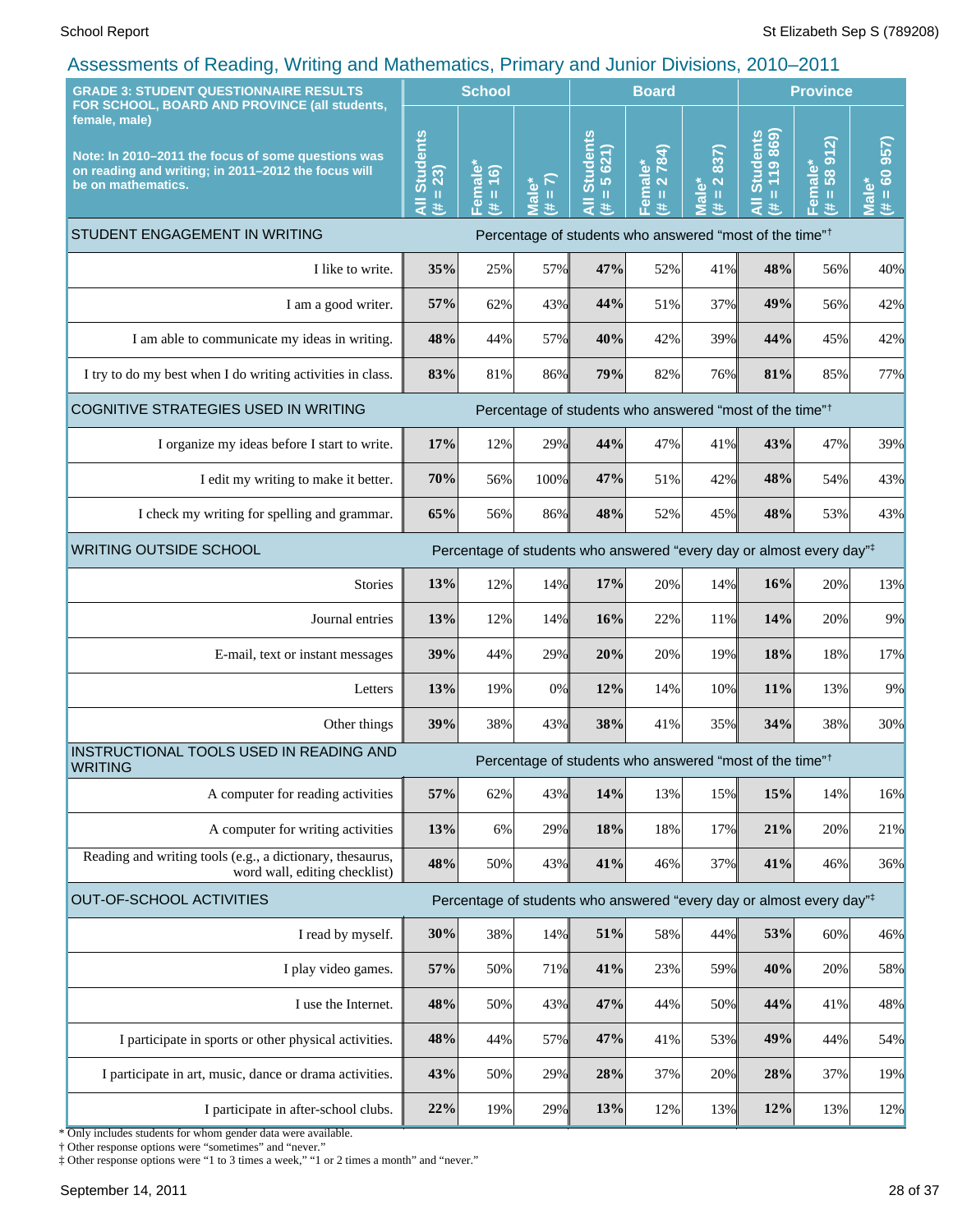| roodonnomo or rodding, vvining dha mathomatico, i milary dha bannoi Brvolono, 2010<br><b>GRADE 3: STUDENT QUESTIONNAIRE RESULTS</b>                                                               |     | <b>School</b>                          |                                                    |                                                                       | <b>Board</b>                           |                                                               |                                      | <b>Province</b>                |                                          |
|---------------------------------------------------------------------------------------------------------------------------------------------------------------------------------------------------|-----|----------------------------------------|----------------------------------------------------|-----------------------------------------------------------------------|----------------------------------------|---------------------------------------------------------------|--------------------------------------|--------------------------------|------------------------------------------|
| FOR SCHOOL, BOARD AND PROVINCE (all students,<br>female, male)<br>Note: In 2010-2011 the focus of some questions was<br>on reading and writing; in 2011-2012 the focus will<br>be on mathematics. |     | Female*<br>(# = 16)<br>$\overline{16}$ | $\mathcal{L}$<br><b>Male*</b><br>$\mathbf{H}$<br>违 | <b>Students</b><br>5 621)<br>Ш<br>共                                   | 2 784)<br>Female*<br>$\mathbf{u}$<br>违 | 837)<br>$\overline{\mathbf{N}}$<br>Male*<br>$\mathbf{H}$<br># | 869)<br>All Students<br>$= 119$<br>共 | 912<br>Female*<br>$(\# = 5899$ | 957)<br>$= 60$<br>Male <sup>®</sup><br>进 |
| <b>SCREEN TIME (WATCHING TV)</b>                                                                                                                                                                  |     |                                        |                                                    | Percentage of students who answered "4 programs or more" <sup>†</sup> |                                        |                                                               |                                      |                                |                                          |
| Before school                                                                                                                                                                                     | 9%  | 6%                                     | 14%                                                | 12%                                                                   | 8%                                     | 15%                                                           | 11%                                  | 8%                             | 15%                                      |
| After school                                                                                                                                                                                      | 78% | 75%                                    | 86%                                                | 60%                                                                   | 57%                                    | 64%                                                           | 54%                                  | 49%                            | 58%                                      |
| PARENTAL ENGAGEMENT                                                                                                                                                                               |     |                                        |                                                    | Percentage of students who answered "every day or almost every day"#  |                                        |                                                               |                                      |                                |                                          |
| We talk about the reading and writing work I do in<br>school.                                                                                                                                     | 35% | 31%                                    | 43%                                                | 36%                                                                   | 40%                                    | 32%                                                           | 33%                                  | 37%                            | 29%                                      |
| We talk about the activities I do in school.                                                                                                                                                      | 52% | 62%                                    | 29%                                                | 46%                                                                   | 50%                                    | 42%                                                           | 44%                                  | 49%                            | 39%                                      |
| We read together.                                                                                                                                                                                 | 17% | 25%                                    | 0%                                                 | 20%                                                                   | 23%                                    | 17%                                                           | 21%                                  | 24%                            | 19%                                      |
| We look at my school agenda.                                                                                                                                                                      | 70% | 69%                                    | 71%                                                | 49%                                                                   | 49%                                    | 49%                                                           | 54%                                  | 55%                            | 52%                                      |
| We use a computer together.                                                                                                                                                                       | 13% | 19%                                    | 0%                                                 | 17%                                                                   | 18%                                    | 17%                                                           | 14%                                  | 14%                            | 14%                                      |
| <b>SCHOOLS ATTENDED</b>                                                                                                                                                                           |     |                                        |                                                    |                                                                       | Percentage of students <sup>§</sup>    |                                                               |                                      |                                |                                          |
| Only this school/1 other school                                                                                                                                                                   | 87% | 81%                                    | 100%                                               | 80%                                                                   | 81%                                    | 78%                                                           | 78%                                  | 79%                            | 78%                                      |
| 2 other schools/3 other schools                                                                                                                                                                   | 9%  | 12%                                    | 0%                                                 | 15%                                                                   | 15%                                    | $16\%$                                                        | 16%                                  | 16%                            | 16%                                      |
| 4 other schools or more                                                                                                                                                                           | 4%  | 6%                                     | 0%                                                 | 4%                                                                    | 3%                                     | 4%                                                            | 4%                                   | 4%                             | 4%                                       |
| LANGUAGES STUDENTS SPEAK AT HOME                                                                                                                                                                  |     |                                        |                                                    |                                                                       | Percentage of students <sup>§</sup>    |                                                               |                                      |                                |                                          |
| Only English/Mostly English                                                                                                                                                                       | 48% | 44%                                    | 57%                                                | 57%                                                                   | 54%                                    | 60%                                                           | 71%                                  | 70%                            | 73%                                      |
| Another language (or other languages) as often as English                                                                                                                                         | 35% | 38%                                    | 29%                                                | 26%                                                                   | 28%                                    | 23%                                                           | 17%                                  | 18%                            | 15%                                      |
| Mostly another language (or other languages)/<br>Only another language (or other languages)                                                                                                       | 17% | 19%                                    | 14%                                                | 16%                                                                   | 17%                                    | 15%                                                           | 11%                                  | 11%                            | 10%                                      |
| LANGUAGES SPOKEN TO STUDENTS AT HOME                                                                                                                                                              |     |                                        |                                                    |                                                                       | Percentage of students <sup>§</sup>    |                                                               |                                      |                                |                                          |
| Only English/Mostly English                                                                                                                                                                       | 48% | 44%                                    | 57%                                                | 49%                                                                   | 46%                                    | 53%                                                           | 69%                                  | 67%                            | 70%                                      |
| Another language (or other languages) as often as English                                                                                                                                         | 22% | 25%                                    | 14%                                                | 24%                                                                   | 26%                                    | 22%                                                           | 14%                                  | 15%                            | 14%                                      |
| Mostly another language (or other languages)/<br>Only another language (or other languages)                                                                                                       | 30% | 31%                                    | 29%                                                | 26%                                                                   | 27%                                    | 24%                                                           | 16%                                  | 17%                            | 15%                                      |

\* Only includes students for whom gender data were available.

† Other response options were "2 or 3 programs," "1 program" and "0 programs."

‡ Other response options were "1 to 3 times a week," "1 or 2 times a month" and "never."

§ Percentages may not add to 100, due to a lack of or ambiguous responses.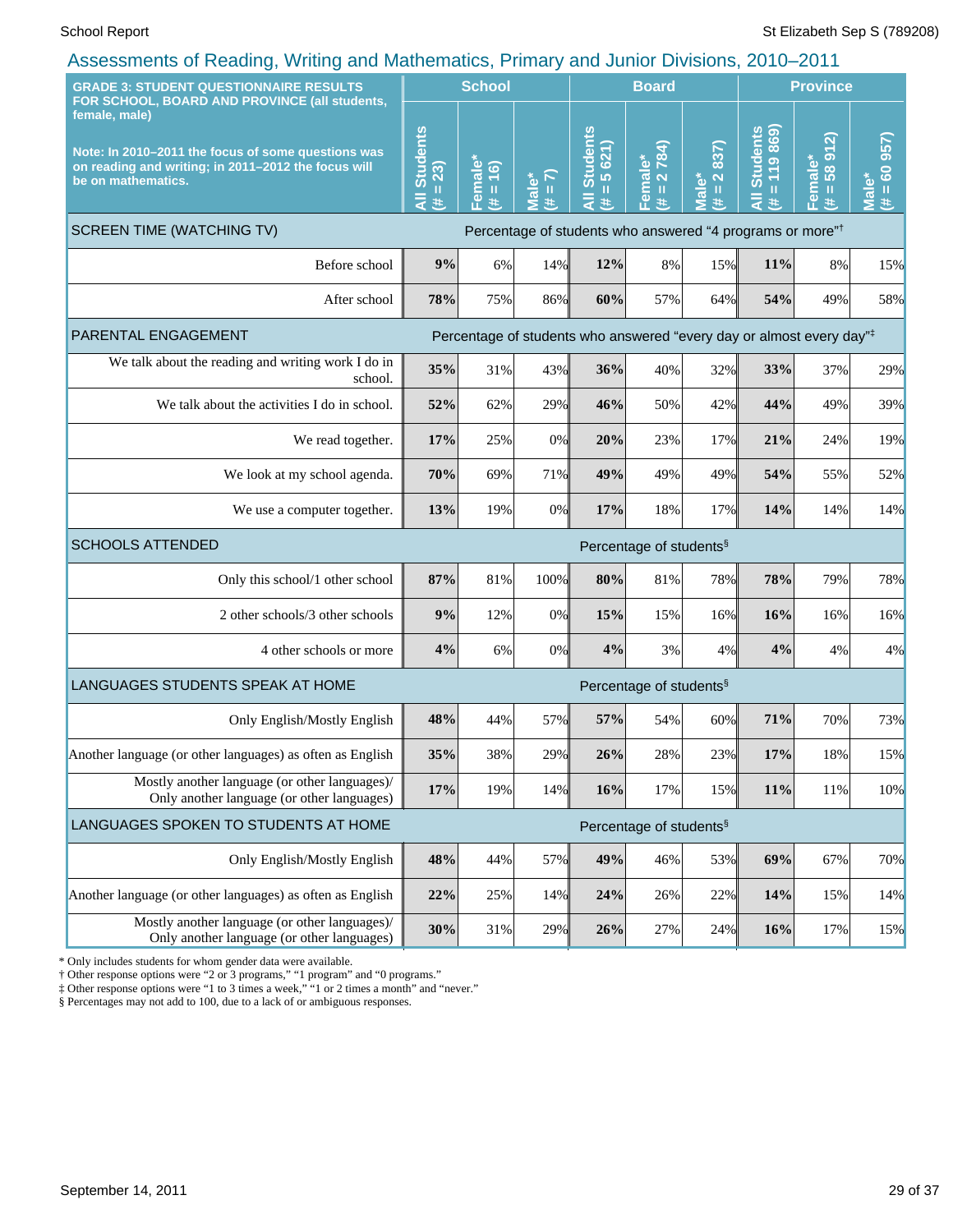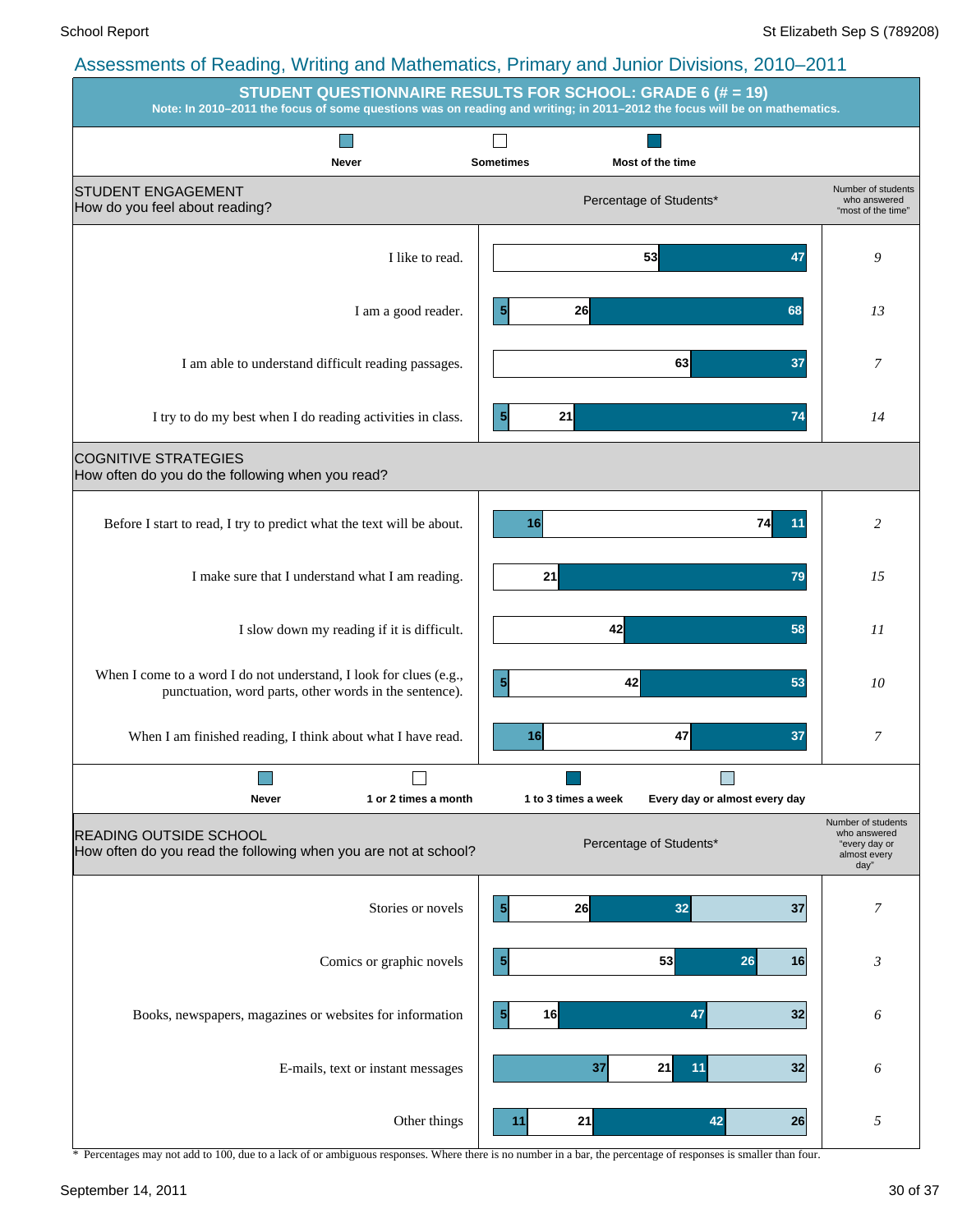|                                                                                                                                  | STUDENT QUESTIONNAIRE RESULTS FOR SCHOOL: GRADE 6 (# = 19)<br>Note: In 2010-2011 the focus of some questions was on reading and writing; in 2011-2012 the focus will be on mathematics. |                                                                          |
|----------------------------------------------------------------------------------------------------------------------------------|-----------------------------------------------------------------------------------------------------------------------------------------------------------------------------------------|--------------------------------------------------------------------------|
| <b>Never</b>                                                                                                                     | <b>Sometimes</b><br>Most of the time                                                                                                                                                    |                                                                          |
| <b>STUDENT ENGAGEMENT</b><br>How do you feel about writing?                                                                      | Percentage of Students*                                                                                                                                                                 | Number of students<br>who answered<br>"most of the<br>time"              |
| I like to write.                                                                                                                 | 42<br>47<br>11                                                                                                                                                                          | 9                                                                        |
| I am a good writer.                                                                                                              | $\vert 5 \vert$<br>47<br>47                                                                                                                                                             | 9                                                                        |
| I am able to communicate my ideas in writing.                                                                                    | 53<br>47                                                                                                                                                                                | 9                                                                        |
| I try to do my best when I do writing activities in class.                                                                       | $\vert 5 \vert$<br>21<br>74                                                                                                                                                             | 14                                                                       |
| <b>COGNITIVE STRATEGIES</b><br>How often do you do the following when you write?                                                 |                                                                                                                                                                                         |                                                                          |
| I organize my ideas before I start to write.                                                                                     | 5 <sup>1</sup><br>42<br>53                                                                                                                                                              | 10                                                                       |
| I edit my writing to make it better.                                                                                             | 16<br>68<br>11                                                                                                                                                                          | 2                                                                        |
| I check my writing for spelling and grammar.                                                                                     | 37<br>58                                                                                                                                                                                | 11                                                                       |
| 1 or 2 times a month<br><b>Never</b>                                                                                             | Every day or almost every day<br>1 to 3 times a week                                                                                                                                    |                                                                          |
| <b>WRITING OUTSIDE SCHOOL</b><br>How often do you write the following (using paper or a computer)<br>when you are not at school? | Percentage of Students*                                                                                                                                                                 | Number of students<br>who answered<br>"every day or<br>almost every day" |
| <b>Stories</b>                                                                                                                   | 37<br>53<br>11                                                                                                                                                                          | 0                                                                        |
| Journal entries                                                                                                                  | 16<br>26<br>47<br>11                                                                                                                                                                    | $\mathfrak{2}$                                                           |
| E-mail, text or instant messages                                                                                                 | 21<br>16<br>26<br>37                                                                                                                                                                    | $\boldsymbol{7}$                                                         |
| Letters                                                                                                                          | 37<br>$\vert 5 \vert$<br>47<br>11                                                                                                                                                       | $\boldsymbol{l}$                                                         |
| Other things                                                                                                                     | 21<br>42<br>21<br>11                                                                                                                                                                    | 4                                                                        |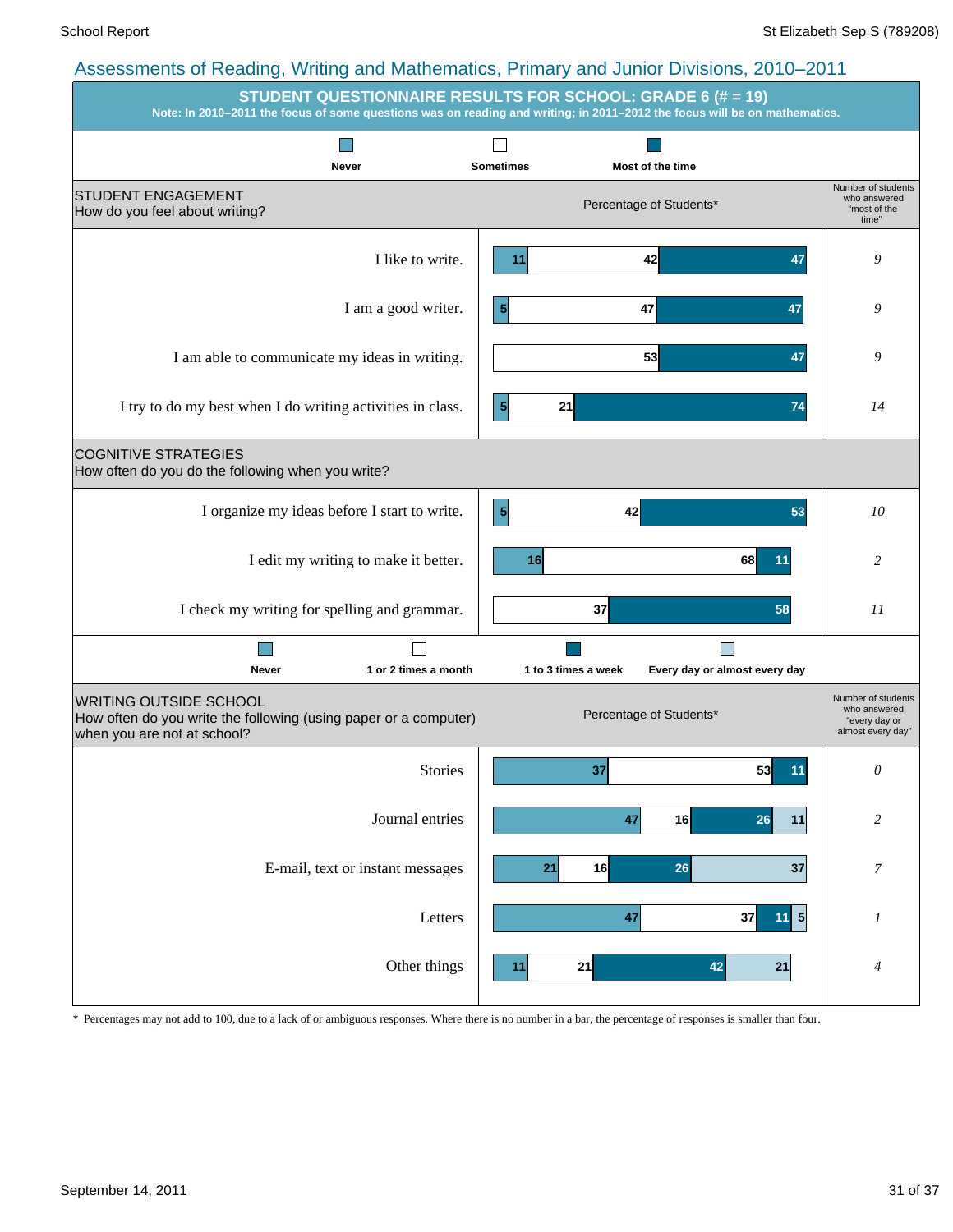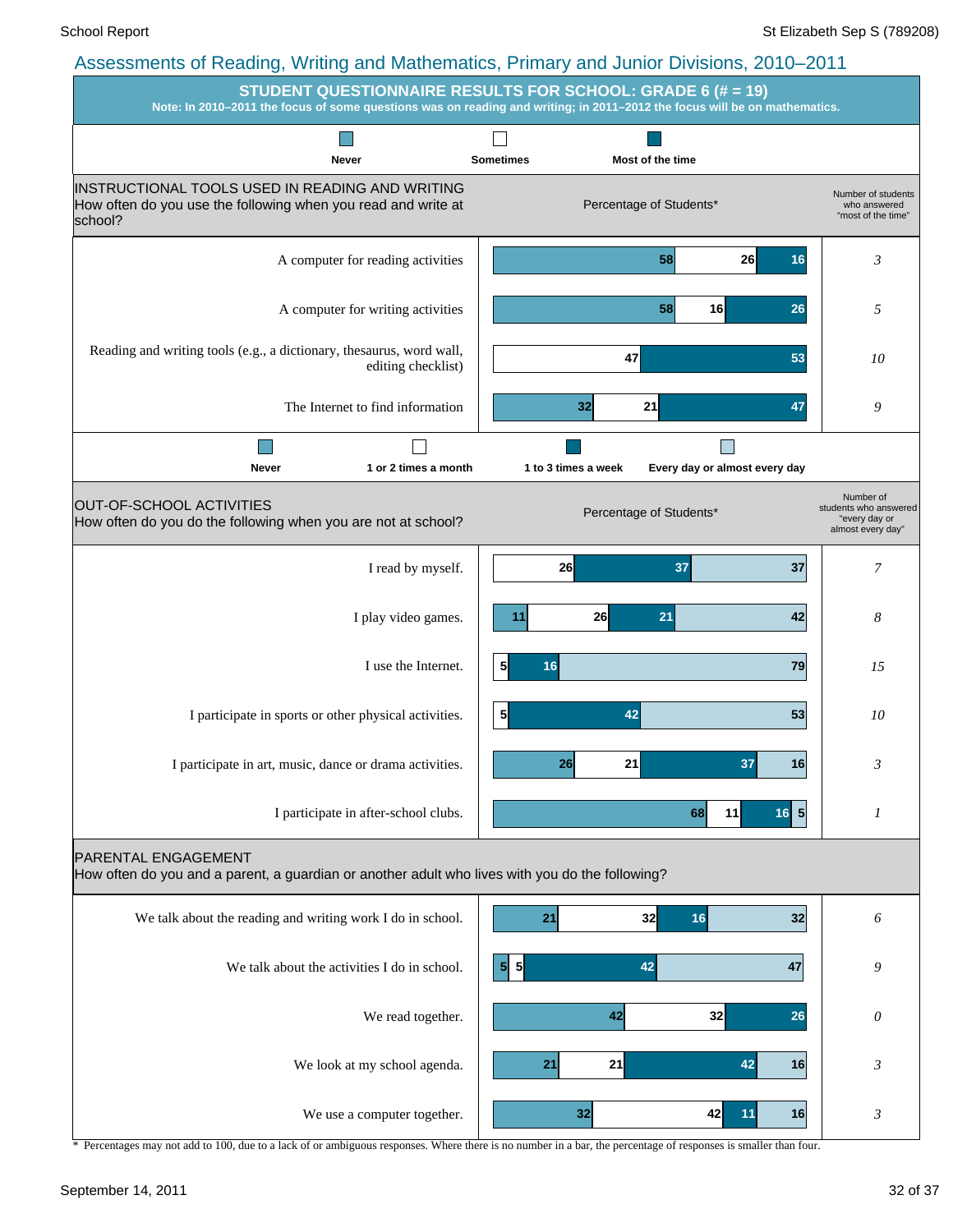|                                                                                                   |      |                                     | STUDENT QUESTIONNAIRE RESULTS FOR SCHOOL: GRADE 6 (# = 19)   | Note: In 2010-2011 the focus of some questions was on reading and writing; in 2011-2012 the focus will be on mathematics. |                                                                                 |
|---------------------------------------------------------------------------------------------------|------|-------------------------------------|--------------------------------------------------------------|---------------------------------------------------------------------------------------------------------------------------|---------------------------------------------------------------------------------|
|                                                                                                   | None | About half an hour/<br>About 1 hour | About 2 hours                                                | About 3 hours/<br>More than 3 hours                                                                                       |                                                                                 |
| <b>SCREEN TIME</b><br>How many hours do you usually spend doing the following on a<br>school day? |      |                                     |                                                              | Percentage of Students*                                                                                                   | Number of students<br>who answered<br>"about 3 hours" or<br>"more than 3 hours" |
| <b>Before School</b>                                                                              |      | Watching TV.                        | 32                                                           | $63 \vert 5$                                                                                                              | 0                                                                               |
|                                                                                                   |      | Playing video games.                |                                                              | $11$ 5<br>84                                                                                                              | 1                                                                               |
|                                                                                                   |      | Using the Internet.                 |                                                              | $37 \vert 5 \vert$<br>58                                                                                                  | 1                                                                               |
| After School                                                                                      |      | Watching TV.                        | 42                                                           | 21<br>37                                                                                                                  | 7                                                                               |
|                                                                                                   |      | Playing video games.                | 26                                                           | 32<br>32<br>11                                                                                                            | 2                                                                               |
|                                                                                                   |      | Using the Internet.                 | $\vert 5 \vert$                                              | 53<br>16<br>26                                                                                                            | 5                                                                               |
| <b>SCHOOLS ATTENDED</b><br>How many schools did you attend before this one?                       |      |                                     |                                                              | Percentage of Students*                                                                                                   | Number of students                                                              |
|                                                                                                   |      | Only this school                    |                                                              | 47                                                                                                                        | 9                                                                               |
|                                                                                                   |      | 1 other school                      | 21                                                           |                                                                                                                           | 4                                                                               |
|                                                                                                   |      | 2 other schools                     | 16                                                           |                                                                                                                           | 3                                                                               |
|                                                                                                   |      | 3 other schools                     | 11                                                           |                                                                                                                           | 2                                                                               |
|                                                                                                   |      | 4 other schools or more             | 5                                                            |                                                                                                                           | 1                                                                               |
| <b>Only English/</b><br><b>Mostly English</b>                                                     |      |                                     | Another language (or other languages)<br>as often as English | Mostly another language (or other languages)/<br>Only another language (or other languages)                               |                                                                                 |
| <b>LANGUAGES SPOKEN</b>                                                                           |      |                                     |                                                              | Percentage of Students*                                                                                                   | Number of students<br>who answered<br>"only English" or<br>"mostly English"     |
|                                                                                                   |      | Languages student speaks at home    |                                                              | 53<br>37<br>11                                                                                                            | 10                                                                              |
| Languages in which people speak to student at home                                                |      |                                     |                                                              | 47<br>32<br>21                                                                                                            | 9                                                                               |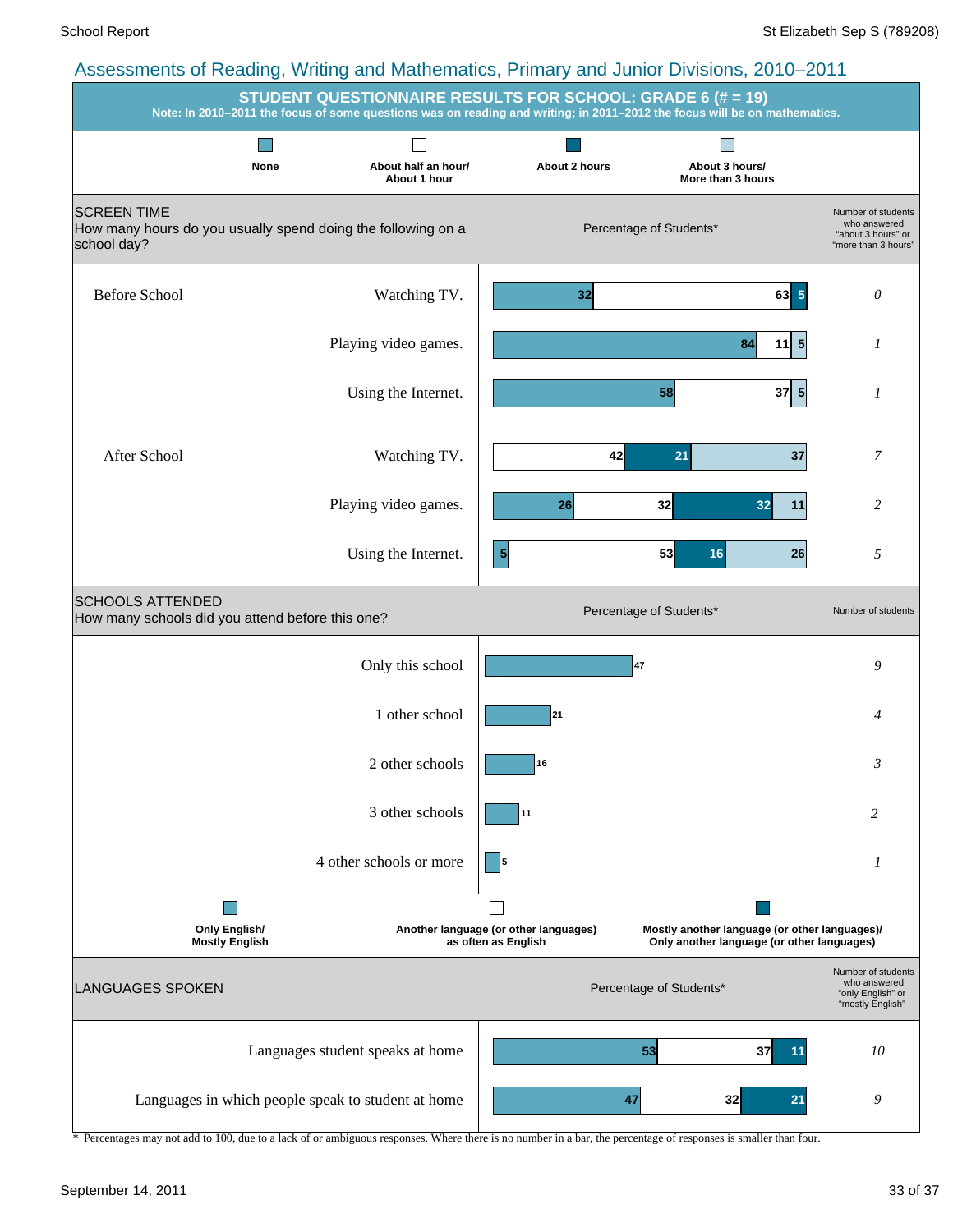| . ت<br><b>GRADE 6: STUDENT QUESTIONNAIRE RESULTS</b><br>FOR SCHOOL, BOARD AND PROVINCE (all students,                                            |     | <b>School</b>                                      |                                                                                                                                                                                                                                                                        | <b>Board</b>                                                                     |                                                  |                                                | <b>Province</b>                                         |                                           |                          |
|--------------------------------------------------------------------------------------------------------------------------------------------------|-----|----------------------------------------------------|------------------------------------------------------------------------------------------------------------------------------------------------------------------------------------------------------------------------------------------------------------------------|----------------------------------------------------------------------------------|--------------------------------------------------|------------------------------------------------|---------------------------------------------------------|-------------------------------------------|--------------------------|
| female, male)<br>Note: In 2010-2011 the focus of some questions was<br>on reading and writing; in 2011-2012 the focus will<br>be on mathematics. |     | emale<br>$\widehat{\infty}$<br>$\,$ II<br>巷<br>LĒ. | Male*<br>٣<br>$\mathbf{H}% =\mathbf{H}^{T}\mathbf{v}^{T}\mathbf{v}^{T}\mathbf{v}^{T}+\mathbf{H}^{T}\mathbf{v}^{T}\mathbf{v}^{T}+\mathbf{H}^{T}\mathbf{v}^{T}\mathbf{v}^{T}+\mathbf{H}^{T}\mathbf{v}^{T}\mathbf{v}^{T}+\mathbf{H}^{T}\mathbf{v}^{T}\mathbf{v}^{T}$<br>共 | <b>Students</b><br>$= 6458$<br>Ę<br>进                                            | 162)<br>emale*<br>$\infty$<br>$\,$ II<br>巷<br>L. | 295)<br>$\infty$<br>lale*<br>$\mathbf{H}$<br>共 | <b>Students</b><br>973)<br>127<br>$\mathbf u$<br>Ę<br>共 | 590)<br>Female*<br>62<br>$\mathbf H$<br>共 | 359)<br>$= 65$<br>Ī<br>进 |
| STUDENT ENGAGEMENT IN READING                                                                                                                    |     |                                                    |                                                                                                                                                                                                                                                                        | Percentage of students who answered "most of the time" <sup>†</sup>              |                                                  |                                                |                                                         |                                           |                          |
| I like to read.                                                                                                                                  | 47% | 62%                                                | 36%                                                                                                                                                                                                                                                                    | 42%                                                                              | 51%                                              | 33%                                            | 50%                                                     | 59%                                       | 41%                      |
| I am a good reader.                                                                                                                              | 68% | 50%                                                | 82%                                                                                                                                                                                                                                                                    | 62%                                                                              | 65%                                              | 59%                                            | 66%                                                     | 70%                                       | 63%                      |
| I am able to understand difficult reading passages.                                                                                              | 37% | 38%                                                | 36%                                                                                                                                                                                                                                                                    | 38%                                                                              | 36%                                              | 40%                                            | 40%                                                     | 39%                                       | 41%                      |
| I try to do my best when I do reading activities in class.                                                                                       | 74% | 88%                                                | 64%                                                                                                                                                                                                                                                                    | 79%                                                                              | 82%                                              | 75%                                            | 81%                                                     | 85%                                       | 76%                      |
| COGNITIVE STRATEGIES USED IN READING<br>Percentage of students who answered "most of the time" <sup>†</sup>                                      |     |                                                    |                                                                                                                                                                                                                                                                        |                                                                                  |                                                  |                                                |                                                         |                                           |                          |
| Before I start to read, I try to predict what the text will be<br>about.                                                                         | 11% | 0%                                                 | 18%                                                                                                                                                                                                                                                                    | 17%                                                                              | 16%                                              | 17%                                            | 14%                                                     | 13%                                       | 15%                      |
| I make sure that I understand what I am reading.                                                                                                 | 79% | 100%                                               | 64%                                                                                                                                                                                                                                                                    | 71%                                                                              | 74%                                              | 67%                                            | 71%                                                     | 75%                                       | 67%                      |
| I slow down my reading if it is difficult.                                                                                                       | 58% | 62%                                                | 55%                                                                                                                                                                                                                                                                    | 54%                                                                              | 60%                                              | 47%                                            | 56%                                                     | 62%                                       | 51%                      |
| When I come to a word I do not understand, I look for<br>clues (e.g., punctuation, word parts, other words in the<br>sentence).                  | 53% | 62%                                                | 45%                                                                                                                                                                                                                                                                    | 44%                                                                              | 48%                                              | 40%                                            | 44%                                                     | 48%                                       | 39%                      |
| When I am finished reading, I think about what I have<br>read.                                                                                   | 37% | 25%                                                | 45%                                                                                                                                                                                                                                                                    | 42%                                                                              | 45%                                              | 39%                                            | 42%                                                     | 45%                                       | 39%                      |
| <b>READING OUTSIDE SCHOOL</b>                                                                                                                    |     |                                                    |                                                                                                                                                                                                                                                                        | Percentage of students who answered "every day or almost every day" <sup>‡</sup> |                                                  |                                                |                                                         |                                           |                          |
| Stories or novels                                                                                                                                | 37% | 50%                                                | 27%                                                                                                                                                                                                                                                                    | 25%                                                                              | 32%                                              | 19%                                            | 35%                                                     | 43%                                       | 27%                      |
| Comics or graphic novels                                                                                                                         | 16% | 25%                                                | 9%                                                                                                                                                                                                                                                                     | 15%                                                                              | 12%                                              | 19%                                            | 14%                                                     | 10%                                       | 18%                      |
| Books, newspapers, magazines or websites for<br>information                                                                                      | 32% | 38%                                                | 27%                                                                                                                                                                                                                                                                    | 28%                                                                              | 31%                                              | 24%                                            | 26%                                                     | 28%                                       | 24%                      |
| E-mails, text or instant messages                                                                                                                | 32% | 38%                                                | 27%                                                                                                                                                                                                                                                                    | 48%                                                                              | 55%                                              | 41%                                            | 48%                                                     | 55%                                       | 41%                      |
| Other things                                                                                                                                     | 26% | 25%                                                | 27%                                                                                                                                                                                                                                                                    | 35%                                                                              | 36%                                              | 34%                                            | 34%                                                     | 35%                                       | 34%                      |

\* Only includes students for whom gender data were available.

† Other response options were "sometimes" and "never."

‡ Other response options were "1 to 3 times a week," "1 or 2 times a month" and "never."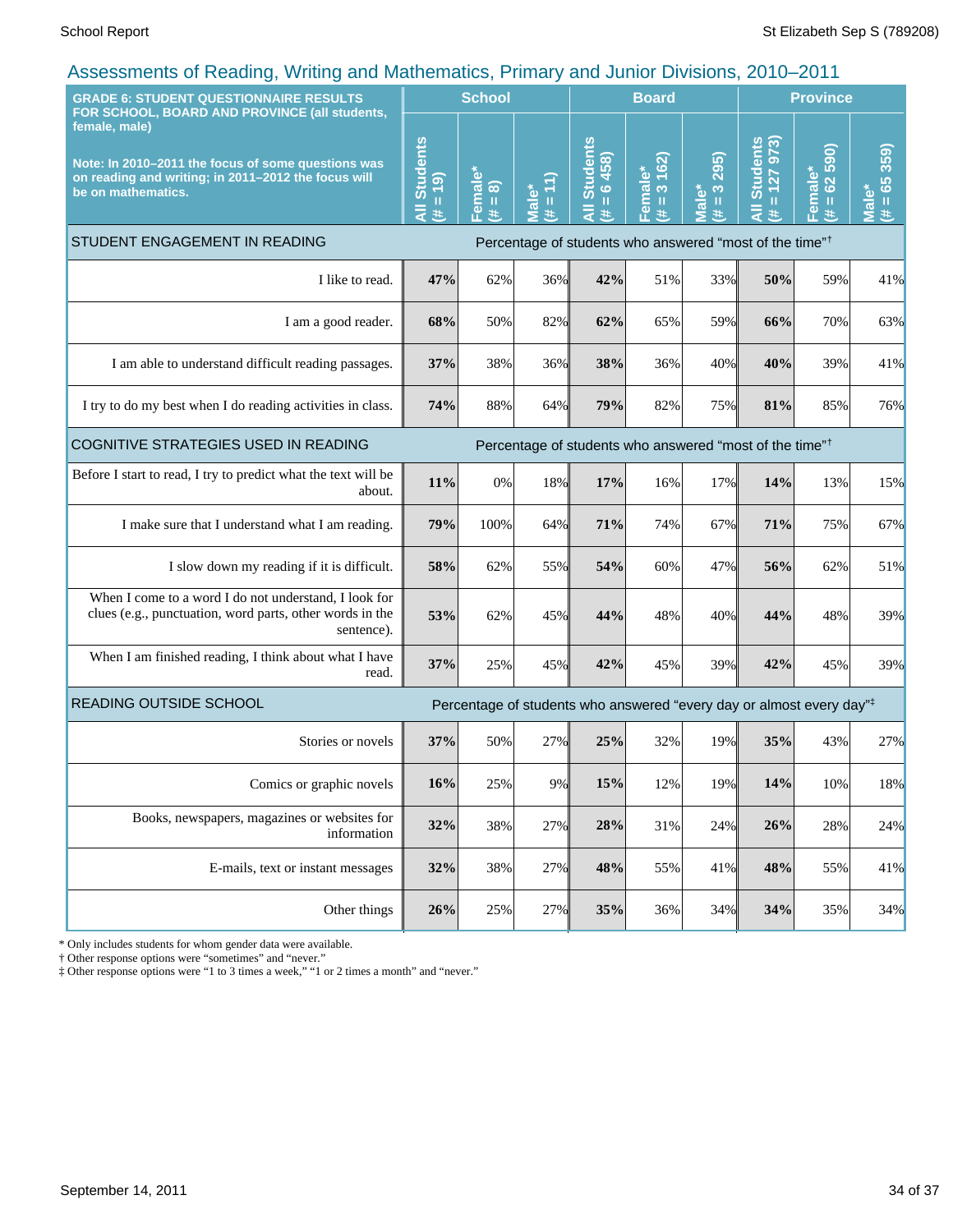| soccoon nonto on receding,<br><b>This is a contract of the contract of the contract of the contract of the contract of the contract of the contract of the contract of the contract of the contract of the contract of the contract of the contract of the con</b><br><b>GRADE 6: STUDENT QUESTIONNAIRE RESULTS</b> |                                    | <b>School</b>                                       |                                                              |                                                                          | $\frac{1}{2}$ $\frac{1}{2}$ $\frac{1}{2}$ $\frac{1}{2}$ $\frac{1}{2}$ $\frac{1}{2}$ $\frac{1}{2}$ $\frac{1}{2}$ $\frac{1}{2}$ $\frac{1}{2}$ $\frac{1}{2}$ $\frac{1}{2}$ $\frac{1}{2}$ $\frac{1}{2}$ $\frac{1}{2}$ $\frac{1}{2}$ $\frac{1}{2}$ $\frac{1}{2}$ $\frac{1}{2}$ $\frac{1}{2}$ $\frac{1}{2}$ $\frac{1}{2}$<br><b>Board</b> |                                            |                                                                                 | <b>Province</b>               |                                         |  |
|---------------------------------------------------------------------------------------------------------------------------------------------------------------------------------------------------------------------------------------------------------------------------------------------------------------------|------------------------------------|-----------------------------------------------------|--------------------------------------------------------------|--------------------------------------------------------------------------|-------------------------------------------------------------------------------------------------------------------------------------------------------------------------------------------------------------------------------------------------------------------------------------------------------------------------------------|--------------------------------------------|---------------------------------------------------------------------------------|-------------------------------|-----------------------------------------|--|
| FOR SCHOOL, BOARD AND PROVINCE (all students,<br>female, male)<br>Note: In 2010-2011 the focus of some questions was<br>on reading and writing; in 2011-2012 the focus will<br>be on mathematics.                                                                                                                   | <b>All Students</b><br>$= 19$<br>艺 | 'emale*<br>$\widehat{\infty}$<br>$\,$ II<br>医<br>ш. | $\overline{a}$<br>$\bullet$<br>$\rm{II}$<br><u>ie</u> N<br>巷 | <b>Students</b><br>6458<br>$\mathbf{I}$<br>$\bar{\bar{\mathbf{z}}}$<br>违 | 3 162)<br>Female*<br>Ш<br>违                                                                                                                                                                                                                                                                                                         | 295)<br>$\frac{3}{2}$<br><b>Male*</b><br>巷 | <b>Students</b><br>973)<br>127<br>$\mathbf{u}$<br>$\bar{\bar{\mathbf{z}}}$<br>共 | 590)<br>Female*<br>(# = 62 5; | 359)<br>65<br>Male<br>$\mathbf{u}$<br>违 |  |
| STUDENT ENGAGEMENT IN WRITING                                                                                                                                                                                                                                                                                       |                                    |                                                     |                                                              |                                                                          |                                                                                                                                                                                                                                                                                                                                     |                                            | Percentage of students who answered "most of the time" <sup>†</sup>             |                               |                                         |  |
| I like to write.                                                                                                                                                                                                                                                                                                    | 47%                                | 62%                                                 | 36%                                                          | 39%                                                                      | 47%                                                                                                                                                                                                                                                                                                                                 | 31%                                        | 39%                                                                             | 50%                           | 28%                                     |  |
| I am a good writer.                                                                                                                                                                                                                                                                                                 | 47%                                | 50%                                                 | 45%                                                          | 38%                                                                      | 43%                                                                                                                                                                                                                                                                                                                                 | 34%                                        | 41%                                                                             | 48%                           | 34%                                     |  |
| I am able to communicate my ideas in writing.                                                                                                                                                                                                                                                                       | 47%                                | 62%                                                 | 36%                                                          | 45%                                                                      | 47%                                                                                                                                                                                                                                                                                                                                 | 43%                                        | 44%                                                                             | 48%                           | 41%                                     |  |
| I try to do my best when I do writing activities in class.                                                                                                                                                                                                                                                          | 74%                                | 88%                                                 | 64%                                                          | 77%                                                                      | 82%                                                                                                                                                                                                                                                                                                                                 | 72%                                        | 78%                                                                             | 84%                           | 73%                                     |  |
| COGNITIVE STRATEGIES USED IN WRITING<br>Percentage of students who answered "most of the time" <sup>†</sup>                                                                                                                                                                                                         |                                    |                                                     |                                                              |                                                                          |                                                                                                                                                                                                                                                                                                                                     |                                            |                                                                                 |                               |                                         |  |
| I organize my ideas before I start to write.                                                                                                                                                                                                                                                                        | 53%                                | 88%                                                 | 27%                                                          | 34%                                                                      | 36%                                                                                                                                                                                                                                                                                                                                 | 32%                                        | 34%                                                                             | 38%                           | 31%                                     |  |
| I edit my writing to make it better.                                                                                                                                                                                                                                                                                | 11%                                | 25%                                                 | 0%                                                           | 50%                                                                      | 55%                                                                                                                                                                                                                                                                                                                                 | 44%                                        | 51%                                                                             | 59%                           | 44%                                     |  |
| I check my writing for spelling and grammar.                                                                                                                                                                                                                                                                        | 58%                                | 75%                                                 | 45%                                                          | 53%                                                                      | 59%                                                                                                                                                                                                                                                                                                                                 | 47%                                        | 51%                                                                             | 57%                           | 46%                                     |  |
| <b>WRITING OUTSIDE SCHOOL</b><br>Percentage of students who answered "every day or almost every day" <sup>‡</sup>                                                                                                                                                                                                   |                                    |                                                     |                                                              |                                                                          |                                                                                                                                                                                                                                                                                                                                     |                                            |                                                                                 |                               |                                         |  |
| <b>Stories</b>                                                                                                                                                                                                                                                                                                      | $0\%$                              | 0%                                                  | 0%                                                           | 6%                                                                       | 8%                                                                                                                                                                                                                                                                                                                                  | 5%                                         | 6%                                                                              | 8%                            | 4%                                      |  |
| Journal entries                                                                                                                                                                                                                                                                                                     | 11%                                | 12%                                                 | 9%                                                           | 9%                                                                       | 14%                                                                                                                                                                                                                                                                                                                                 | 4%                                         | 8%                                                                              | 12%                           | 3%                                      |  |
| E-mail, text or instant messages                                                                                                                                                                                                                                                                                    | 37%                                | 38%                                                 | 36%                                                          | 44%                                                                      | 52%                                                                                                                                                                                                                                                                                                                                 | 37%                                        | 45%                                                                             | 52%                           | 38%                                     |  |
| Letters                                                                                                                                                                                                                                                                                                             | 5%                                 | 0%                                                  | 9%                                                           | 4%                                                                       | 5%                                                                                                                                                                                                                                                                                                                                  | 4%                                         | 3%                                                                              | 4%                            | 3%                                      |  |
| Other things                                                                                                                                                                                                                                                                                                        | 21%                                | 12%                                                 | 27%                                                          | 25%                                                                      | 26%                                                                                                                                                                                                                                                                                                                                 | 24%                                        | 24%                                                                             | 26%                           | 22%                                     |  |
| INSTRUCTIONAL TOOLS USED IN READING AND<br>Percentage of students who answered "most of the time" <sup>†</sup><br><b>WRITING</b>                                                                                                                                                                                    |                                    |                                                     |                                                              |                                                                          |                                                                                                                                                                                                                                                                                                                                     |                                            |                                                                                 |                               |                                         |  |
| A computer for reading activities                                                                                                                                                                                                                                                                                   | 16%                                | 12%                                                 | 18%                                                          | $8\%$                                                                    | 6%                                                                                                                                                                                                                                                                                                                                  | 9%                                         | 8%                                                                              | 6%                            | 9%                                      |  |
| A computer for writing activities                                                                                                                                                                                                                                                                                   | 26%                                | 12%                                                 | 36%                                                          | 17%                                                                      | 17%                                                                                                                                                                                                                                                                                                                                 | 18%                                        | 24%                                                                             | 22%                           | 25%                                     |  |
| Reading and writing tools (e.g., a dictionary, thesaurus,<br>word wall, editing checklist)                                                                                                                                                                                                                          | 53%                                | 75%                                                 | 36%                                                          | 40%                                                                      | 45%                                                                                                                                                                                                                                                                                                                                 | 35%                                        | 38%                                                                             | 43%                           | 33%                                     |  |
| The Internet to find information                                                                                                                                                                                                                                                                                    | 47%                                | 38%                                                 | 55%                                                          | 47%                                                                      | 46%                                                                                                                                                                                                                                                                                                                                 | 48%                                        | 48%                                                                             | 48%                           | 48%                                     |  |
| OUT-OF-SCHOOL ACTIVITIES<br>Percentage of students who answered "every day or almost every day" <sup>‡</sup>                                                                                                                                                                                                        |                                    |                                                     |                                                              |                                                                          |                                                                                                                                                                                                                                                                                                                                     |                                            |                                                                                 |                               |                                         |  |
| I read by myself.                                                                                                                                                                                                                                                                                                   | 37%                                | 38%                                                 | 36%                                                          | 35%                                                                      | 43%                                                                                                                                                                                                                                                                                                                                 | 28%                                        | 43%                                                                             | 51%                           | 35%                                     |  |
| I play video games.                                                                                                                                                                                                                                                                                                 | 42%                                | 25%                                                 | 55%                                                          | 31%                                                                      | 14%                                                                                                                                                                                                                                                                                                                                 | 48%                                        | 30%                                                                             | 13%                           | 47%                                     |  |
| I use the Internet.                                                                                                                                                                                                                                                                                                 | 79%                                | 75%                                                 | 82%                                                          | 62%                                                                      | 65%                                                                                                                                                                                                                                                                                                                                 | 60%                                        | 60%                                                                             | 61%                           | 59%                                     |  |
| I participate in sports or other physical activities.                                                                                                                                                                                                                                                               | 53%                                | 62%                                                 | 45%                                                          | 46%                                                                      | 38%                                                                                                                                                                                                                                                                                                                                 | 54%                                        | 49%                                                                             | 43%                           | 56%                                     |  |
| I participate in art, music, dance or drama activities.                                                                                                                                                                                                                                                             | 16%                                | 25%                                                 | 9%                                                           | 20%                                                                      | 26%                                                                                                                                                                                                                                                                                                                                 | 14%                                        | 19%                                                                             | 27%                           | 12%                                     |  |
| I participate in after-school clubs.                                                                                                                                                                                                                                                                                |                                    | 12%                                                 | $0\%$                                                        | $9\%$                                                                    | 9%                                                                                                                                                                                                                                                                                                                                  | 8%                                         | 8%                                                                              | 9%                            | $8\%$                                   |  |

\* Only includes students for whom gender data were available.

† Other response options were "sometimes" and "never." ‡ Other response options were "1 to 3 times a week," "1 or 2 times a month" and "never."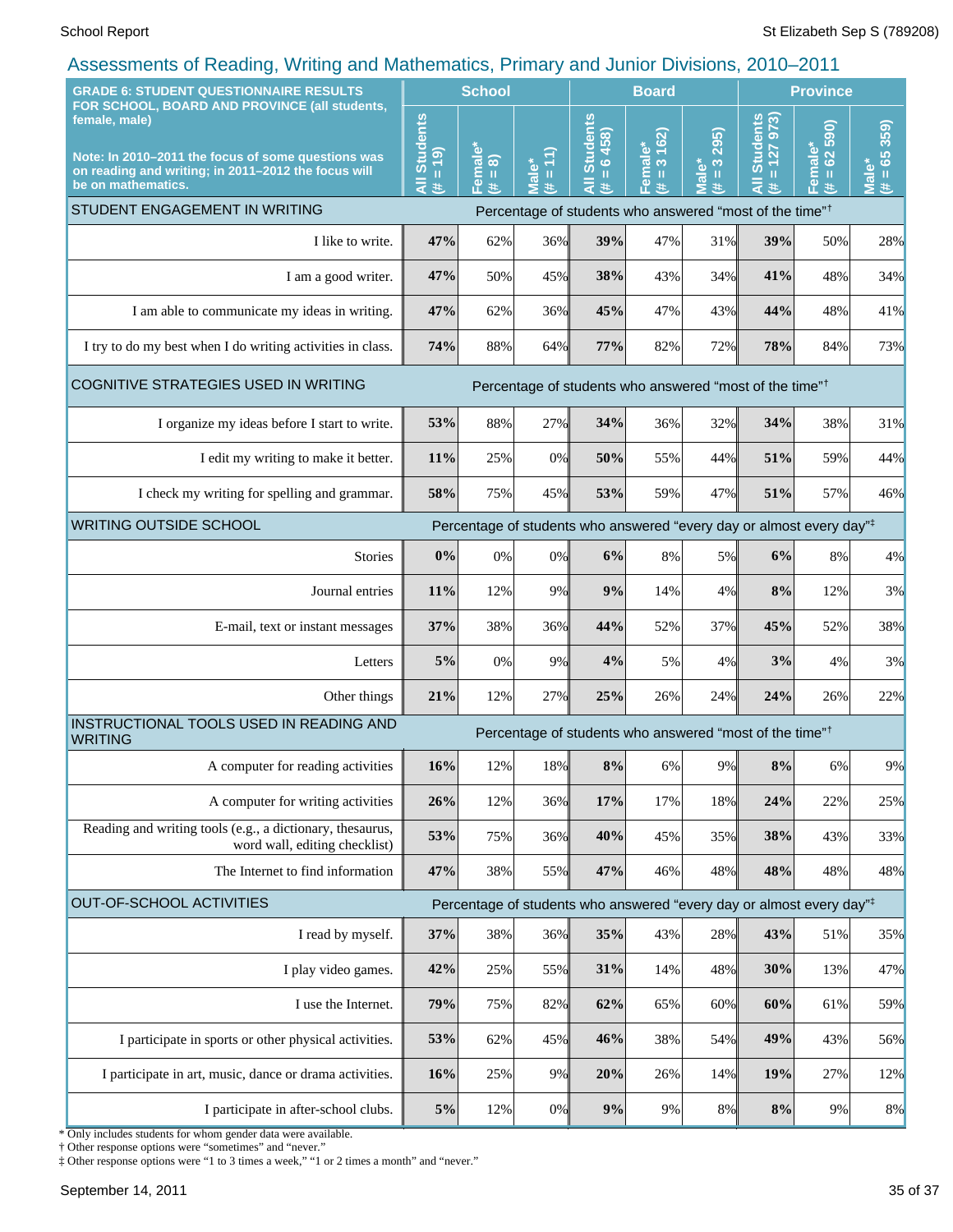| <b>GRADE 6: STUDENT QUESTIONNAIRE RESULTS</b><br>FOR SCHOOL, BOARD AND PROVINCE (all students,                                                   |                                                                                             | <b>School</b>                                                                           |                                               |                        | <b>Board</b>                                               |                                                                                                                                                                                                                                                                               |                                               | <b>Province</b>                                                                                                                                                                                                    |                                                  |                                                        |
|--------------------------------------------------------------------------------------------------------------------------------------------------|---------------------------------------------------------------------------------------------|-----------------------------------------------------------------------------------------|-----------------------------------------------|------------------------|------------------------------------------------------------|-------------------------------------------------------------------------------------------------------------------------------------------------------------------------------------------------------------------------------------------------------------------------------|-----------------------------------------------|--------------------------------------------------------------------------------------------------------------------------------------------------------------------------------------------------------------------|--------------------------------------------------|--------------------------------------------------------|
| female, male)<br>Note: In 2010-2011 the focus of some questions was<br>on reading and writing; in 2011-2012 the focus will<br>be on mathematics. |                                                                                             | <b>Students</b><br>(61)<br>$\mathbf{H}$<br>Ę<br>共                                       | Female*<br>$\widehat{\infty}$<br>$\rm H$<br>违 | Ē<br><b>Male*</b><br>违 | <b>Students</b><br>6458)<br>$\mathbf{u}$<br>$\bar{a}$<br>进 | 3 162)<br>Female*<br>$\mathbf{H}% =\mathbf{H}^{T}\mathbf{v}^{T}\mathbf{v}^{T}\mathbf{v}^{T}+\mathbf{H}^{T}\mathbf{v}^{T}\mathbf{v}^{T}+\mathbf{H}^{T}\mathbf{v}^{T}\mathbf{v}^{T}+\mathbf{H}^{T}\mathbf{v}^{T}\mathbf{v}^{T}+\mathbf{H}^{T}\mathbf{v}^{T}\mathbf{v}^{T}$<br>违 | 295)<br>$\overline{\mathbf{3}}$<br>Male*<br>违 | 127 973<br><b>Students</b><br>$\mathbf{H}% =\mathbf{H}^{T}\mathbf{v}^{T}\mathbf{v}^{T}\mathbf{v}^{T}+\mathbf{H}^{T}\mathbf{v}^{T}\mathbf{v}^{T}+\mathbf{H}^{T}\mathbf{v}^{T}\mathbf{v}^{T}$<br>$\overline{a}$<br>进 | 590)<br>Female*<br>$\mathbf{S}^2$<br>$\,$ H<br>进 | 359)<br>65<br>$\bullet$<br>$\mathbf{u}$<br>_<br>Σ<br>进 |
| <b>SCREEN TIME</b>                                                                                                                               |                                                                                             | Percentage of students who answered "about 3 hours" or "more than 3 hours" <sup>†</sup> |                                               |                        |                                                            |                                                                                                                                                                                                                                                                               |                                               |                                                                                                                                                                                                                    |                                                  |                                                        |
| <b>Before School</b>                                                                                                                             | Watching TV                                                                                 | 0%                                                                                      | $0\%$                                         | 0%                     | 3%                                                         | 3%                                                                                                                                                                                                                                                                            | 4%                                            | 2%                                                                                                                                                                                                                 | 1%                                               | 3%                                                     |
|                                                                                                                                                  | Playing video games                                                                         | 5%                                                                                      | 0%                                            | 9%                     | $2\%$                                                      | 1%                                                                                                                                                                                                                                                                            | 4%                                            | 2%                                                                                                                                                                                                                 | $<$ 1%                                           | 3%                                                     |
|                                                                                                                                                  | Using the Internet                                                                          | 5%                                                                                      | 0%                                            | 9%                     | 4%                                                         | 3%                                                                                                                                                                                                                                                                            | 4%                                            | 2%                                                                                                                                                                                                                 | 2%                                               | 3%                                                     |
| After School                                                                                                                                     | Watching TV                                                                                 | 37%                                                                                     | 38%                                           | 36%                    | 29%                                                        | 29%                                                                                                                                                                                                                                                                           | 29%                                           | 20%                                                                                                                                                                                                                | 19%                                              | 21%                                                    |
|                                                                                                                                                  | Playing video games                                                                         | 11%                                                                                     | 0%                                            | 18%                    | 16%                                                        | 5%                                                                                                                                                                                                                                                                            | 27%                                           | 13%                                                                                                                                                                                                                | 4%                                               | 22%                                                    |
|                                                                                                                                                  | Using the Internet                                                                          | 26%                                                                                     | 25%                                           | 27%                    | 28%                                                        | 30%                                                                                                                                                                                                                                                                           | 26%                                           | 20%                                                                                                                                                                                                                | 20%                                              | 20%                                                    |
| PARENTAL ENGAGEMENT<br>Percentage of students who answered "every day or almost every day"#                                                      |                                                                                             |                                                                                         |                                               |                        |                                                            |                                                                                                                                                                                                                                                                               |                                               |                                                                                                                                                                                                                    |                                                  |                                                        |
|                                                                                                                                                  | We talk about the reading and writing work I do in<br>school.                               | 32%                                                                                     | 38%                                           | 27%                    | 21%                                                        | 22%                                                                                                                                                                                                                                                                           | 19%                                           | 21%                                                                                                                                                                                                                | 23%                                              | 19%                                                    |
|                                                                                                                                                  | We talk about the activities I do in school.                                                | 47%                                                                                     | 38%                                           | 55%                    | 37%                                                        | 40%                                                                                                                                                                                                                                                                           | 35%                                           | 38%                                                                                                                                                                                                                | 42%                                              | 35%                                                    |
|                                                                                                                                                  | We read together.                                                                           | 0%                                                                                      | 0%                                            | 0%                     | 5%                                                         | 4%                                                                                                                                                                                                                                                                            | 5%                                            | 4%                                                                                                                                                                                                                 | 4%                                               | 4%                                                     |
|                                                                                                                                                  | We look at my school agenda.                                                                | 16%                                                                                     | 12%                                           | 18%                    | 21%                                                        | 19%                                                                                                                                                                                                                                                                           | 23%                                           | 29%                                                                                                                                                                                                                | 28%                                              | 30%                                                    |
| We use a computer together.                                                                                                                      |                                                                                             | 16%                                                                                     | 0%                                            | 27%                    | 8%                                                         | 8%                                                                                                                                                                                                                                                                            | 7%                                            | 6%                                                                                                                                                                                                                 | 6%                                               | 6%                                                     |
| <b>SCHOOLS ATTENDED</b>                                                                                                                          |                                                                                             |                                                                                         |                                               |                        |                                                            | Percentage of students <sup>§</sup>                                                                                                                                                                                                                                           |                                               |                                                                                                                                                                                                                    |                                                  |                                                        |
|                                                                                                                                                  | Only this school/1 other school                                                             | 68%                                                                                     | 75%                                           | 64%                    | 76%                                                        | 77%                                                                                                                                                                                                                                                                           | 76%                                           | 69%                                                                                                                                                                                                                | 69%                                              | 68%                                                    |
|                                                                                                                                                  | 2 other schools/3 other schools                                                             | 26%                                                                                     | 25%                                           | 27%                    | 18%                                                        | 17%                                                                                                                                                                                                                                                                           | 18%                                           | 23%                                                                                                                                                                                                                | 23%                                              | 22%                                                    |
|                                                                                                                                                  | 4 other schools or more                                                                     | 5%                                                                                      | $0\%$                                         | 9%                     | 4%                                                         | 4%                                                                                                                                                                                                                                                                            | 4%                                            | 7%                                                                                                                                                                                                                 | 7%                                               | 7%                                                     |
| LANGUAGES STUDENTS SPEAK AT HOME<br>Percentage of students <sup>§</sup>                                                                          |                                                                                             |                                                                                         |                                               |                        |                                                            |                                                                                                                                                                                                                                                                               |                                               |                                                                                                                                                                                                                    |                                                  |                                                        |
|                                                                                                                                                  | Only English/Mostly English                                                                 | 53%                                                                                     | 62%                                           | 45%                    | 63%                                                        | 62%                                                                                                                                                                                                                                                                           | 63%                                           | 75%                                                                                                                                                                                                                | 76%                                              | 75%                                                    |
| Another language (or other languages) as often as English                                                                                        |                                                                                             | 37%                                                                                     | 12%                                           | 55%                    | 25%                                                        | 26%                                                                                                                                                                                                                                                                           | 23%                                           | 15%                                                                                                                                                                                                                | 16%                                              | 15%                                                    |
|                                                                                                                                                  | Mostly another language (or other languages)/<br>Only another language (or other languages) | 11%                                                                                     | 25%                                           | 0%                     | 11%                                                        | 10%                                                                                                                                                                                                                                                                           | 12%                                           | $7\%$                                                                                                                                                                                                              | 7%                                               | 8%                                                     |
|                                                                                                                                                  | LANGUAGES SPOKEN TO STUDENTS AT HOME<br>Percentage of students <sup>§</sup>                 |                                                                                         |                                               |                        |                                                            |                                                                                                                                                                                                                                                                               |                                               |                                                                                                                                                                                                                    |                                                  |                                                        |
|                                                                                                                                                  | Only English/Mostly English                                                                 | 47%                                                                                     | 50%                                           | 45%                    | 51%                                                        | 50%                                                                                                                                                                                                                                                                           | 52%                                           | 71%                                                                                                                                                                                                                | 71%                                              | 71%                                                    |
| Another language (or other languages) as often as English                                                                                        |                                                                                             | 32%                                                                                     | 25%                                           | 36%                    | 27%                                                        | 27%                                                                                                                                                                                                                                                                           | 26%                                           | 14%                                                                                                                                                                                                                | 15%                                              | 14%                                                    |
| Mostly another language (or other languages)/<br>Only another language (or other languages)                                                      |                                                                                             | 21%                                                                                     | 25%                                           | 18%                    | 21%                                                        | 21%                                                                                                                                                                                                                                                                           | 20%                                           | 13%                                                                                                                                                                                                                | 13%                                              | 13%                                                    |

\* Only includes students for whom gender data were available.

† Other response options were "about 2 hours," "about 1 hour," "about half an hour" and "none."

‡ Other response options were "1 to 3 times a week," "1 or 2 times a month" and "never."

§ Percentages may not add to 100, due to a lack of or ambiguous responses.